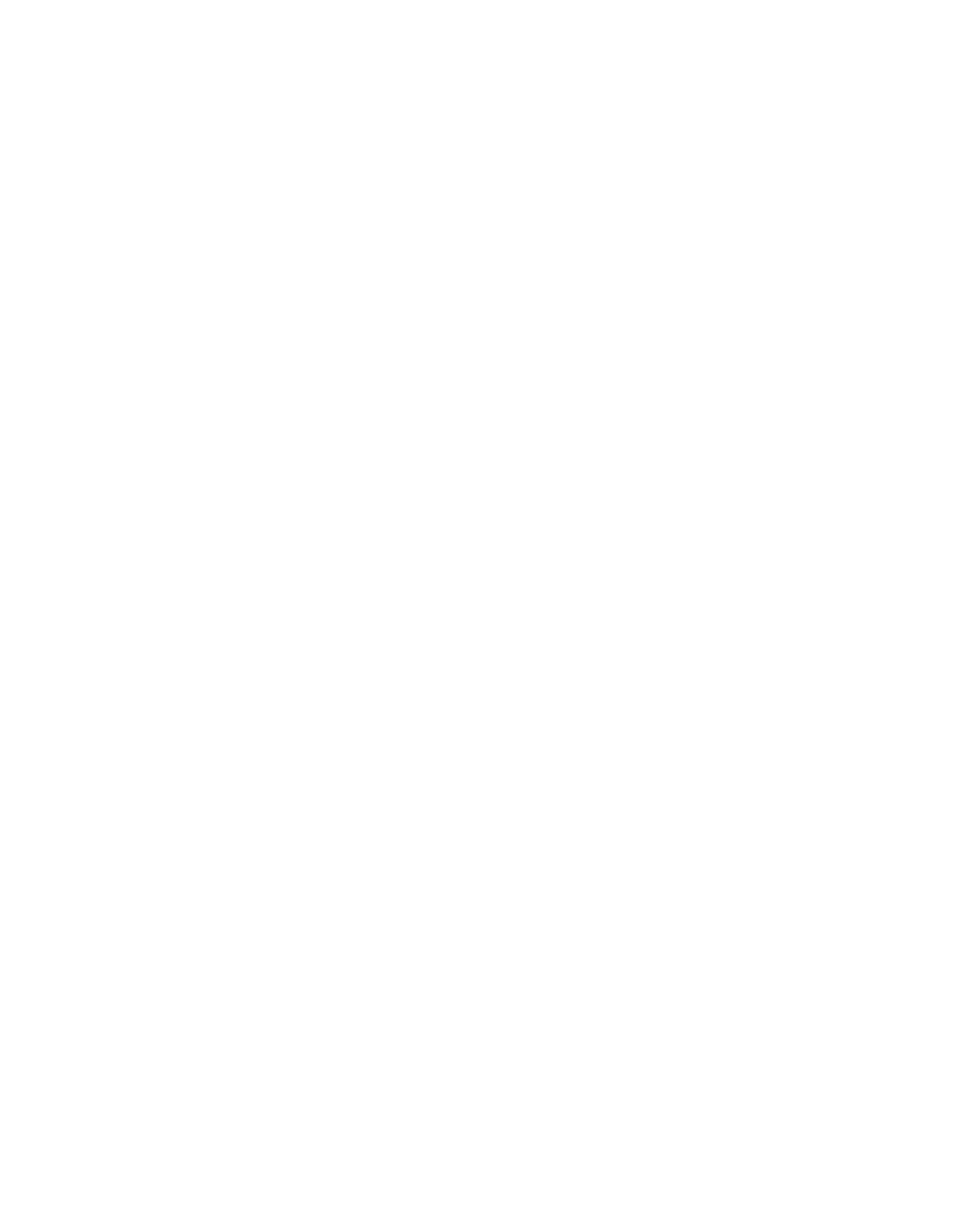# **The Cyber Financial Wars on the Horizon:**

The Convergence of Financial and Cyber Warfare and the Need for a 21st Century National Security Response

# **Juan C. Zarate**

*Foreword by Stewart Baker*

July 2015



A division of the FOUNDATION FOR DEFENSE OF DEMOCRACIES Washington, DC

*This report is included in the monograph, "*[Cyber-Enabled Economic Warfare: An Evolving Challenge](https://s3.amazonaws.com/media.hudson.org/files/publications/2015.08CyberEnabledEconomicWarfareAnEvolvingChallenge.pdf)*," edited by Dr. Samantha Ravich and published by the Hudson Institute.*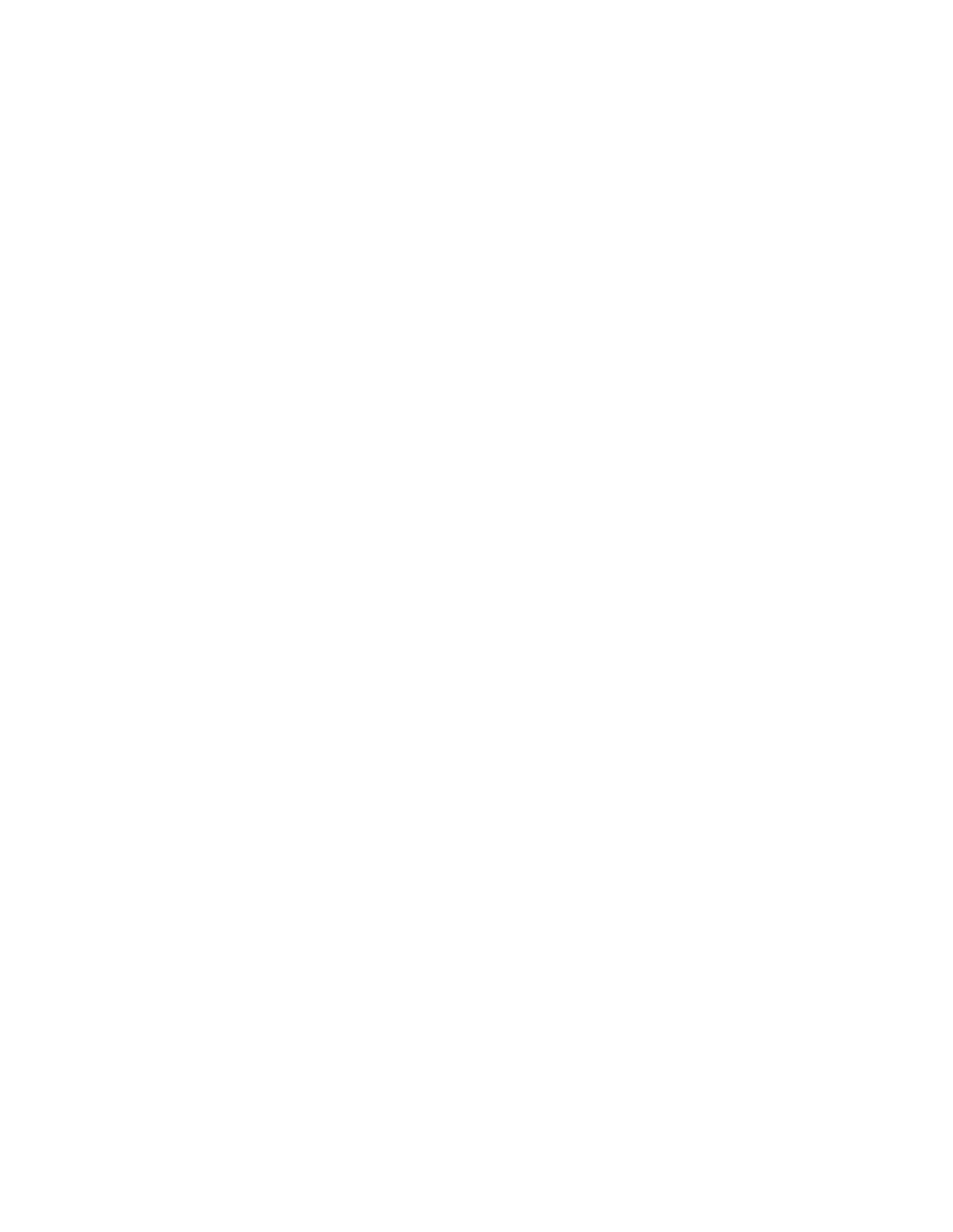

## **Table of Contents**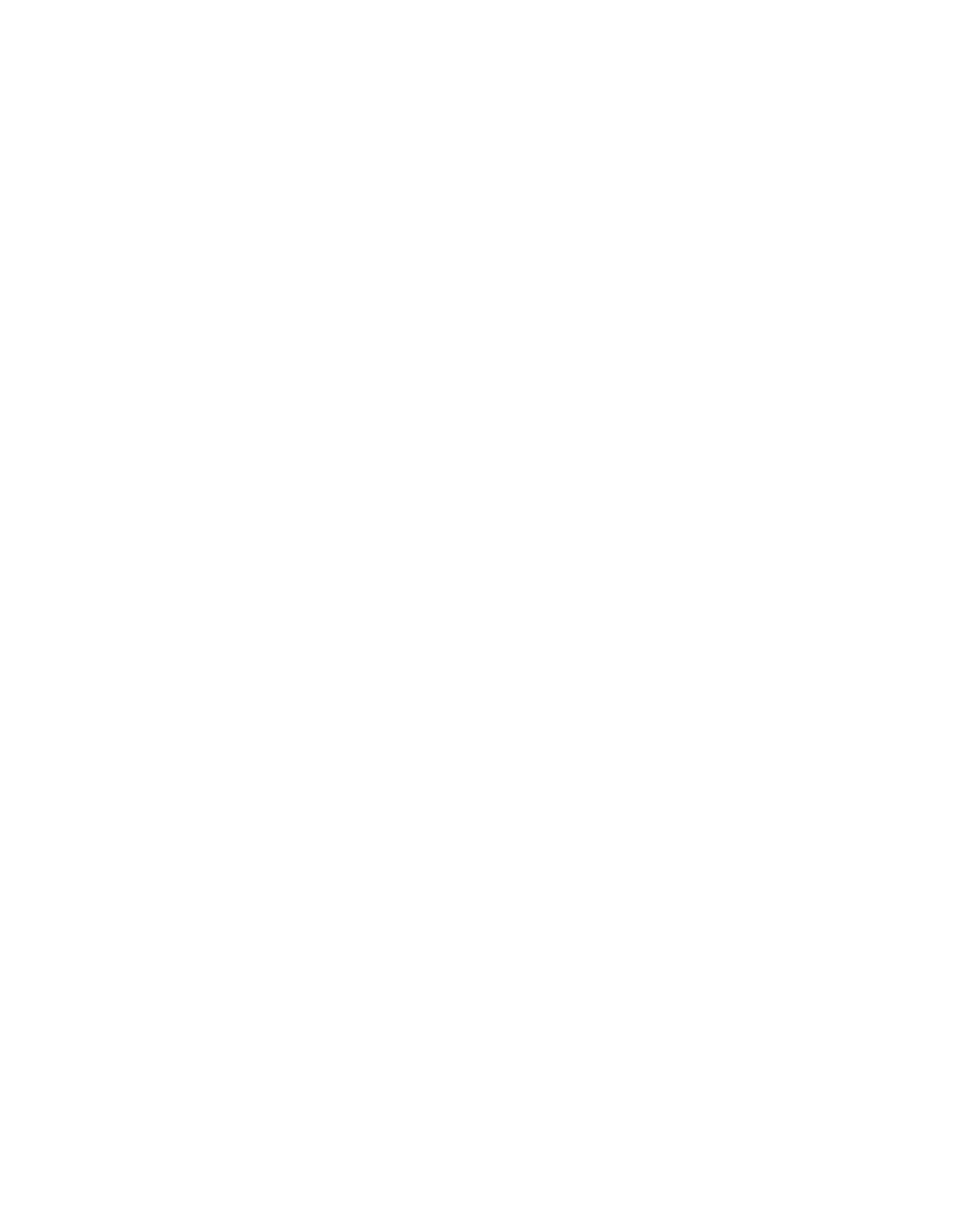

### **Foreword**

It's a pleasure to introduce Juan Zarate's thoughtful and innovative monograph on the convergence of financial and cyber warfare. The convergence of the two has elements of irony. The United States has long used financial sanctions to pressure other states. Now, other states are exercising power through cyberattacks on U.S. financial institutions. And U.S. efforts to protect banks through international "law of cyberwar" norms have only encouraged our adversaries to attack us where it seems to hurt most.

What should the United States do about this new threat? Judging from recent history, neither international norms nor stronger network defenses are a complete answer. We can't defend our way out of this mess any more than we can defeat street crime by requiring pedestrians to buy better body armor every year.

We need to do a better job of deterring attacks, first by identifying the attacker more reliably and then by moving from attribution to retribution. This is the core of Juan Zarate's insight, and the great value of his paper is how it combines a sophisticated appreciation of financial regulatory tools with an aggressive creativity in their use. He recognizes that government alone lacks the resources, the knowledge, and the incentives to track and identify those who are attacking financial institutions.

Much of that knowledge is in the hands of private forensics firms and network defenders. I agree with Juan Zarate that we should draw on the defenders' expertise and resources. Instead of threatening to prosecute defenders who follow attackers beyond the boundaries of their own networks, the U.S. government should encourage responsible private sector countermeasures. With characteristic panache, Juan calls this "cyber-privateering." While the free-forall battle in cyberspace that the image conjures up is daunting, it's worth remembering that some of our most aggressive adversaries have already empowered what amount to their own privateers to attack our systems. With formerly socialist nations showing enthusiasm for privatized attack, it seems odd for the American government to insist that our companies should step back and leave the fight to their government. Especially when their government is losing that fight so ignominiously.

Organizing the retribution, in contrast, is likely to remain a task for government. And here too Juan's creativity and experience point to opportunities, especially in the financial sector. Very few nations want to encourage financial attacks that almost certainly cannot be contained inside one nation's borders. Those who attack financial institutions are the enemies of bankers everywhere. Just as the Financial Action Task Force set standards to combat money laundering and gradually ostracized the nations that violated those standards, it may be possible to exclude those who launch network attacks on the financial system from the benefits of that system. That's in the interest of every country that participates in the system. And if we hope to set "norms" in cyberspace, high-minded appeals to the law of armed conflict can't hold a candle to invoking the self-interest of bankers.

For anyone seeking practical but innovative solutions to one of the great international challenges of the twenty-first century, Juan Zarate's monograph offers an excellent place to start. Indeed, it may offer something even rarer in this field: Hope.

#### *Stewart Baker*

*Steptoe & Johnson LLP Former Assistant Secretary of Homeland Security for Policy Former General Counsel, National Security Agency*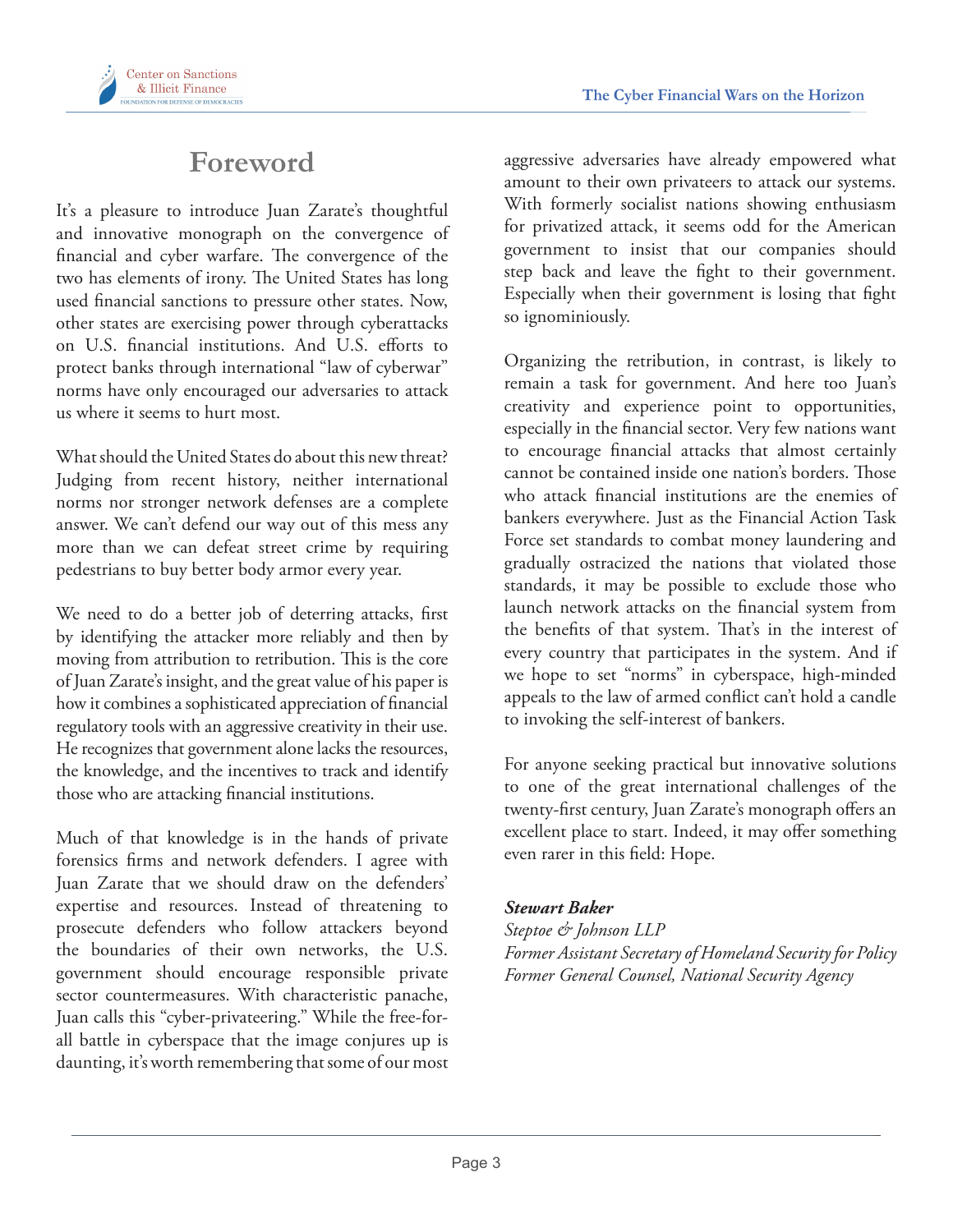

### **Introduction**

Cyberattacks and intrusions threaten U.S. private sector institutions on a daily basis. From low-level cyber fraud to sophisticated intrusions into sensitive systems, the Western private sector has been under direct assault for years from myriad cyber actors—from criminal fraudsters to sophisticated state actors. Over the years, these attacks have cost the private sector billions of dollars of intellectual property and years of research and development and cast doubt on the ability of companies to secure customers' data and their systems. And now, the financial industry—namely major Western banks—finds itself at the center of this cyber storm.

On Thursday, October 2, 2014, JPMorgan Chase & Co., the largest American bank by assets, announced that a cyberattack it had detected in mid-August 2014 had compromised the accounts of 76 million households and seven million small businesses. The JPMorgan attack—which began in June and is believed to have originated from Russia—went unnoticed for two months, despite the \$250 million in cybersecurity that the bank expected to spend by year's end. Hackers had gained access to the bank's servers containing the names, email addresses, phone numbers, and addresses of both current and former customers. The same group of overseas hackers appears to have attempted to infiltrate at least twelve other financial institutions, including Fidelity Investments.<sup>1</sup>

JPMorgan maintains that the hackers were unable to gather detailed information that would be particularly damaging to consumers and that no fraudulent activity has been reported. Passwords, account numbers, social security numbers, dates of birth, and other information valuable to any cyber attacker looking for financial gain remain unperturbed. In a statement to its customers, the bank insisted that customer money was "safe."2

Some have rightly noted that if the attackers were good enough to compromise JPMorgan's network, they may have left themselves backdoors into its servers that remain undetected. Cybersecurity experts have opined that there is a possibility that "ghost" or undetected intrusions may still be of concern.3 It remains unclear exactly how much information the hackers accessed, but the number of those affected makes the breach one of the largest ever. Indeed, the hackers may have also been sending a message to the bank, industry, and U.S. government about their capabilities with the extent and reach of their intrusion.

The Treasury Department, Secret Service, Federal Bureau of Investigation (FBI), and other U.S. intelligence agencies have worked directly with JPMorgan following the intrusion, but identifying the exact identities and motivations of these hackers has been slow, grinding work. JPMorgan's size, its complex IT environment, and numerous third-party suppliers make it particularly vulnerable and an appealing target to attackers. Determining whether the hacking group was after notoriety or financial gain—or more likely some combination of both—could have major implications for our understanding of the attack including whether this was a new form of statesponsored cyber warfare.

The U.S. government understood the potential significance of this attack and watched the forensics unfold over the summer—concerned this could be a new stealth attack from a state actor. When briefed by national security officials on the ongoing JPMorgan breach, President Obama reportedly asked his team whether this could be Putin's retaliation for Western sanctions. The U.S. government could not provide a definitive answer.4 Joel Brenner, a former inspector general and senior counsel of the National Security Agency, wrote that Russia's likely use of proxies in the JPMorgan case "is what the gray space between war and peace looks like."5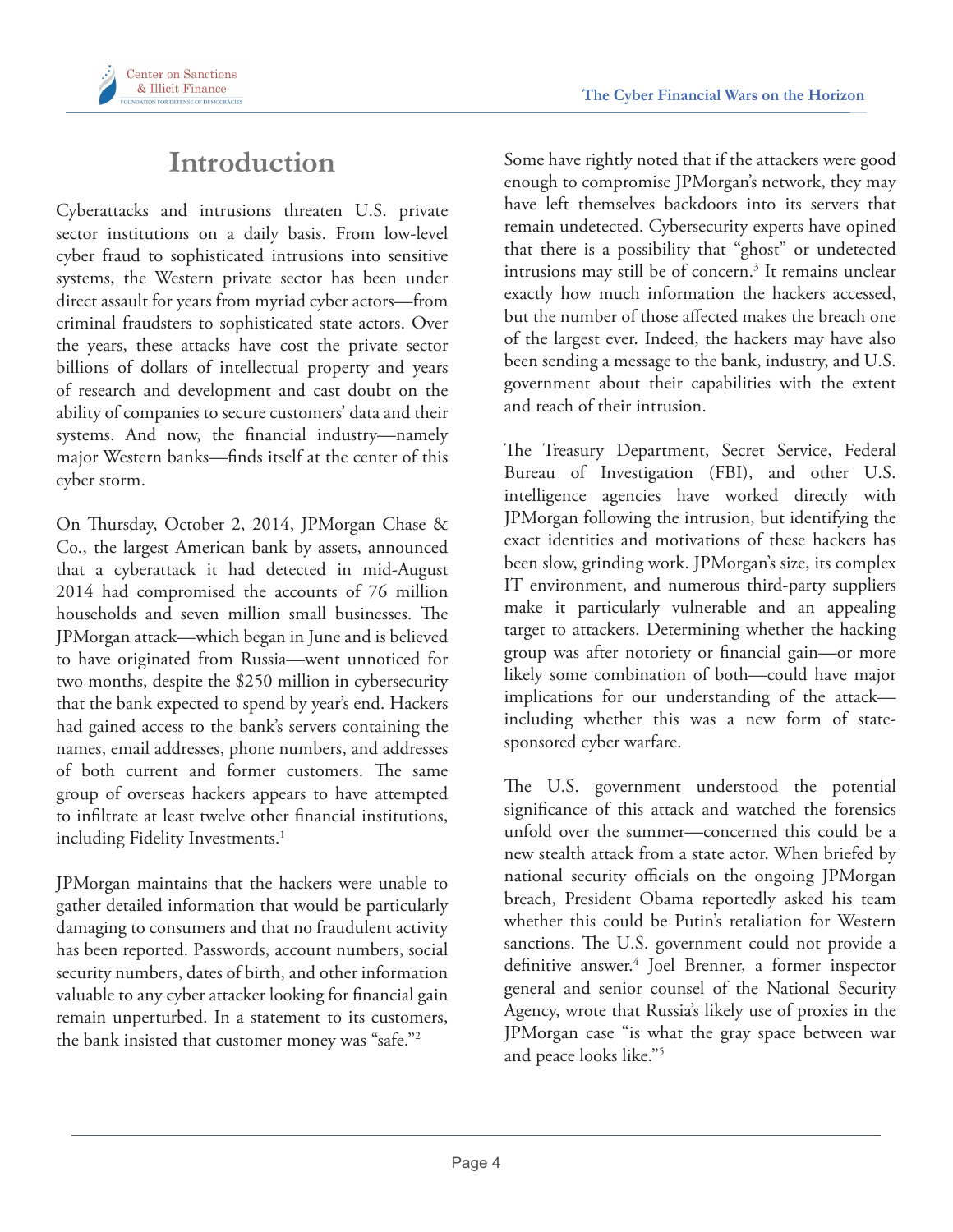

Despite the range and years of cybersecurity initiatives and investments within government and the private sector, the scope of the attack on JPMorgan and other private sector companies over the years demonstrates the ease with which bad actors are able to infiltrate well-defended systems and potentially our most critical resources at home.

The attack on JPMorgan is perhaps the new face of cybercrime. Although organized criminals' ultimate goals are familiar, their methods are constantly evolving with escalating attempts to exploit cyber vulnerabilities for profit. This may also represent the new arena of asymmetric state warfare, with less powerful states able to send clear messages and threats to the United States and its allies by enlisting cyber actors. With the North Korean hack of Sony systems in December 2014, including the destruction of data, publication of sensitive internal communications, and threats of violence for production of the film, "The Interview," this new era is plainly upon us.

Nation states unable to compete in open markets are increasingly turning to illicit tools for financial gain. Enabling shadow proxy forces to do the dirty work of infiltrations and data collection, these rogue actors exploit trade secrets, critical infrastructure, and increasingly—financial information for their own gain.

The frequency and sophistication of attacks on banks are increasing, with each attack representing a more dangerous intrusion and demonstration of systemic vulnerabilities. CitiBank reports ten million cyberattacks on its system a month.6 Banks are prime targets for sophisticated, organized cybercriminals. Banks not only hold money and customer accounts but also collect and centralize sensitive customer data and some clients' intellectual property.

More importantly, banks have been pulled into a more serious and sustained cyber financial battle. Nation states and their proxies realize that banks serve both as key systemic actors important for the functioning of the global economy and as chief protagonists in the isolation of rogue regimes and actors from the financial system. Thus, the financial community finds itself drawn into combined financial and cyber battles neither of which it controls. This has led cybersecurity experts in the banking community to admit openly, "We are at war."7

In some cases, the threat may stem from within. In late November 2014, the security firm FireEye released a special report on a group it had dubbed "FIN4." Operating since at least mid-2013, FIN4 targeted individuals at over 100 companies with access to sensitive, not-yet-public information regarding merger and acquisition (M&A) deals and announcements with major ramifications for markets.8 With native-English language skills and nuanced knowledge of corporate practices, the group used spear-phishing techniques to manipulate financial markets to its advantage using insider information. In a December 25, 2014 op-ed in *The Wall Street Journal*, Congressman Mike Rogers, then chairman of the House Intelligence Committee, warned that FIN4 was a harbinger of the kind of cyber and financial threat to come.<sup>9</sup>

Western banks and the financial system are now encountering the convergence between economic and cyber warfare. We have entered a new era of financial influence where financial and economic tools have taken pride of place as instruments of national security. The conflicts of this age are likely to be fought with markets, not just militaries, and in boardrooms, not just battlefields. Geopolitics is now a game best played with financial and commercial weapons.<sup>10</sup>

And those weapons now include cyber tools, used by non-state and state actors alike to attack banks and financial systems. The new geo-economic game may be more efficient and subtle than past geopolitical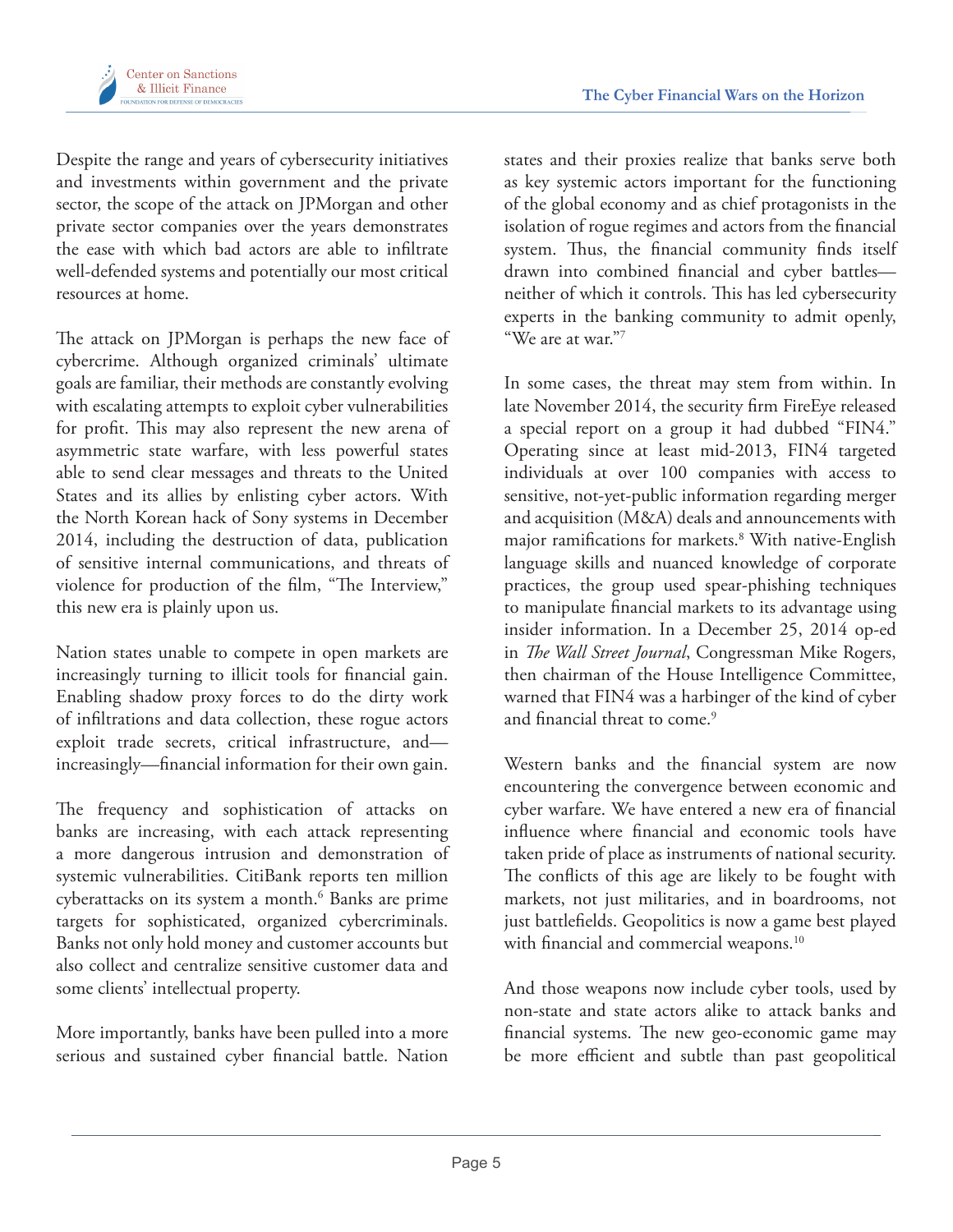

competitions, but it is no less ruthless and destructive. Major and minor state powers, along with superempowered individuals and networks, can harness economic interdependence and cyber weapons to increase their global power status at the expense of their geopolitical rivals. The danger emerging is the coalition of actors—perhaps states using non-state proxies in cyberspace—launching financial and cyber assaults.

So far, the United States has been at the cutting edge of this competition. But the fact that it was first to develop innovative and powerful financial and cyber tools to pursue its interests is no guarantee of continued success. Indeed, there is the potential for greater U.S. vulnerability and decreased financial and economic leverage. Although the United States has had a near monopoly on the use of targeted financial pressure over the past decade, this edge is likely to erode, leaving the United States both more vulnerable to external financial pressure and less able to use financial suasion as a lever of foreign policy.<sup>11</sup>

The need for urgent attention to this convergence within the financial community and among Washington policymakers is clear. Benjamin Lawsky, superintendent for New York's Department of Financial Services, the city's top banking regulator, said, "The cyber threat has to become urgent, one of the most important issues facing financial sector chief executives. It's got to be at the chief executive level. It is not an IT problem. It is a bank problem."12 The failure of Washington lawmakers to innovate and enable relationships and cyber capabilities between the private sector and government—long understood to be essential to cybersecurity—has become even more problematic.

The current level of interaction between stakeholders is not sufficient to address the growing threat from cyber financial attacks. There needs to be a more aggressive approach to private sector defense of its systems and public-private collaboration to defend critical financial systems. This approach would borrow in part from the post 9/11 anti-money laundering and sanctions model to leverage financial suasion against rogue capital and actors as a way of protecting the financial system. This would also entail a more aggressive "cyberprivateering" model to empower and enlist the private sector to better defend its systems in coordination with the government.

This paper will explore the growing cyber financial threat, the actors and vectors involved, the way in which the U.S. government and private sector are currently addressing this vulnerability, and the need for a revolutionary approach that empowers and enlists the private sector as key actors in this domain.

## **The Evolution of the Cyber Financial Threat**

The United States today faces unique systemic vulnerabilities and internal weaknesses that adversaries could exploit. The United States has been the driver of a globalized financial and commercial order, but it is also more dependent than other countries upon the economic and digital systems for trade, financing, and information on which that order has been built. As such, although the United States is well-equipped to fight kinetic wars, it remains uniquely vulnerable to financial warfare.

Perhaps the biggest source of U.S. vulnerability is not in terms of physical resources, but rather in virtual systems. As former Director of National Intelligence Mike McConnell noted before the Senate, "If we were in a cyberwar today, the United States would lose. This is not because we do not have talented people or cuttingedge technology; it is because we are simply the most dependent and the most vulnerable."13 The Internet contributed an estimated 15 percent to the U.S. GDP between 2004 and 2009, and U.S. companies captured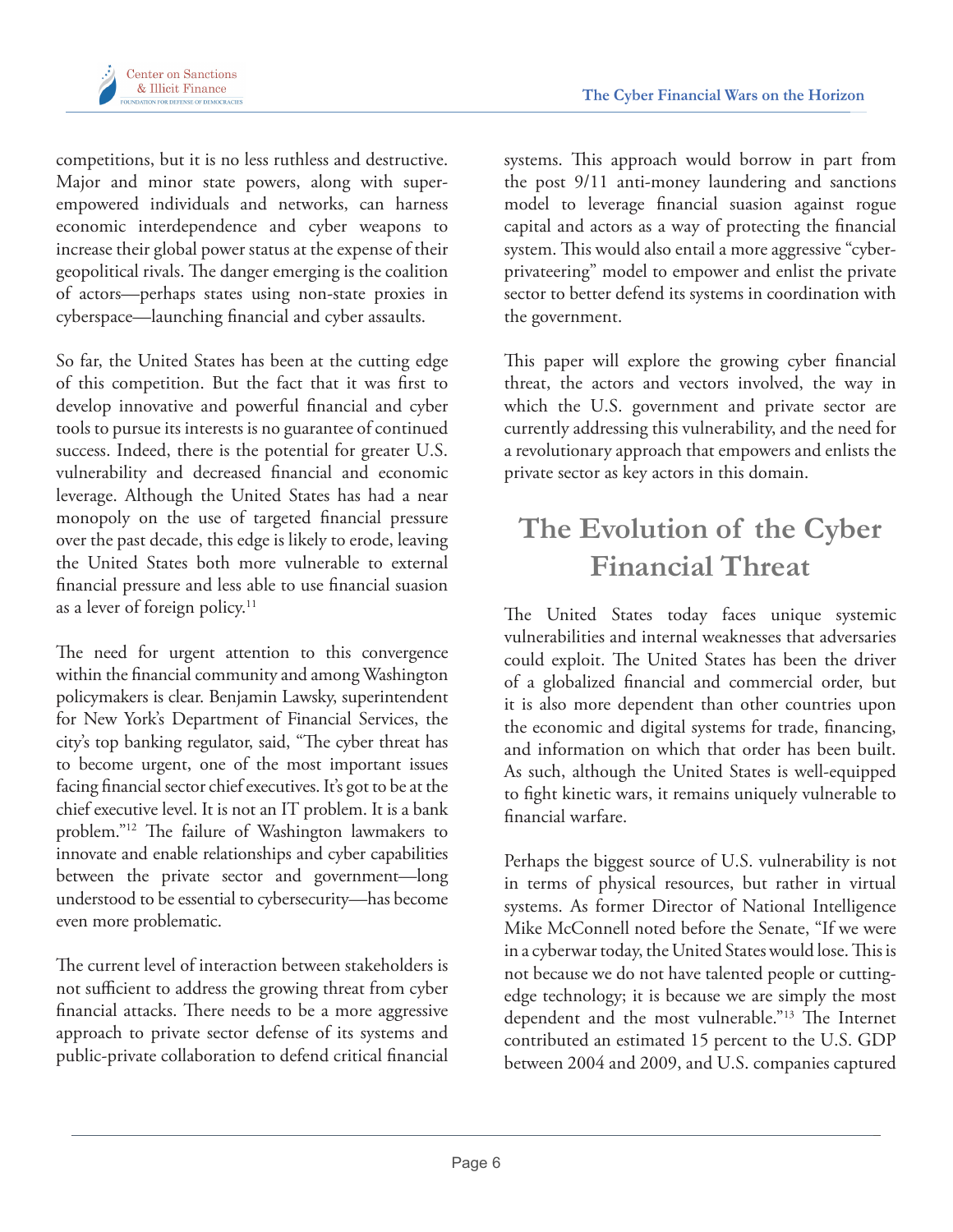

35 percent of total Internet revenues earned by the top 250 Internet-related companies in the world.

In a 2013 speech, General Keith Alexander, the former head of the National Security Agency and Cyber Command, pointed to a seventeen-fold increase in attacks against U.S. infrastructure between 2009 and 2011, and graded U.S. preparedness to withstand a cyberattack against its critical network infrastructure as "around a  $3$ " on a 10-point scale.<sup>14</sup>

The cyber domain is the newest "final" frontier of geopolitical competition. The early, low-grade cyberbattle in which Google and China have engaged, with Google fighting off mass penetrations and theft of its data (including proprietary information as well as information tied to the identities of Chinese dissidents), shows that this is a realm in which state and non-state actors can intermingle and do battle anonymously or via proxy. In addition, the cyber realm is one in which infrastructure can be disrupted remotely. The globalized cyber supply chain can be easily manipulated. Since hard drives, chips, and the backbone of the cyber-infrastructure (including the increasing reliance on cloud computing) come from overseas, especially from East Asia, this is a particular concern for the United States.

Given the criminal opportunities that abound globally, it is no surprise that cyber intrusions and attacks are increasing at a devastating rate—with billions of dollars' worth of intellectual property and value stolen digitally every year. It is estimated that the cost of cybercrime to the global economy could be more than \$500 billion annually.15 Over the past few years, economic cyber intrusions and targeted searches and attacks have hit the International Monetary Fund, Lockheed Martin's information systems (via stolen SecurID data), Google's mainframes, Sony's Playstation data, Bank of America, and Citibank.

In the words of General Keith Alexander, cyberattacks on the United States are resulting in the "greatest transfer of wealth in history." The blending of financial and cyber warfare represents the new frontier.

On August 3, 2011, the computer security firm McAfee issued a report revealing the largest "cyberattack to date," which had targeted the data and systems of seventy-two organizations and companies around the world for over five years—enabled by an unidentified state actor presumed to be China. According to McAfee's former vice president of threat research, Dmitri Alperovitch, "What is happening to all this data is still largely an open question. However, if even a fraction of it is used to build better competing products or beat a competitor at a key negotiation (due to having stolen the other team's playbook), the loss represents a massive economic threat."

This McAfee report was preceded by a February 8, 2011 report, also by McAfee, detailing the hacking of several U.S. oil companies from 2008 to 2010—with the cyber intruders likely coming from China and having found their way into sensitive research and development files. This was the first time that such a massive intrusion and economic espionage operation had been reportedly directed at U.S. oil company computers. U.S. state secrets were not at risk, but valuable economic and oil resource research was. This research was vital to bidding by U.S. oil companies on oil-field rights in Iraq, Sudan, Ghana, and other lucrative sites around the world.

The Chinese government—likely in coordination with the People's Liberation Army—continues to pose a threat to U.S. industry. As recently as October 15, 2014, the FBI issued a private warning to American companies that "a group of highly skilled government hackers is in the midst of a long-running campaign to steal valuable data from U.S. companies and government agencies."16 This latest announcement is just one in an ongoing series of cyberattacks against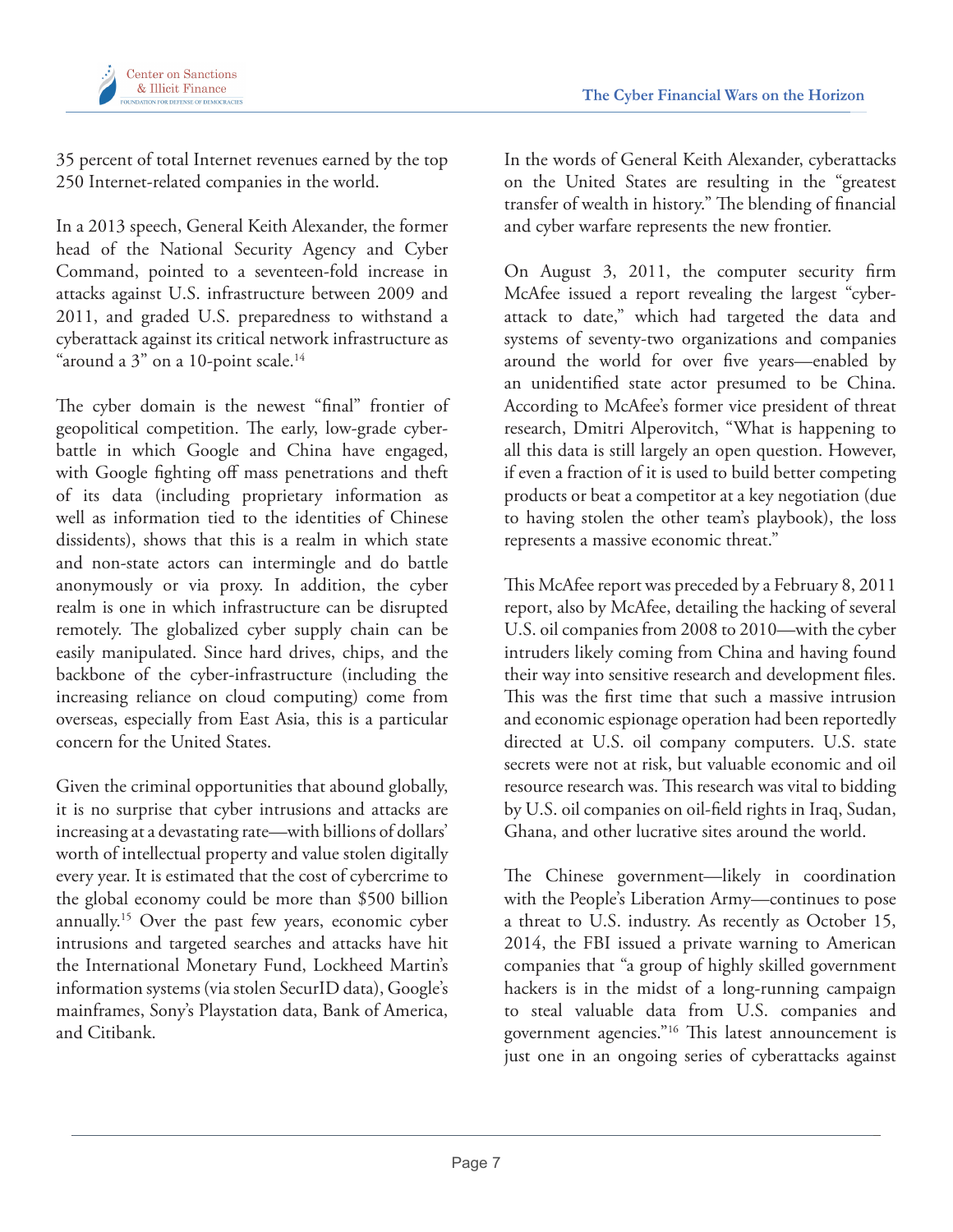

U.S. industry; however, the source of the threat appears to have evolved since security firm Mandiant revealed in February 2013 that the People's Liberation Army Unit 61398 was stealing corporate and government secrets. The FBI warning said that the state-sponsored group was "exceedingly stealthy and agile by comparison with PLA unit 61398."17

The United States is not alone in experiencing attacks from China's Advanced Persistent Threat (APT1) malware. According to an October 13, 2014 blog post from technology security firm FireEye, China has also taken advantage of its new bilateral economic partnerships with Australia to threaten key sectors, including data theft from its mining and natural resource firms.<sup>18</sup> The group's patience and ability to identify four "zero-day" vulnerabilities in Microsoft's Windows operating system while maintaining a low profile point directly to a state-sponsored entity.

It should come as no surprise that the bulk of cyberattacks today come from China, Russia, Iran, and North Korea. As James A. Lewis, a cybersecurity expert at the Center for Strategic and International Studies, has written, "These countries are our military rivals. Cyberspace creates opportunities to exercise national power, and these nations have seized these opportunities."19 Yet cyber warfare is not "war" in the Clausewitzian sense, although hacking is often conducted as "the continuation of politics by other means." Our opponents rely on the reliable functioning of international economic infrastructure, and therefore—to date—appear constrained not to conduct systemic or catastrophic attacks on the United States that might collapse international systems or prompt a massive retaliation.

Evidence suggests that state-sponsored cyber warfare is intensifying as part of a growing "cyber arms race." The most prominent cyber-battle to date was the use of the Stuxnet virus—believed to have been jointly developed by the United States and Israel—to sabotage Iranian nuclear facilities, and its subsequent "escape" on the Internet. But interestingly, the cyber-battles of today are beginning to meld with the strategies and tactics of financial warfare. This is also a theater of battle in which multiple actors can align for a common purpose—combining state and non-state proxies in the cyber domain. A recently deployed cyber weapon clearly illustrates the players, payoffs, and perils of cyber espionage and warfare through economic and digital means.

On August 9, 2012, the Moscow-based security firm Kaspersky Lab announced that it had discovered a new "Gauss" virus (named after a file name in its codebase). Kaspersky Lab has historical connections to Russian intelligence and has made a practice of outing and analyzing computer viruses—often using crowdsourcing to help break codes. The Gauss virus had infected approximately 2,500 computers, the majority of which—1,660, to be exact, including 483 in Israel and 261 in the Palestinian territories—are tied to Lebanese banks, with the first attacks going back to at least September 2011. Once the infection took hold, Gauss was capable of capturing and transmitting detailed records of information, such as browser histories, cookies, profiles, and system configurations. Once the virus was discovered, its communications were shut down, but not disabled. Apparently, they are still lying dormant, awaiting activation by an unknown controlling source.

Gauss's complexity and sophistication have led Kaspersky's experts to conclude that the virus is a state-sponsored descendant of Stuxnet, coming from the same "factory." It is able to track flows of money and tap into infected computers. But it also carries an encrypted "payload" that targets specific systems, much like the Stuxnet virus. Perhaps most revealing is that Gauss shares critical coding and platform features with the Flame virus, another data-mining virus and Stuxnet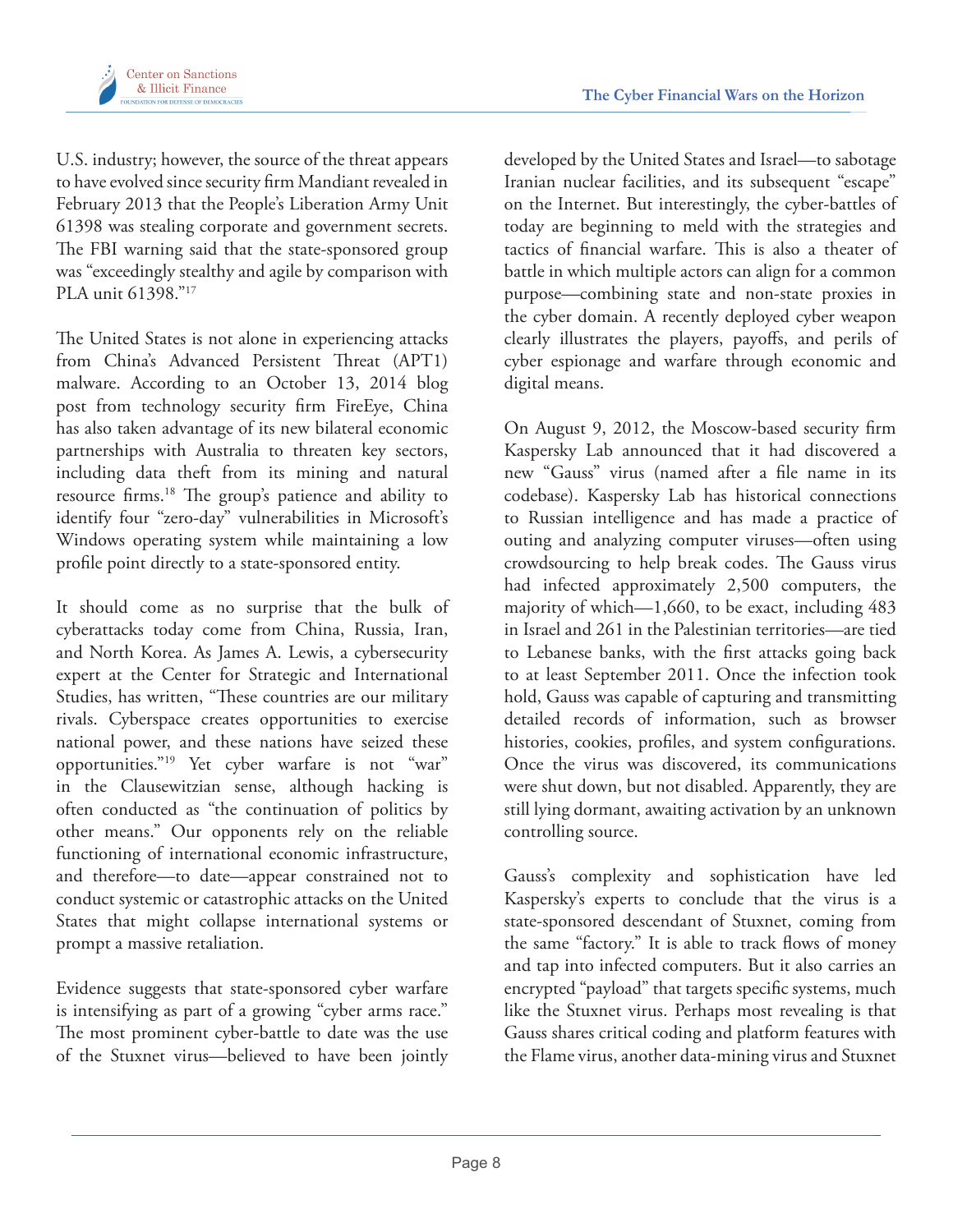

family member capable of extensive surveillance of infected computers that was discovered on Iranian computers in May 2012. But whereas Flame, which infected only seven hundred computers, cast a wide net toward all types of data, Gauss's focus is more attenuated, capturing primarily transaction data from a handful of specific Lebanese banks. Indeed, unlike typical non-state cyber-criminal malware, which tends to target a large number of small banks, Gauss targets a small number of large banks.

Gauss is so complex that Kaspersky has not been able to determine the function of its payload (what it has designated "resource 100"), though the firm suspects that it could trigger the destruction of critical infrastructure or some other high-profile target. For more details, Kaspersky crowd-sourced the solution on August 12, 2012, asking freelance hackers to crack the payload encryption and publishing the first 32 bytes of each encrypted section in Gauss to facilitate the process. By December 27, just a few months later and responding to Kaspersky's call, a well-known hacker posted open-source software he called "Gauss cracker," which represented a "major breakthrough" toward solving the encrypted Gauss payload.<sup>20</sup> Previously, Kaspersky successfully used crowd-sourcing to identify the programming language used in the state-sponsored DuQu malware, as well.<sup>21</sup>

In light of the target, the claim of state sponsorship makes sense. Lebanon is "something like the Switzerland of the modern Middle East," wrote Katherine Maher, a digital rights security expert, in *The Atlantic*. "More than 60 banks manage nearly \$120 billion in private deposits in a country of 4.3 million people, and account for roughly 35 percent of the country's economic activity."<sup>22</sup> Lebanese banks have been among the most secretive in the world, and their opacity has long been a concern for United States and international financial regulators seeking to disrupt money launderers and terrorist financiers. The Lebanese banking system has

come under direct fire as a financial way station for Iran, Syria, Hezbollah, and illicit financial flows.

With Stuxnet and Flame, the target was a rogue regime's nuclear program. With Gauss, the target seems to be the banks of an important financial center in the Middle East, where rogue elements leverage the banking facilities. Western states' interest in Lebanon's private sector has traditionally focused on "know your customer" and transaction data rules. Gauss now ups the ante with aggressive information collection and destructive payload delivery.<sup>23</sup>

All of this suggests that states are willing to use cyber weapons to impact the banking system and to engage in open cyber financial warfare. If Stuxnet and Flame represent the more "conventional" forms of cyber warfare, then Gauss is akin to financial counterinsurgency: long-term, low-grade, persistent conflict rather than quick, high-profile battles with decisive results. This is a messy process, one with no clear line between enemies and friends or between private and public interests.

The process also raises a host of questions about the ethics of cyber warfare and about the overall stability of the global financial system. How does such a financial system go about its business in the shadow of an indecipherable payload that could potentially sabotage the system's entire infrastructure? Perhaps the very existence and broader awareness of the virus is good enough—with the intended goal simply to engender a loss of faith and confidence in the Beirut financial system. Without trust, no financial center can last.

Gauss seems to represent the leading edge of cyber financial warfare. This is a type of conflict in which there are no clear rules, no ceasefires, and no uniforms or banners to identify the combatants. What is more, despite the fact that the United States starts with an enormous technological advantage, its size, relative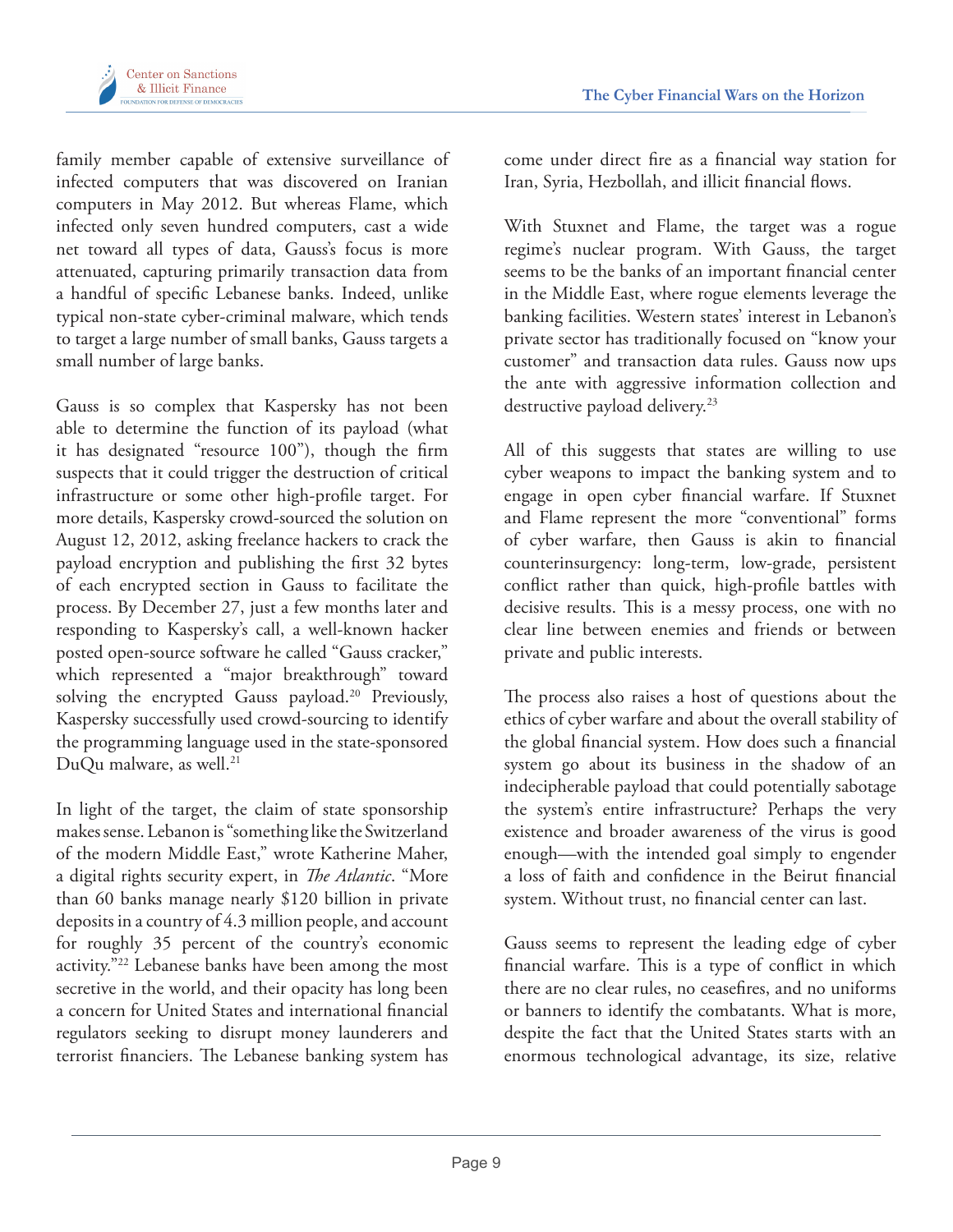

transparency, and legal constraints may place it at a disadvantage on this type of cyber-battlefield.

Indeed, this is a battlefield defined by potential asymmetric power disparities. An individual hacker can emerge as a cyber-power, one whose relative isolation, anonymity, and small footprint is a source of strength.

The Iranian government has entered the fray in response to the financial assault on its economy and currency. In September 2012, a Middle Eastern hacker group identifying itself as Izz ad-Din al-Qassam Cyber Fighters conducted a massive denial-of-service attack against the electronic banking operations of JPMorgan Chase, Citigroup, PNC Bank, Wells Fargo, U.S. Bancorp, and Bank of America. By increasing fake demands on the banks' sites at a rate some ten to twenty times higher than average denial-of-service attacks, the new group was able temporarily to suspend access to checking accounts, mortgages, and other bank services.<sup>24</sup> Perhaps more troubling is that the mysterious group warned these financial institutions that an attack was imminent, but the banks proved unable to stop it.

Though Izz ad-Din al-Qassam is also the name of the military wing of Hamas, Senator Joseph Lieberman, then chairman of the Homeland Security Committee, argued that the attacks were connected to the Iranian Islamic Revolutionary Guard Corps–Qods Force.25 Major banks, including non-U.S. banks, continue to be attacked by intense denial-of-service operations.

At the same time, hackers calling themselves the "Cutting Sword of Justice" attacked the computers and control systems of Saudi Arabia's national oil company, Aramco—which produces a tenth of the world's oil supply—for weeks. In December 2012, the Saudi government admitted that the virus, dubbed "Shamoon," had destroyed 30,000 computers and wiped out hard drives, but did not succeed in disrupting production or operations.

The methods of cyber-war will continue to evolve rapidly in sophistication. We can also expect the pace of cyberattacks to pick up. The technology of cyber warfare is evolving at an exponential rate. Also, unlike traditional combat, cyber warfare has few normative restraints to limit its escalation and few controls to counter its proliferation to non-state actors.

The Gauss incident highlights the vulnerability that is found in fragile financial markets. Regulators cannot keep up with the pace of growth taking place in the speed, level of anonymity, and volume of trading.

In what is described as a "race to zero," trading is moving faster and faster—and further away from the gaze and capacity of national regulators. According to trade negotiator Harald Malmgren and Mark Stys, it has gone "from trading in milliseconds (thousandths of a second) a couple of years ago to trading in microseconds (millionths of a second) now, and for cutting edge traders, pursuit in trading in picoseconds (trillionths of a second)."26 High-frequency trading firms "represent approximately 2 percent of the 20,000 or so trading firms operating in the U.S. markets … [but] account for 73 percent of all U.S. equity trading volume," according to one trading technology consultant.<sup>27</sup>

During the "Flash Crash" episode of 2010, a trading algorithm dumped 75,000 futures contracts valued at \$4.1 billion on the market in a twenty-minute period. The losses were staggering, causing a 600-point fall in the Dow and erasing \$862 billion from the value of equities before an automatic circuit breaker paused trading.28 Though the mass volume of such trading provides a buffer against manipulation, the sheer speed and anonymity of the cross-border trading across asset classes increase the risks and the potential for markets to be manipulated and cornered by savvy criminal and nefarious actors—for profit or other purposes.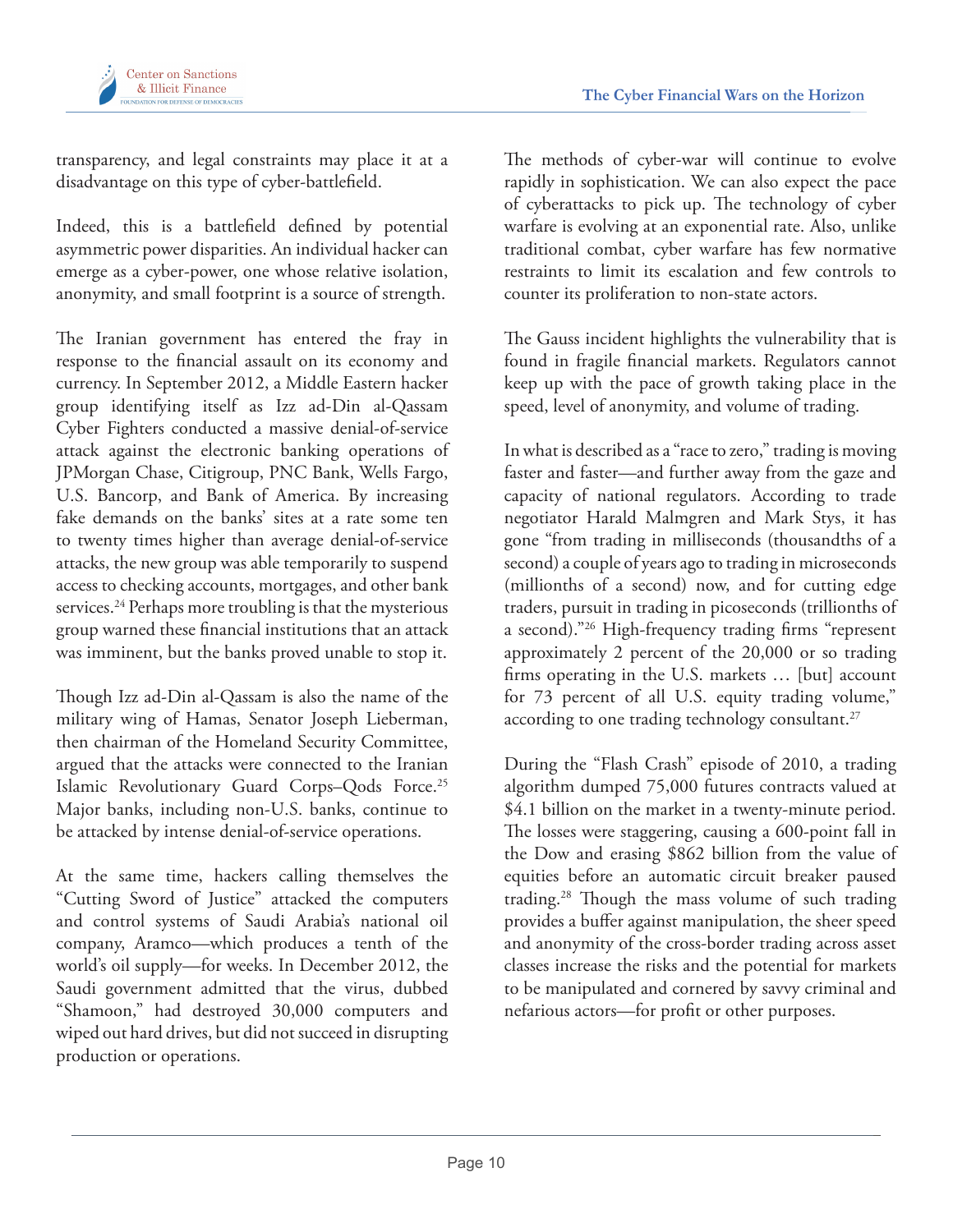

According to the World Economic Forum's Global Risks 2015 report, cyberspace will be increasingly at the center of both our geopolitical and economic worlds, representing a new frontier that will pose unprecedented challenges. This new variable in the geopolitical equation, the report says, "will [make] it difficult for decisionmakers to predict the development of such situations as sanctions and other instruments of economic coercion, thus raising the risk of unintended consequences."29 As cyberattacks threaten the financial system with greater frequency, the threat to the financial order and traditional geopolitical relationships increases.

The very nature and speed of electronic trading, the instant flow of information, and the financial system's reliance on the Internet creates vulnerabilities and is amplified by the twenty-four-hour business news cycle and social media. The emergence of a sophisticated cyber financial market manipulation scheme by the group FIN4 is the most problematic and poignant example of this threat. The anonymity and speed of trade, combined with lax U.S. laws and regulatory oversight on beneficial ownership of companies and controlling interests of offshore investment funds, adds to the potential that criminals and nefarious actors could use the U.S. financial system not only to launder proceeds but to manipulate, corner, or extort via market control or penetration. The estimated amount of laundered funds that make their way through U.S. banks ranges conservatively between \$250 billion and \$500 billion a year.

Thus, strategies to manipulate markets could focus principally on shaping the perception of the markets and then leveraging the market swings to profit or destroy value. It is in part for this reason that the Securities and Exchange Commission (SEC) put new regulations in place to prevent uncovered short selling such as that seen during the financial crisis of 2008.

The coming financial battles may find their most serious theater and articulation in cyberspace, with the vulnerability of the financial sector and the international system of trading and commerce potentially at risk.

# **The Cyber Financial Battles Underway**

Cybersecurity experts today identify four kinds of primary threat to the financial sector. First, sophisticated cyber actors—usually states—use espionage to steal intellectual capital and data from banks and destabilize them. Second, banks can be targeted for systemic disruption by a range of cyber actors who view them as symbols of Western capitalism or have reason to threaten the financial system. Third, "hacktivists" take advantage of vulnerabilities to break into banks' IT networks, usually in order to gain publicity for their cause. Finally, organized criminal organizations and cyber fraudsters have shifted from stealing money through traditional bank heists to using other means (online, telephone, card fraud) that are harder to detect.<sup>30</sup>

As recent attacks have made clear, no business, critical infrastructure, or private consumer—big or small, poorly- or well-protected—is completely immune to cyber threat. While the Syrian Electronic Army defaced prominent American media websites, a group of hackers known as "Dragonfly" inserted malware into the legitimate software of three industrial control systems manufacturers. 2013 saw a 91 percent increase in targeted attack campaigns. A co-authored report from the Center for Strategic and International Studies (CSIS), a prominent Washington think tank, and security firm McAfee, estimated the annual global cost of digital crime and intellectual property theft at \$445 billion.<sup>31</sup> On nearly every front, the number, creativity, and effectiveness of attacks continue to go up.

There is evidence, however, that gaining notoriety in the cyber realm for its own sake is losing appeal. In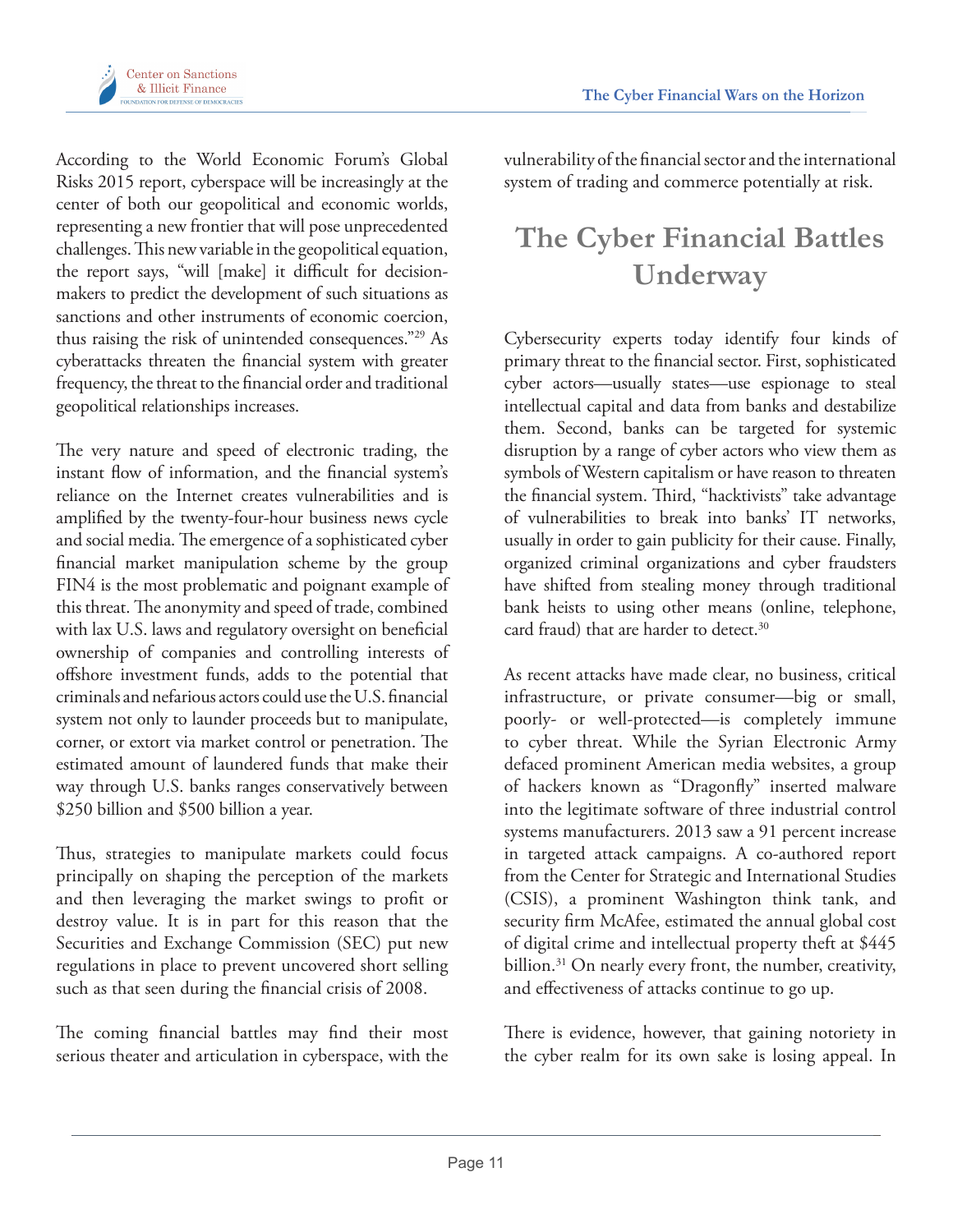

its place, there is a growing desire for investment in hacking to pay dividends with financial reward. As such, both state and non-state actors are increasingly training their sights on banks, whose defenses though strong—contain by far the most lucrative and easily exploited data. Banks have long been a target for criminals, simply because they hold money; numerous small-scale attacks on large banks like JPMorgan Chase & Co. are a daily occurrence.

The most recent Office of the Comptroller of the Currency's Semi-Annual Risk Perspective shows alarming accelerated risk of cyberattacks in financial institutions. The problem is that criminals seeking information are getting better at accessing bank information as technology becomes cheaper and the barriers for entry to cybercrime drop.32 Those historically rejected by the international financial system find themselves increasingly embraced by unscrupulous nation states willing to use their expertise to exploit weaknesses, and the line between state and non-state actors further blurs. Online markets for cyber hacking expertise allow for states and non-state actors to recruit front-line cyber proxies. Like never before, state-sponsored cyberattacks pose a threat to financial institutions.

The nexus between the financial sector and cybercrime is growing as never before. In July 2014, Bloomberg's *Businessweek* magazine reported that Russian hackers had "stolen the Nasdaq" back in October 2010.<sup>33</sup> An FBI internet traffic monitor had picked up signals indicating that malware had infiltrated the company's central servers. The event quickly prompted both the National Security Agency (NSA) and the National Cybersecurity and Communications Integration Center (NCCIC)—the latter one of the Department of Homeland Security's many information sharing and coordination centers—to get involved. Over a period of five months, an array of government agencies struggled to characterize and counter the statesponsored cyberattack. For weeks, it remained unclear

whether the attackers had compromised the trading platform, whether the breach was part of a larger attack, and which government agency was responsible for addressing which weakness.

Ultimately, the hack was disrupted, and there was no evidence that the hackers stole any valuable financial information. The "Nasdaq Hack" is nevertheless symptomatic of today's increased alignment of financial assets and cyber threats. Groups that target the U.S. stock market demonstrate not only their potential desire for financial gain, but also the desire to cripple an internationally recognizable symbol of Western power. Moreover, the confused and lethargic response of private and government entities illustrated the gridlock that continues to plague information sharing and legislation in the cybersecurity realm.

State-sponsored attacks are not limited to a particular region or type. The Advanced Persistent Threat 1 (APT1) was described by Mandiant in a 2013 report as "one of the most prolific cyber-espionage groups in terms of the sheer quantity of information stolen" and stated that the group had stolen terabytes of data from at least 141 organizations in 20 major industries, estimating that it was an organization with at least dozens, potentially hundreds, of human operators."34 In its report, Mandiant claimed that APT1 is Unit 61398 of the Chinese People's Liberation Army, though China's Ministry of Defense has previously stated that it is "unprofessional and groundless to accuse the Chinese military of launching cyberattacks without any conclusive evidence."35 Still, in over 97 percent of the 1,905 times Mandiant observed APT1 intruders connecting to their attack infrastructure, APT1 used IP addresses registered in Shanghai and systems set to use the Simplified Chinese language.

In March 2013, the "Dark Seoul" attacks targeted South Korean banks and other institutions. Believed to be part of a larger espionage campaign conducted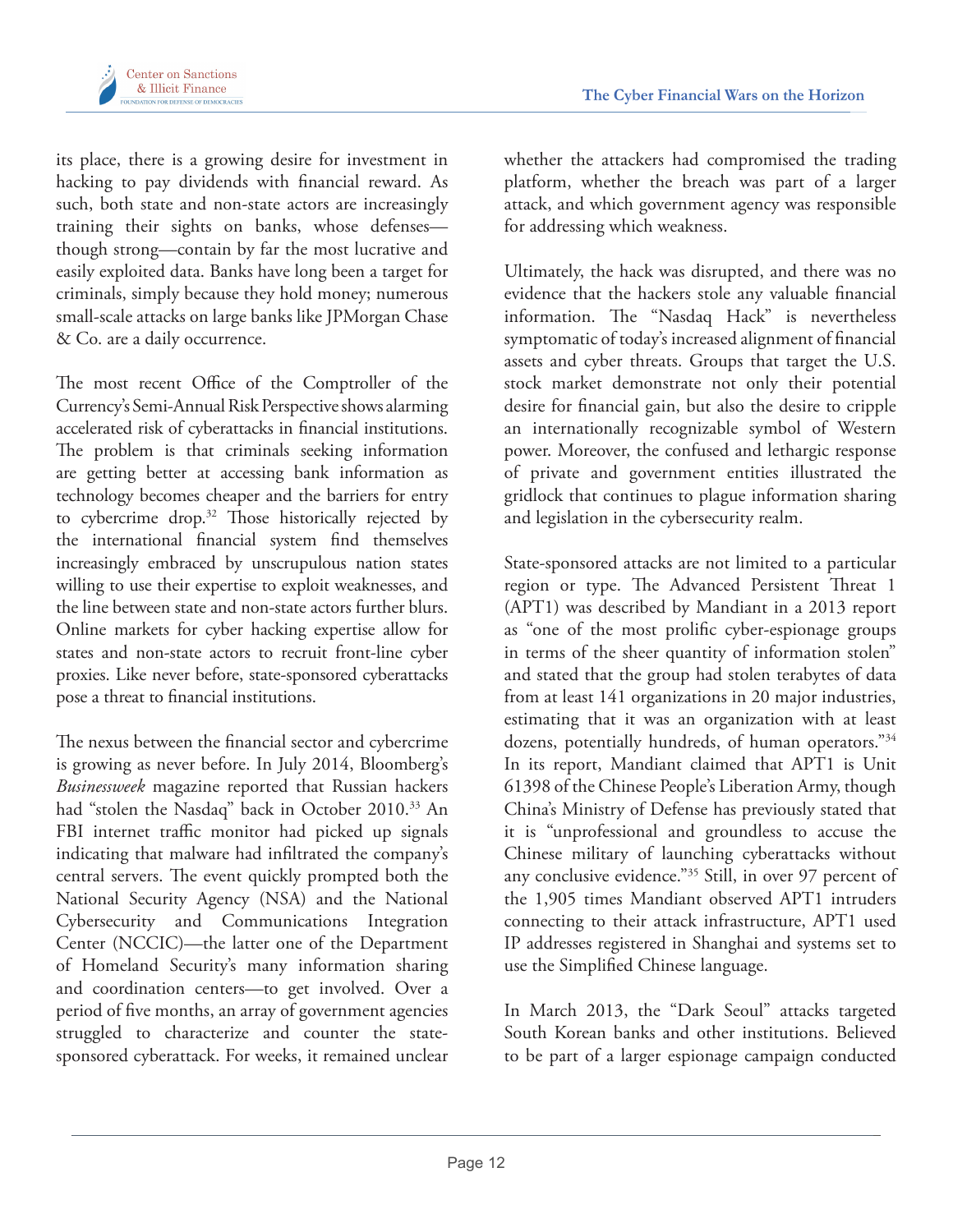

by North Korea, Dark Seoul deleted data from hard drives, targeted ATMs and mobile payment platforms, overloaded bank servers, and shut down computers at several South Korean media stations.

On August 5, 2014, Hold Security reported that a Russian crime ring had amassed the largest known collection of stolen Internet credentials, including 1.2 billion user name and password combinations and more than 500 million email addresses.<sup>36</sup> The attack was not specifically targeted. The hackers targeted any website they could get, ranging from Fortune 500 companies to very small websites. On September 10, the passwords and email addresses for close to 5 million Gmail accounts were posted to a Russian Bitcoin forum in a text file. While forum administrators were quick to remove all passwords from the file, there is no doubt some accounts are now compromised.

### **Cyber Tools and Actors**

There are an array of cyber tools and methods used by a range of actors to attack and infiltrate financial and commercial systems. The breadth of international actors engaging in cyberattacks has complicated and accelerated the threat environment. In this context, there is a new risk of strategic cyber-sabotage, enabled by new cyber tools and cloaked by the vagaries of attribution. Terrorists or agents of hostile powers could mount attacks on companies and systems that control vital parts of an economy, including power stations, electrical grids and communications networks. Such attacks are hard to pull off, but not impossible.

Online underground markets for cybercrime remain prevalent and barriers to launching cybercriminal operations are fewer than ever. Toolkits are becoming cheaper and more available; some are even free of charge. Underground forums are thriving worldwide, particularly in China, Russia, and Brazil.

Financial Trojans represent one of the newest and fastestgrowing threats to banks. Financial institutions have dealt with targeted malware for more than a decade, evolving their security measures to stay one step ahead of fraudsters. Security firm Symantec reports that these security solutions—often customized—were ineffective in protecting banks from the threat they faced, as cybercriminals "motivated by financial reward" outpaced them.37 In 2013 alone, attackers using financial Trojans targeted over 1,400 financial institutions and the top 15 most targeted financial institutions were targeted by over 50 percent of known Trojans. The number of unique financial Trojans has quadrupled since January 2013, and unfortunately, the adoption rate of strong countermeasures has been too slow.38

State-sponsored malware and distributed denial-ofservice (DDoS) attacks remain only one small, but growing piece of the larger picture vulnerable to cyber threats. In 2013, over 552 million identities were exposed, web-based attacks went up 23 percent from 2012, and 23 zero-day vulnerabilities were discovered (up 61 percent from 2012). Healthcare and retail industries remain among the most targeted and most under-protected in cybersecurity. Attackers added watering-hole attacks to their arsenal, in which threat actors compromise a carefully selected website by inserting an exploit resulting in malware infection.

Reports of the death of spear-phishing—in which an attacker disguises himself as a friend or known entity and asks for sensitive financial information—were greatly exaggerated. Such campaigns increased a dramatic 91 percent in 2013.39 Attacks now, however, use a "low and slow" approach, with both the total number of emails used per campaign and the number of those targeted decreasing. Ransomware scams—in which the attacker pretends to be local law enforcement, demanding a fake fine of between \$100 and \$500—escalated in 2013 and grew by 500 percent over the course of the year. These attacks are highly profitable and attackers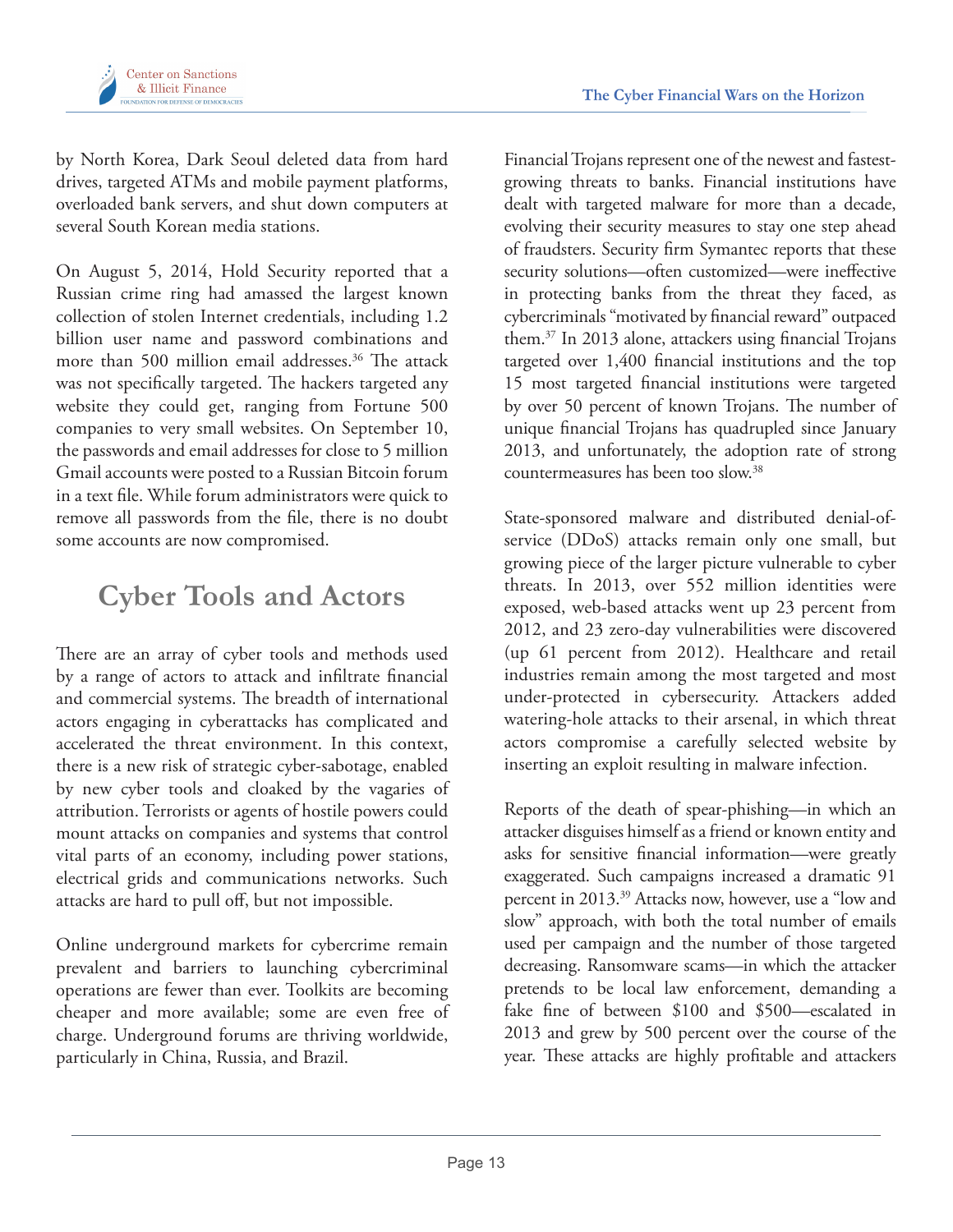

have adapted them to ensure they remain so. Related "Cryptolocker" scams are even more vicious. An attacker drops any pretense of being law enforcement and will spontaneously encrypt a user's files and request a ransom for the files to be unencrypted.<sup>40</sup>

While the prevalence of mobile malware is still comparatively low, 2013 showed that the environment for an explosive growth of scams and malware attacks is here. The Norton Report 2014, a global survey of end-users, showed that 38 percent of mobile users had already experienced mobile cybercrime.<sup>41</sup> Although lost or stolen devices remain the biggest risk, mobile users continue to engage in dangerous habits—such as storing sensitive files online and sharing account logins with family—that leave them open to attack.

Despite crackdowns by authorities, illicit or problematic online networks prove resilient. Last November, administrators from the shuttered Silk Road online black market, led by a new pseudonymous Dread Pirate Roberts (DPR), re-launched the site. Dubbed "Silk Road 2.0", it recreated the original site's setup and promised improved security. The new DPR took the precaution of distributing encrypted copies of the site's source code to allow the site to be quickly recreated in the event of another shutdown.<sup>42</sup> In mid-September 2014, online black market Silk Road 2.0 experienced a DDoS attack, which forced the site's administrators to temporarily shut down service. News of the attack broke on Bitcoin forums hours after it started. There is speculation that the attack was launched by law enforcement trying to locate the Silk Road 2.0 servers, while others believe criminals or competitors launched the attack  $43$ 

In early July 2014, security company Symantec revealed that the group of hackers known as "Dragonfly" had inserted malware into the legitimate software of three manufacturers of industrial control systems.<sup>44</sup> Focused largely in the U.S. and European energy sectors,

Dragonfly's targeted cyber-espionage campaign gave the attackers the ability to sabotage major power supplies. The state-sponsored group—also known as "Energetic Bear" based somewhere in Eastern Europe had been in operation since 2011, gaining long-term access to computers through spam email and watering hole attacks.<sup>45</sup> Dragonfly's ability to evolve in order to target new victims and remain unnoticed made it one of the most insidious groups ever to target American economic infrastructure.

In this environment, it has become increasingly difficult to distinguish state from non-state actors, as the former may use the latter as a proxy, quietly supporting the group while feigning innocence and denying involvement. Russia, in particular, has stepped up its cyber aggression when it perceives it is under attack from foreign entities. In its war with Georgia, the Russian state deployed cyberattacks as a complement to its military campaign. Following the relocation of a prominent Soviet-era statue in Estonia's capital of Tallinn in 2007, Russia bombarded Estonian organizations with DDoS attacks, marking one of the largest instances of state-sponsored cyber warfare to date.46 In recent months, dozens of computers in the Ukrainian prime minister's office and at least ten of Ukraine's embassies abroad have been infiltrated by a cyber-espionage weapon linked to Russia.<sup>47</sup>

The Russian government does not always employ these cyber groups explicitly; however, they often maintain close ties to those in power and may benefit from a degree of funding. Scott Borg, chief executive of the U.S. Cyber Consequences Unit, an independent nonprofit research institute said of Russian cybercriminals, "They are tolerated and even to some degree protected by the Russian government because they regularly engage in 'patriotic hacking.'"48 Borg added, "They will often carry out cyber-attacks that allow them to profit, while still falling in line with what they perceive to be Russia's political interests."49 Alliances of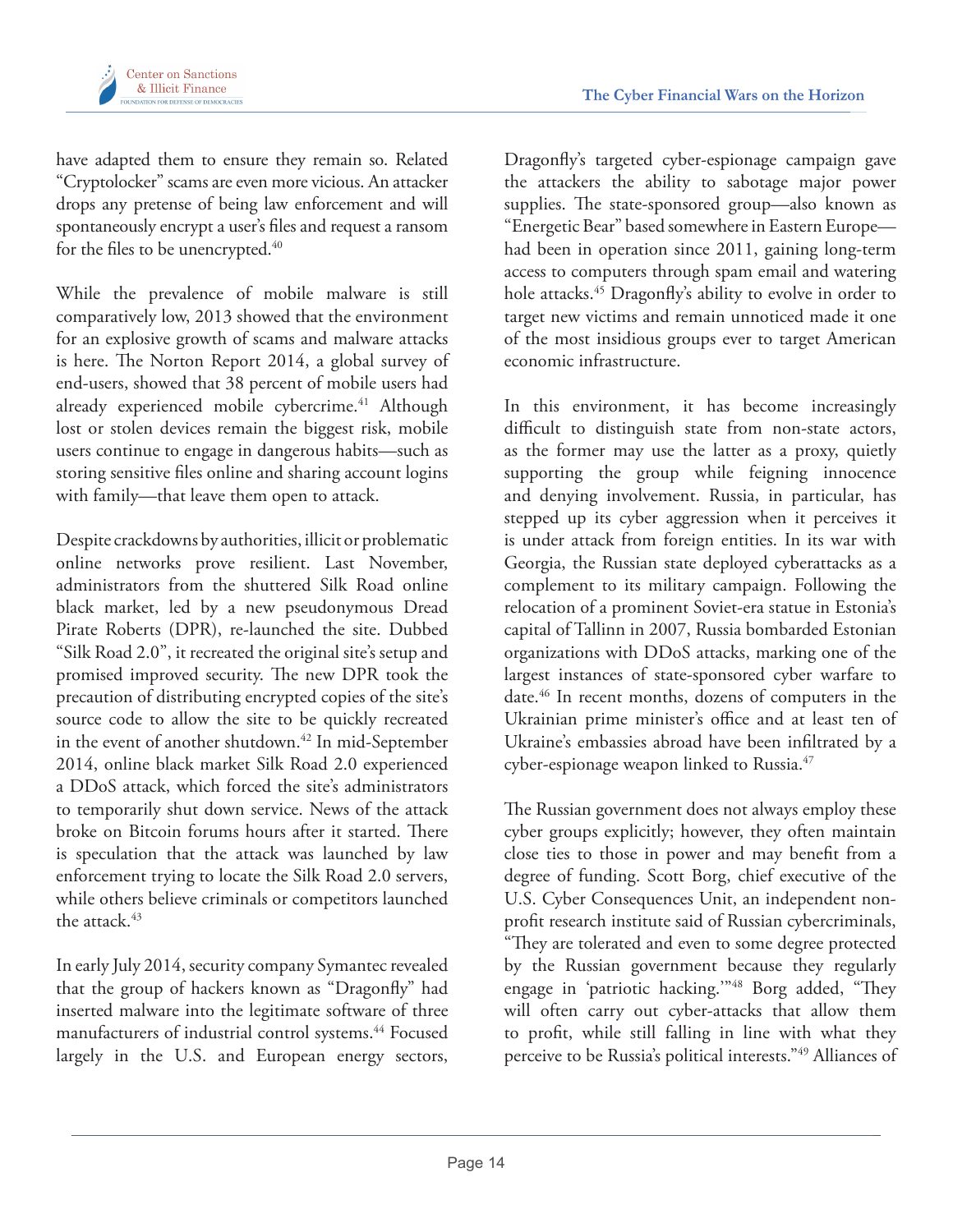

convenience—between autocratic regimes and proxy groups around the world—may be the new modality in the cyber domain.

# **Private and Public Sector Response**

Both the public and private sector have reacted to the growing threat from cyberattacks and intrusions—in large part by spending more on technical systems and expertise to defend against serious attacks. In recent years, spending on cybersecurity has exploded. Gartner, a research firm, estimates that in 2013 organizations around the globe spent \$67 billion on information security. According to Allied Business Intelligence, Inc., cybersecurity spending by critical infrastructure industries alone was expected to hit \$46 billion in 2013, up 10 percent from a year earlier. $50$ 

PwC's 2014 Global Economic Crime Survey found that 7 percent of U.S. organizations lost \$1 million or more due to cybercrime incidents in 2013, compared with 3 percent of global organizations. 19 percent of U.S. entities reported financial losses of \$50,000 to \$1 million, compared with 8 percent of worldwide respondents.<sup>51</sup>

Many U.S. retailers believe the risk of legal liability and costly lawsuits will escalate. Today, claims by businesses that they are unaware of cybercrime risks and the need to invest in updated cybersecurity safeguards have become increasingly unconvincing. Tom Ridge, CEO of security firm Ridge Global and first Secretary of Homeland Security, said, "I think there will be a lot more litigation than we've seen in the past. These high-profile attacks have the attention of every board of directors."52

Cybersecurity analysts say that retailers are spending less on cybersecurity measures than banks and healthcare providers. Retailers spend 4 percent of their IT budgets on cybersecurity, while financial services and healthcare providers spend 5.5 percent and 5.6 percent, respectively. On cybersecurity spending per employee, the banking and finance industries spend roughly \$2,500 per employee, while retailers invest about \$400 per employee.<sup>53</sup> In early September 2014, Home Depot became the latest retailer to investigate a potential major breach of customer credit or debit card data. The stolen information from Home Depot will likely be put toward a massive new collection of stolen credit and debit cards that went on sale in early September in the cybercriminal underground.

Retailers spend far less than organizations of comparable size on cybersecurity, making themselves vulnerable to attack. Neiman Marcus Group, Sally Beauty Supply, Michaels, SuperValu, and Target Corp. were targeted earlier this year. Research director for cybersecurity at Gartner Inc. Lawrence Pingree, said, "Retailers have been the low-hanging fruit for attackers since they don't spend as much as banks and government entities in cybersecurity."54 In 2005, Gartner also said that for every \$5.62 businesses spend after a breach, they could spend \$1 beforehand on encryption and network protection to prevent intrusions and minimize damage.55 Today, the ratio remains about the same. Perhaps most worrying is that companies often lack basic procedural guidelines for what to do when they are hacked. According to a PwC survey, only 49 percent of the CEOs in the study have a plan for responding to insider cybersecurity threats, despite evidence that those events are typically more damaging than those from outside.<sup>56</sup>

Regardless of the amounts spent, it is cheaper to hack than to defend a hack. Richard Bejtlich, chief security strategist at FireEye Inc. and a former cyber investigator for the U.S. Air Force, said he could assemble a team that could hack offensively into nearly any target.<sup>57</sup> But \$1 million would not be nearly enough for a company to defend itself.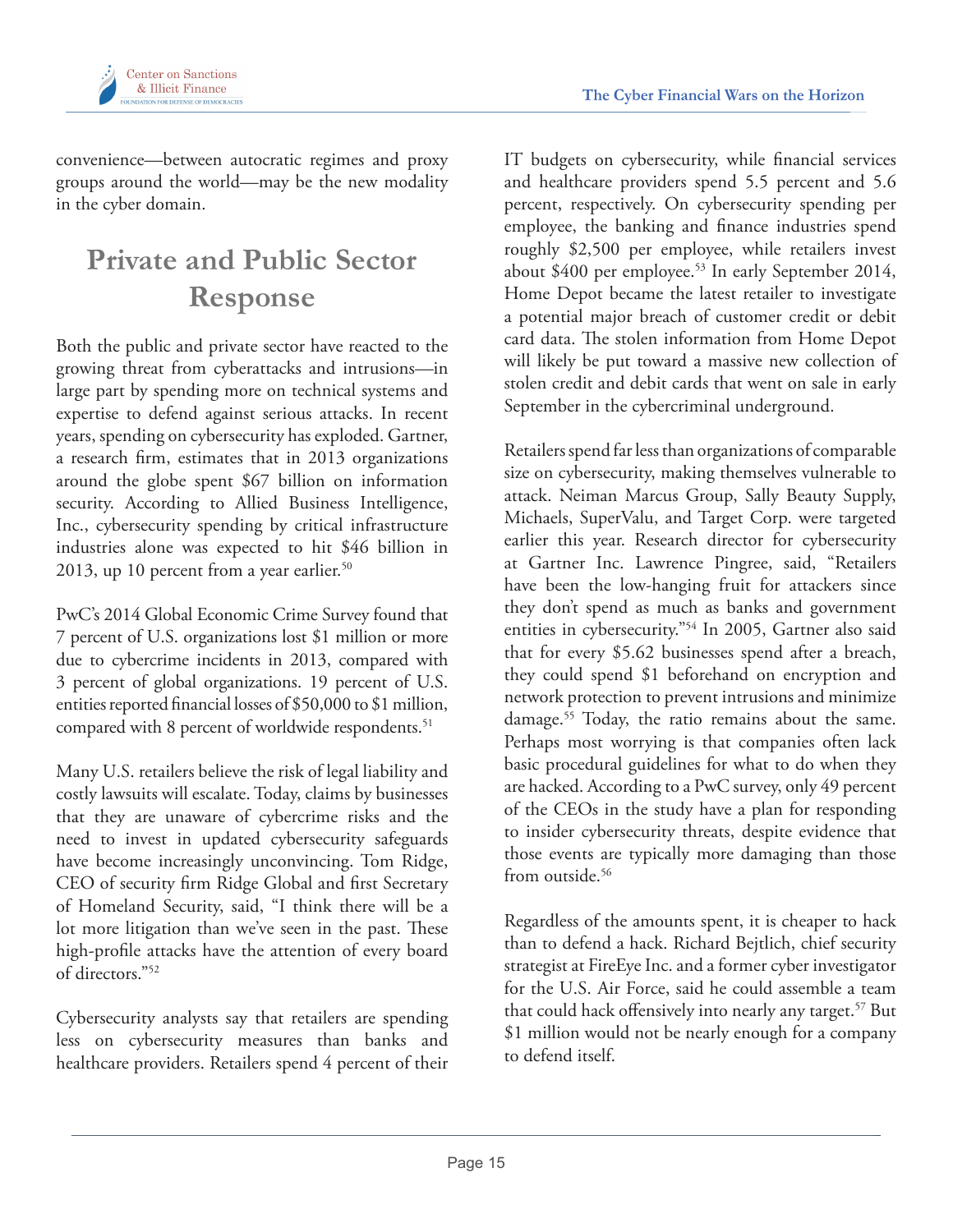

Thanks to the growing recognition of this threat, however, there is a greater impetus for government and private companies to cooperate and share information. On October 13, 2014, Jamie Dimon, chief executive of JPMorgan, exhorted his counterparts on Wall Street to coordinate their cybersecurity efforts while also calling on the U.S. government to help more directly. He also pledged to double the bank's spending on digital security over the next four to five years.<sup>58</sup>

But collaboration between the public and private sector is not new. The Information Sharing and Analysis Centers (ISAC) fora have served as important venues for information sharing, and they have gained more momentum in the financial services and technology industries. The Financial Services Information Sharing and Analysis Center (or FS-ISAC) is the first widespread not-for-profit intelligence service designed to assist with cyber defense and analysis and has recently attracted extra funding from twelve large companies—including the financial, energy, transport, and healthcare sectors.59

The FS-ISAC has grown more operational over time. In June 2013, Microsoft teamed up with the FS-ISAC to disrupt the "Citadel" botnet, which cybercriminals deployed to infect thousands of computers to steal banking information and identities from unwitting victims. Microsoft, working with FBI, disrupted more than 1,000 botnets, but the malware resulted in losses of more than \$500 million and affected more than 5 million people.60 Most were located in the United States, Europe, Hong Kong, Singapore, India, and Australia, but Microsoft has found evidence of Citadel in more than ninety countries.<sup>61</sup> More recently, Microsoft assisted law enforcement in the United Kingdom to disrupt the "Caphaw" botnet, which targeted banks and their customers across Europe.<sup>62</sup>

On September 29, 2014, Microsoft and FS-ISAC expanded their operational relationship and signed a deal to share threat data when combating cybercrime, in a bid to help firms defend themselves against malware.<sup>63</sup> This will allow participating FS-ISAC members access to Microsoft's Cyber Threat Intelligence Program feed, giving them near real-time information on known malware infections affecting more than 67 million unique IP addresses.

FS-ISAC has recently teamed up with the Depository Trust and Clearing Corporation, which provides post-trade financial services, to launch a new software platform. Beginning with a pilot of 45 organizations, it will be used to share information about attacks and attempts at attack at a real-time speed intended to prevent hackers from deploying the same cyber weapons against several companies consecutively. The joint venture, known as Soltra, has seen its membership double since January as more institutions become aware of the threat.64

Until now, the process for sharing information in the private sector (and with government) has been threatspecific, slow, and not automated—or has relied on reports that are rarely analyzed, as with the security violations filed by financial institutions with the Treasury's Financial Crimes Enforcement Network, as part of Suspicious Activity Reports. It has also relied on private sector threat intelligence services that do not necessarily communicate with others.

The Treasury Department has tried to accelerate the sharing of timely and actionable cybersecurity information that financial institutions can use to defend themselves by establishing the Cyber Intelligence Group. This group works closely with the FS-ISAC to produce circulars and information in response to requests by the financial sector.

More broadly, the U.S. government has attempted to bring more focus, coordination, and information sharing on the issue of cybersecurity. President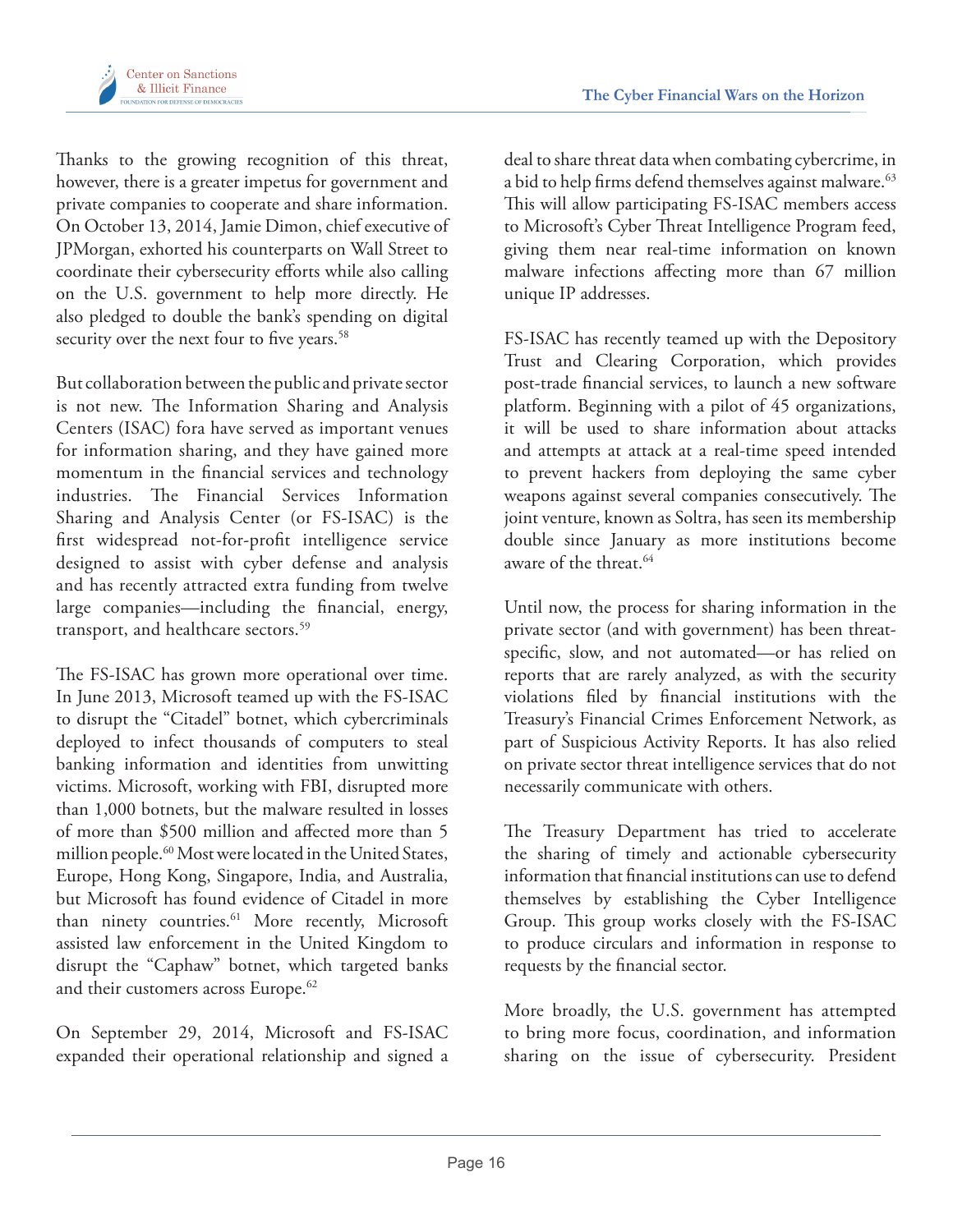

Obama has repeatedly labeled cybersecurity a priority national security issue. Executive Order 13636 signed in February 2013—"Improving Critical Infrastructure Cybersecurity"—gave rise to the National Institute of Standards and Technology's (NIST) Cybersecurity Framework, a compendium of best practices and security standards developed to perform risk assessment and mitigation, as well as encourage information sharing between those in the private sector and government.

Cybersecurity legislation requiring heightened security protocols in the private sector and enabling better public-private information sharing has failed to pass in recent years, with cyber experts urging the Administration and Congress to pass new legislations. In his 2015 State of the Union address, President Obama urged Congress "to finally pass the legislation we need to better meet the evolving threat of cyberattacks."65 This push, along with others from industry, has put

cybersecurity information sharing at the forefront of congressional priorities.

The Obama Administration has also facilitated greater cooperation between the United States and the EU on cybersecurity issues. The new high-level U.S.-EU Cyber Dialogue announced at the 2014 U.S.-EU Summit will formalize and serve as the platform for closer U.S.-EU coordination on international cyberspace developments; the promotion and protection of human rights online; international security issues, such as norms of behavior in cyberspace, cybersecurity confidence building measures, and application of existing international law; and cybersecurity capacity building in third countries.

Within U.S. government, a range of departments, agencies, and shared initiatives is responsible for the nation's cybersecurity. The first line of defense is the U.S. intelligence community—including agencies within the NSA, FBI, and DHS—where monitoring



**Exhibit 1**

SOURCE: Department of Homeland Security.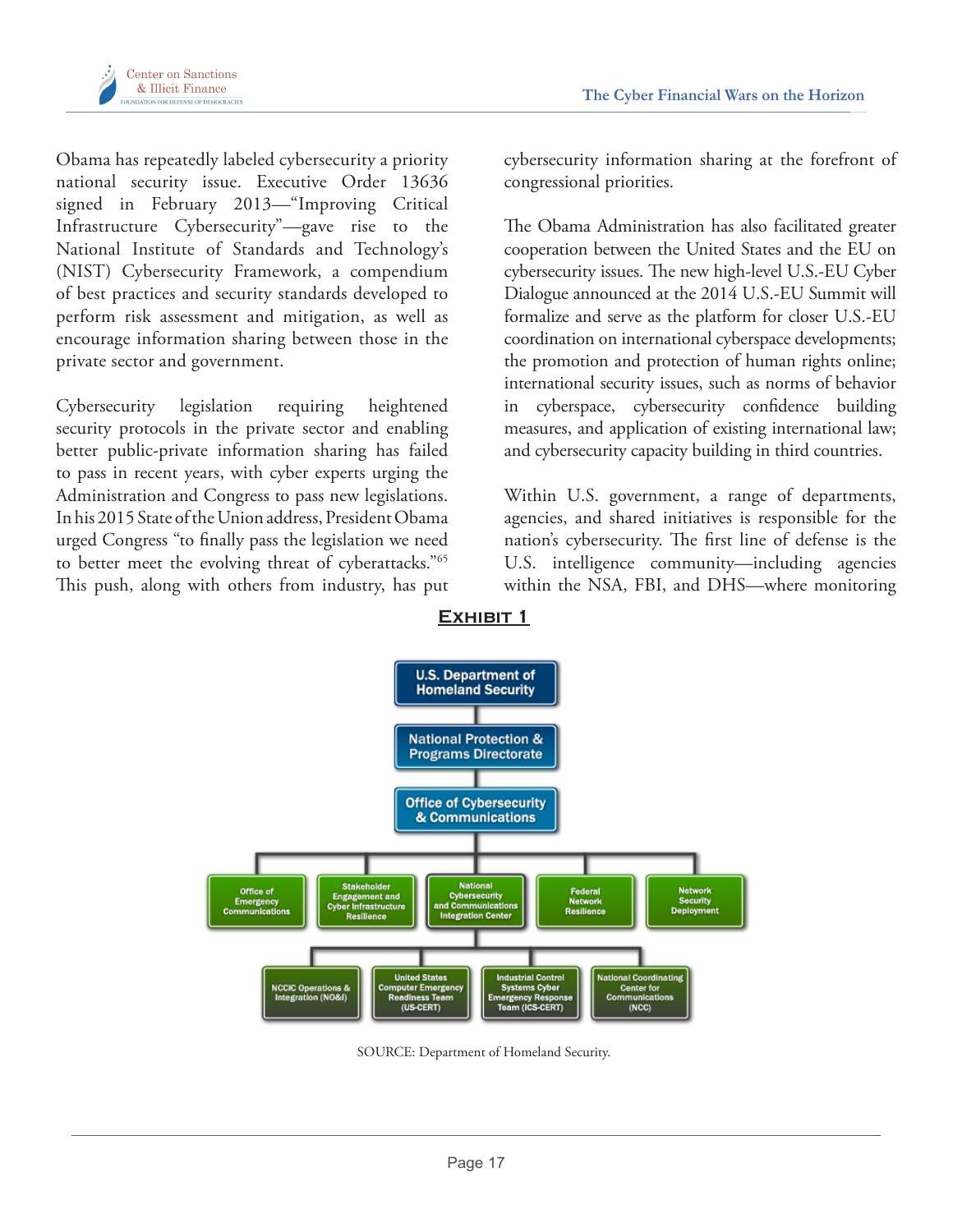systems and cyber analysts work to identify threats and disseminate information to the rest of government. At the Department of Homeland Security (DHS), the National Cybersecurity and Communications Integration Center (NCCIC) is a 24-7 cyber situational awareness, incident response, and management center that is a national nexus of cyber and communications integration for federal government, intelligence community, and law enforcement.

Within DHS, the U.S. Secret Service uses the Electronic Crimes Task Force (ECTF) to leverage the combined resources of local, state, and federal law enforcement with prosecutors, private industry, and academia to combat cyber-criminal activity. FBI's NCIJTF is its "next-generation cyber initiative" and serves as a coordination, integration, and information sharing center for nineteen U.S. agencies and cyber threat investigations. FBI's Key Partnership Engagement Unit (KPEU) manages a targeted outreach program focused on building relationships with senior executives of key private sector corporations.

There has been no lack of effort by the U.S. government to try to increase information sharing with the private sector. Indeed, the private sector—including the financial industry—often feels bombarded by different agencies of government attempting to gain access to information or serve as the principal interlocutor for the government. They also feel exposed without legislation to protect their activities.

The private sector has tried to do its part in preparing the next generation to better understand the challenges of cybersecurity. At a Wilson Center event on October 16, officials from the University of Maryland, the Department of Homeland Security, and Northrop Grumman discussed cooperative efforts to build "tomorrow's workforce" of cyber-savvy leaders. With funding from Northrop Grumman, the University of Maryland's Honors College founded the Advanced

Cybersecurity Experience for Students (ACES), the first four-year undergraduate program in cybersecurity that seeks to address the current shortage of cyberenabled graduates.<sup>66</sup>

Attempts to bridge the public-private sector divide are not limited to the United States. On October 5, 2012, the United Kingdom established The Centre for Global Cyber-Security Capacity Building, which hoped "to draw on the expertise generated by eight research universities, is designed to improve international coordination, increase access to expertise, and promote good governance online."67 It will act as a forum for collaboration between leaders from across the world, including from think tanks and the private sector.

The British Bankers Association (BBA) is another institution working toward better sharing of cyber information between public and private entities. The BBA plans to launch the Financial Crimes Alert Service (FCAS), designed to allow banks and other financial groups to react faster to major incidents and to learn of the latest techniques used by fraudsters, cybercriminals, and terrorists.<sup>68</sup> BBA says it is working with BAE Systems to get the service up and running by early 2015.

The association's Chief Executive Anthony Browne called the FCAS "a powerful new weapon against fraudsters, cybercriminals and other crooks intent on stealing our clients' money," calling it "a shining example of how banks and government can work together to benefit all customers."69 This will add onto the framework that already exists within the U.K. called the National Fraud Intelligence Bureau, which has prevented more than \$163 million of fraud losses through information sharing. The new system will pool intelligence from twelve government and law enforcement agencies and share it with the teams working inside banks to combat fraud, cybercrime, terror financing, money laundering, and bribery.<sup>70</sup>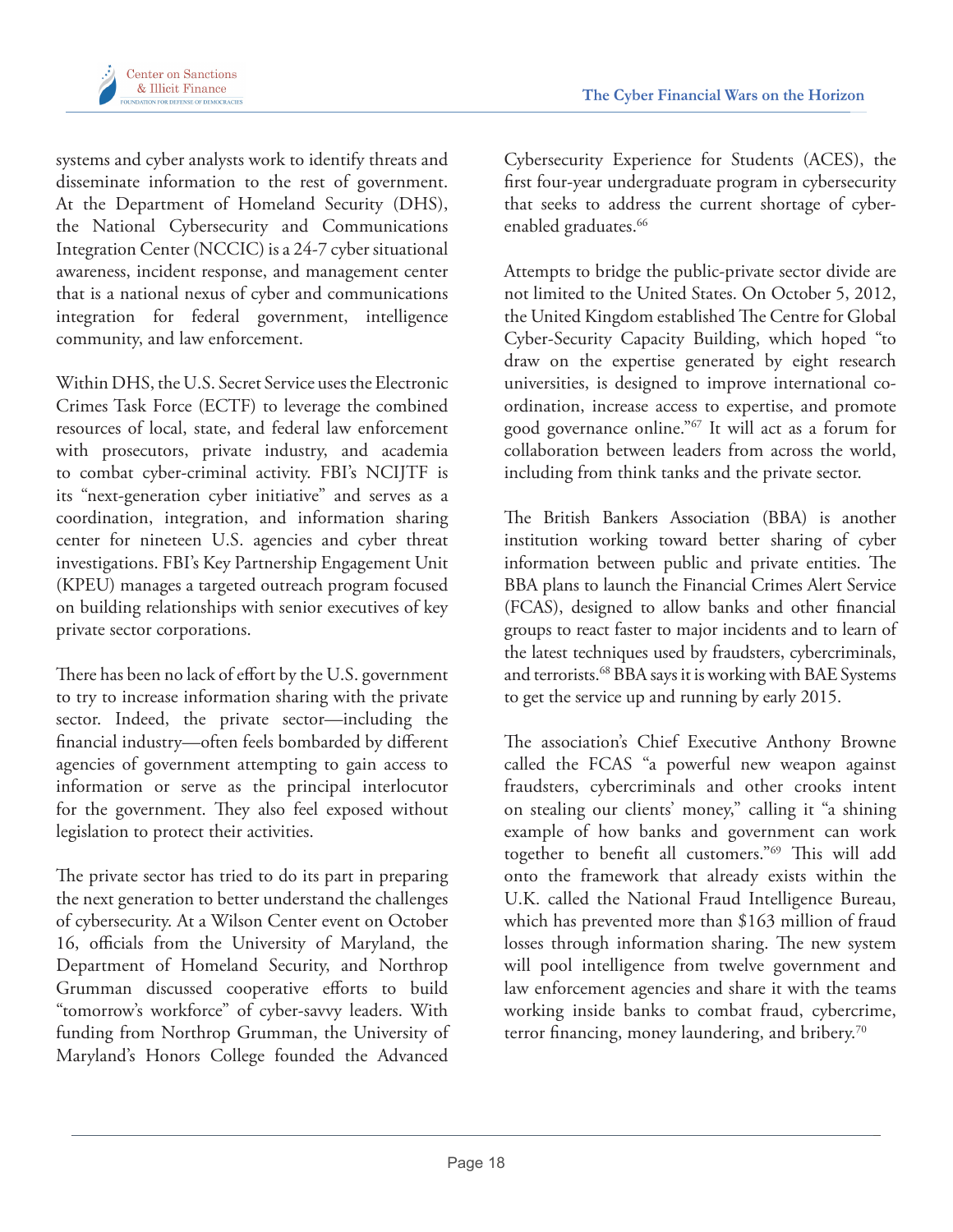

These are important attempts to foster more information sharing and real-time attempts to understand and counter breaches to key private sector data sets and systems. All of these models, however, maintain a strict divide between public and private sector actors—often with liability and risk attached to those private sector entities willing to share information or divulge openly their vulnerabilities.

The approach applied by governments to date also tends to be reactive and case-specific, with little capability to appreciate or communicate the systemic risks to key systems and infrastructure from sophisticated or even state actors. Under the current system, there is little incentive for pro-active defense of financial systems and legal restrictions on more aggressive monitoring and disruption in cyberspace by systemically relevant and important private sector entities.

Instead of fostering a culture of cooperation, the current model creates frustration as financial institutions feel more vulnerable and less able to defend their systems. They also feel less supported by the government. Indeed, in a recent speech by Ellen Richey, Visa's vice chairman for risk and public policy, she concluded, "The primary thing the government can do is number one, get out of the way. Eliminate the barriers that exist legally to sharing information, stop punishing the victim and assuming that every company that is breached is some sort of criminal and deserving of multiple investigations and lawsuits."71

But in light of recent attacks, federal regulation organizations have come down hard on banks, urging them to more actively share their cyber threat information. Five of the United States' banking regulators—most prominently the Federal Financial Institutions Examination Council (FFIEC)—are threatening the industry with increased oversight if



**Exhibit 2**

SOURCE: *The Economist*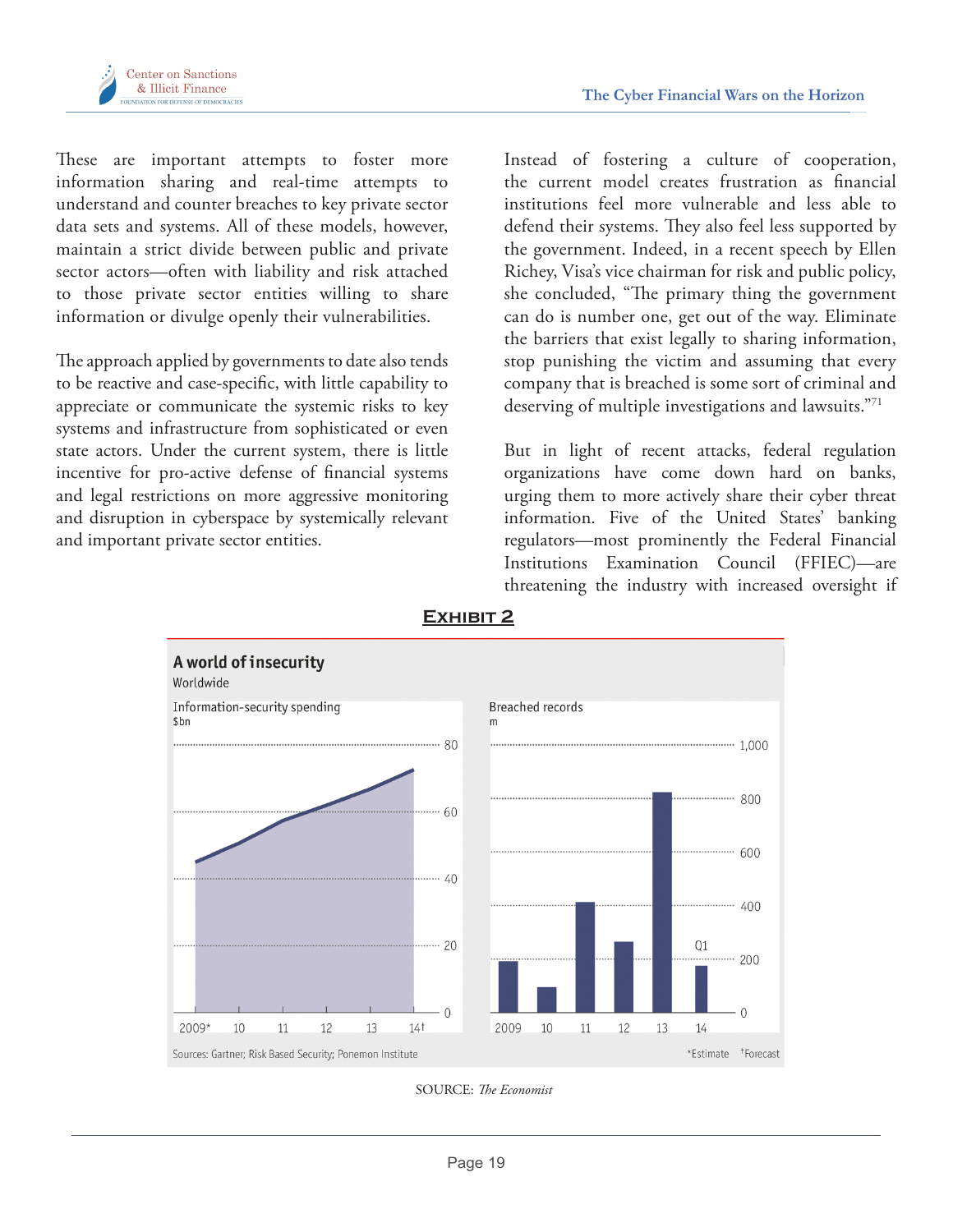

more stringent measures to protect consumer financial data are not implemented. An FFIEC report published alongside the announcement reinforced the need for engagement beyond the board of directors and senior management. The report emphasized the benefit of routinely discussing cybersecurity issues in meetings and identifying inherent vulnerabilities.<sup>72</sup>

In some cases, companies are considering more self-help options to defend their systems from identified hackers, like "hacking back" or "active defense" to defend against identified cyberattacks. This remains illegal under U.S. law; however, more financial executives and experts have begun discussing this option more openly in recent months. Technology research firm Gartner Inc. projects that countermeasures on the part of the cybersecurity industry will surpass \$78 billion in 2015. House Homeland Security Committee Chairman Michael McCaul has said that "some victim companies may already be conducting offensive operations without permission from government and are 'very frustrated.'"73 Regardless, a new, more pro-active model should be considered as the financial industry finds itself in the eye of the cyber storm and as the financial system appears more and more at risk from sophisticated attackers.

## **A New Cyber-Privateering Framework**

A new economic and cybersecurity approach requires a new paradigm of U.S. public-private engagement and collaboration. This involves an evolution from classic, state-based national security actions toward deeper involvement of the private sector in arenas previously confined to the halls of government, with a commensurate and widening appreciation within governments of the power of markets and the private sector to influence international security. In arenas such as financial sanctions and anti-money laundering and counter-terrorist financing programs, the United States has already moved in this direction, relying on the private sector and the ability of financial institutions to act as gatekeepers to the financial system by identifying, reporting, and preventing the use of financial facilities by transnational actors and criminals of concern.

The utility of this approach is that it is not based on private sector altruism or civic duty, but on the selfinterest of legitimate financial institutions that want to minimize the risk of facilitating illicit transactions that could bring high regulatory and reputational costs if uncovered. In other economic arenas, this symbiosis takes hold only with great effort, particularly given the private sector aversion to increased regulatory burdens and associated costs. This means that governments need to check their regulatory practices and work closely to build consistent requirements and regimes across borders to help international financial institutions operate effectively and efficiently. The challenge of cooperation will be exacerbated as governments continue to unveil new regulatory structures and requirements in the wake of the 2008 financial crisis.

Innovation in public-private coordination is already occurring by necessity in the cyber domain, with approximately 80 percent of cyber-infrastructure in private sector hands. After the attacks on Google servers by Chinese hackers, Google and the National Security Agency began to work together in 2010 to help Google defend against future attacks.<sup>74</sup> In the wake of the massive attacks on U.S. banks in 2012 and continuing into 2013, the National Security Agency began a pilot project with the banks to try to track and prevent cyberattacks.75 Other pilot projects—driven by the private sector and governments—are unfolding to help accelerate information sharing and defenses against significant cyberattacks. This kind of collaboration opens the door for more creative and widespread public-private cooperation to tackle cyber threats and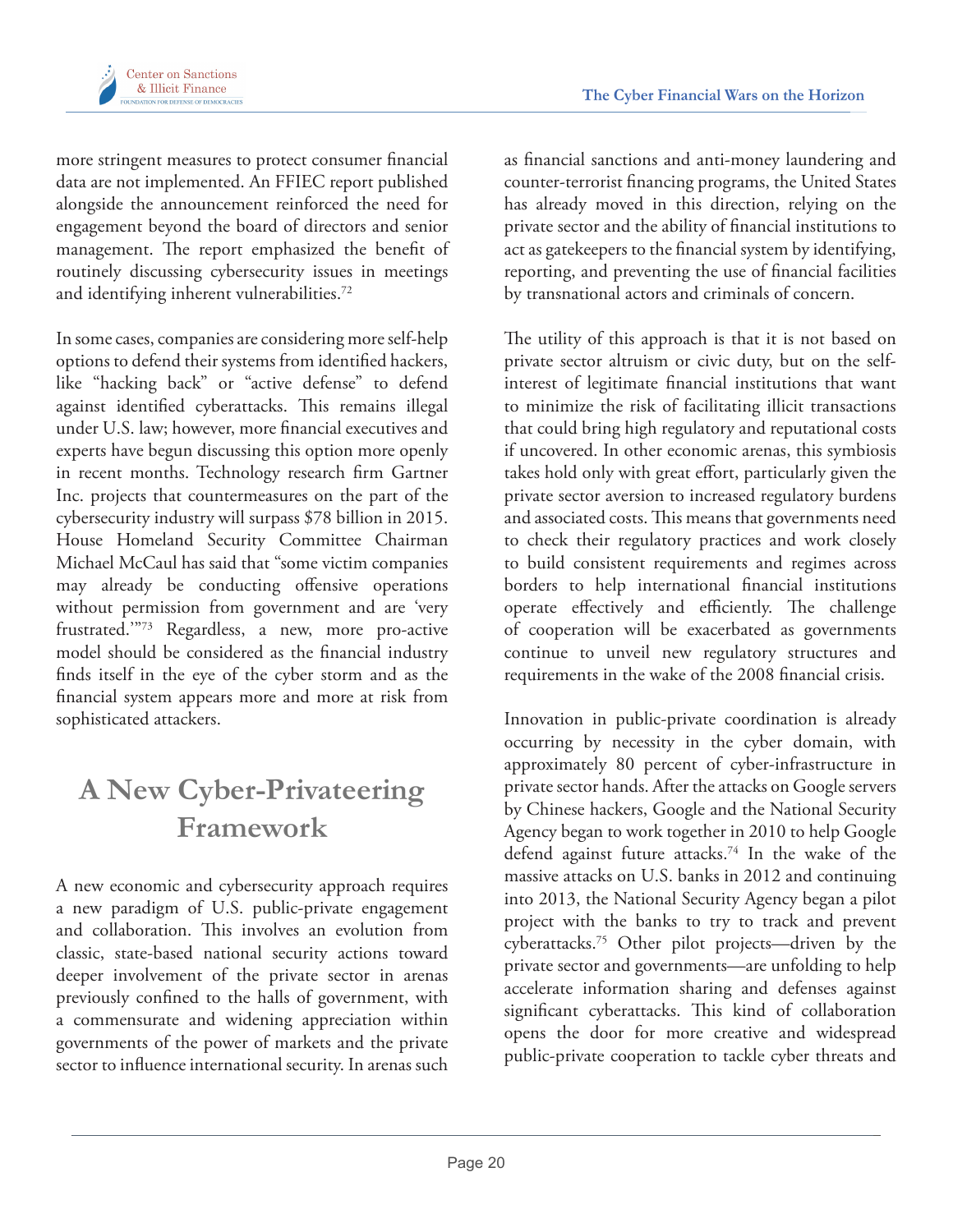

serves as a testing ground for such collaboration on broader issues of national economic security.

Indeed, the broader paradigm of leveraging financial suasion in national security involves empowering and catalyzing key private sector actors to protect the integrity of the financial system by making market and risk-based decisions. This paradigm can be the basis of this new framework to address financial cyberattacks.

In the first instance, financial and cyber intelligence need to be enhanced and driven toward the creation of useful, actionable information. Many banks are now establishing units—including internal financial intelligence units to analyze internal data and understand and manage financial crime and sanctions compliance risk. These systems complement the cyber and technical defenses being built in all major financial institutions. Banks can build on these financial and analytic systems to better understand potential cyber intrusions and the transactions flowing through their systems.

More importantly, the private sector must be allowed to share more information with each other and government to detect and prevent cyberattacks. Secretary of the Treasury Jack Lew made the case for clearer rules of the road to allow for information sharing and protection of rights:

As it stands, our laws do not do enough to foster information sharing and defend the public from digital threats. We need legislation with clear rules to encourage collaboration and provide important liability protection. It must be safe for companies to collaborate responsibly, without providing immunity for reckless, negligent or harmful behavior. And we need legislation that protects individual privacy and civil liberties, which are so essential to making the United States a free and open society.<sup>76</sup>

The current financial information sharing regime, which requires financial institutions to monitor transactions and customer behavior and submit suspicious activity and other reports (to include information sharing about cyberattacks) to the U.S. Treasury, also provides for greater information sharing within the financial community. Section 314(b) of the USA PATRIOT Act allows financial institutions to share information about suspect financial activity within their sector, without liability. This provision should be matched in the cyber intrusion and attack context, and there should be legal safe harbors for information sharing between and from private sector actors intended to inform or assist in cyber defense.

In addition to new forms of real-time and legally protected information sharing, there need to be new tools applied that accelerate the U.S. government's targeting of state actors, networks, and individuals that attempt to breach U.S. private sector systems especially financial systems. U.S. law enforcement has consistently investigated cases of breaches, including of organized crimes rings and hackers that successfully penetrate U.S.-based systems, with indictments often following.

The most significant indictment was made public on May 19, 2014, when the U.S. government charged five Chinese People's Liberation Army officials with cyber espionage. Though the individuals may never see the inside of a U.S. federal courthouse, the indictment was significant in laying out the specifics of official Chinese cyber espionage and gave weight to the broad U.S. government accusations that the Chinese government lies behind massive cyber infiltration of the U.S. private sector for commercial advantage. These types of cases need to be pursued and networks of cybercriminals—of whatever type—exposed. Such cases, in combination with the aggressive enforcement of financial criminal statutes against those that are directing and financially benefitting from cyber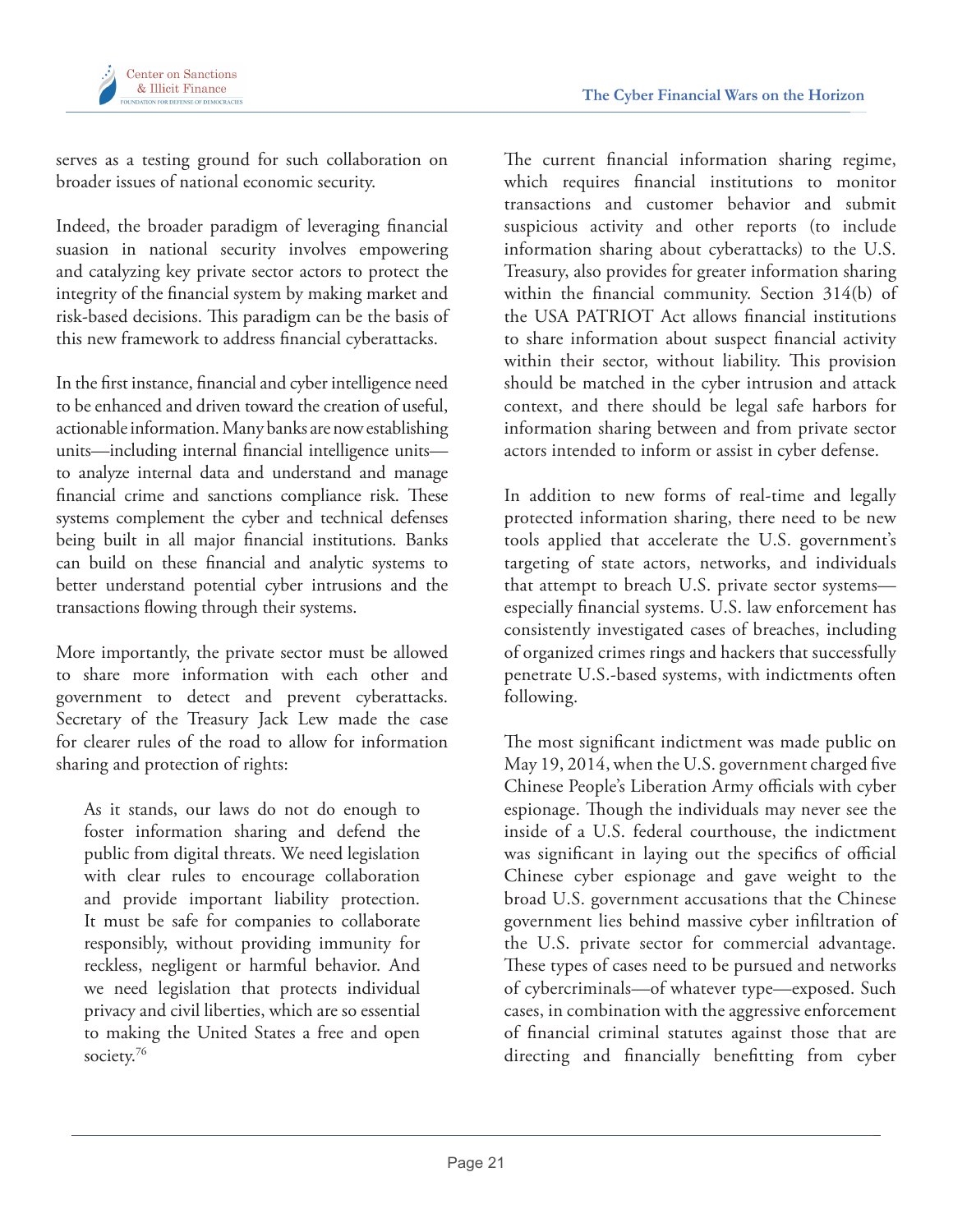

intrusions and espionage, can begin to create accountability and perhaps even a form of deterrence against those actors that want to appear legitimate.

The president should also deploy aggressively his emergency economic powers and a broader strategy for the use of multiple tools to address the reality of major cyber espionage, crime, and infiltration affecting the U.S. financial and commercial system.

On April 1, 2015, the president took an important step by signing Executive Order (EO) 13694, based on his power under the International Emergency Economic Powers Act (IEEPA), that allows the Secretary of the Treasury, in coordination with the Secretary of State and the Attorney General, to identify and isolate from the U.S. financial system those who are engaged in "significant malicious cyber-enabled activities" outside the United States. This EO allows for the blocking of assets and property of those engaged in activities "that are reasonably likely to result in, or have materially contributed to, a significant threat to the national security, foreign policy, or economic health or financial stability of the United States" and are intended, among other things, to affect or disrupt substantially critical infrastructure and systems or to cause misappropriation of financial information, trade secrets, and economic resources. This includes the targeting of those responsible for the receipt or use of any such misappropriated resources for commercial or competitive advantage.

With this new Executive Order, the U.S. government has created a cyber financial battlespace for potential targets that it can now identify and financially isolate to include the full spectrum of actors that may be involved in significant cyber intrusions. Though hackers and those responsible for cyber intrusions are the most obvious targets of this EO, the deepest potential impact will be on the behavior of state actors like China, stateowned enterprises seeking access to American markets

and Western commercial legitimacy, and corporations that may seek to leverage stolen intellectual property for commercial advantage. All those actors, including everything they own and control, and any entity or person that may support financially or benefit intentionally from such cyber activities, may be targeted and put at risk under this EO, with the potential that significant economic players will be isolated from the U.S. financial and economic system.

The U.S. government can now use the tools of economic and financial isolation—including freezing assets and blocking transactions—against those companies, entities, networks, and individuals identified as being behind major cyber infiltrations, disruptions, and espionage. As with Executive Order 13224, which formed the cornerstone of the counter-terrorist financing campaign after 9/11, EO 13694 has the potential to drive a new strategy and innovations that leverage the convergence of cyber and financial warfare.

In addition, as with the provisions of Section 311 of the USA PATRIOT Act regarding "primary money laundering concerns," Congress could amplify the effects of this new EO and craft legislation to empower the Secretary of the Treasury to identify jurisdictions, institutions, or networks that are sponsoring or willfully allowing their territory or systems to be used to attack American financial institutions. The label of "primary cybersecurity concern" could be applied to any such actor and could bring with it a range of consequences and potential countermeasures against a jurisdiction's economy, including measures to sanction or bar from any business in the United States those companies or entities are found to be benefiting or profiting from cyber espionage.

Congress could further empower the private sector creating a  $21^{st}$  century cyber-privateering regime that rewards, enables, and empowers the private sector to help defend itself in concert with government. This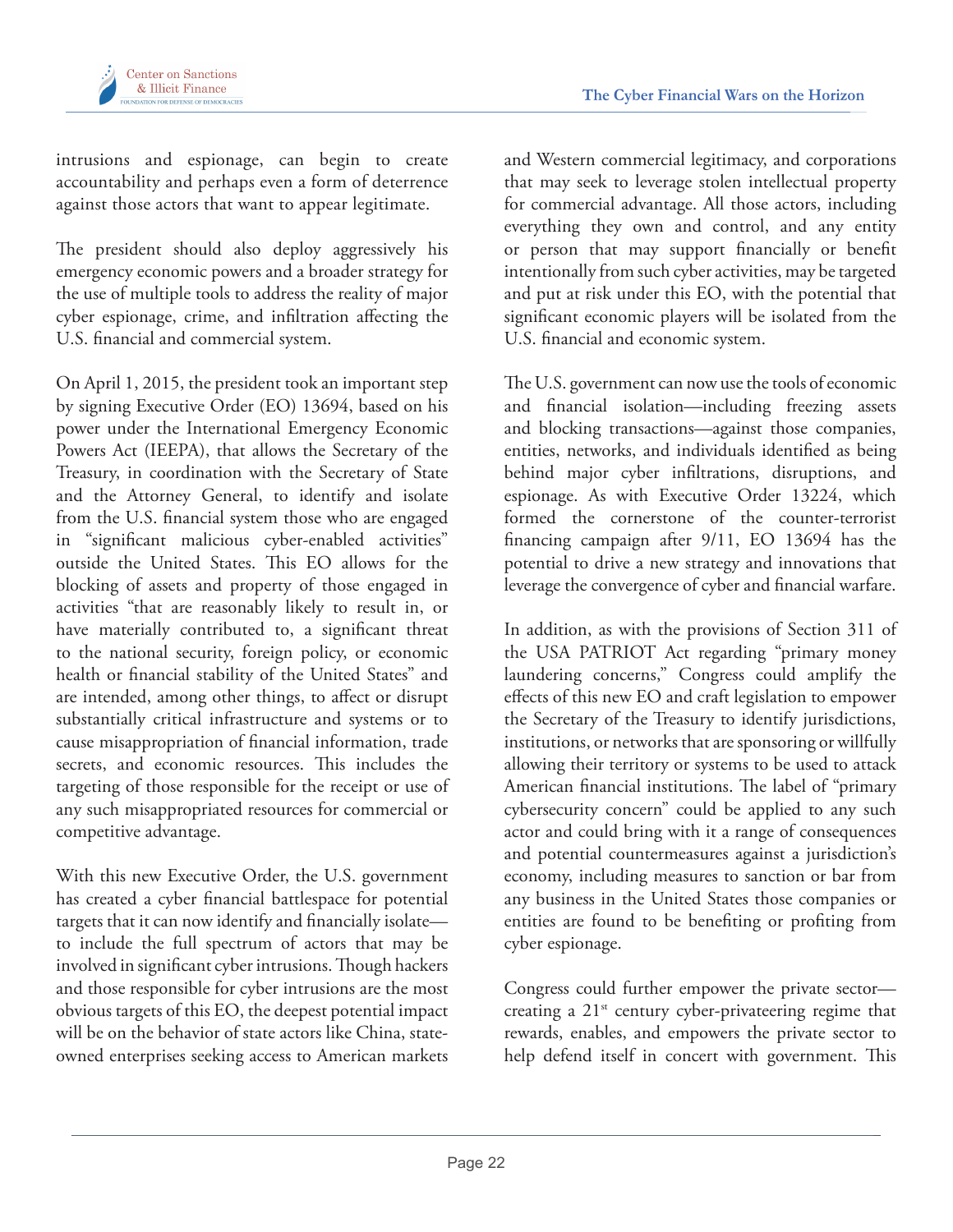

would require rule-setting, more active collaboration, and explicit line drawing and processes, but such a regime is imaginable. This model could be based on the tradition of congressional issuance of "letters of marque and reprisal," as provided for explicitly in Article 1, Section 8 of the U.S. Constitution. Governments provided these letters to private merchant ships, granting them the authority and monetary incentive to attack and capture enemy vessels and bring the cases before admiralty courts. In the age of piracy and maritime insecurity, this was a legitimate method of providing maritime security in the early days of the Republic.

This type of approach was proposed in part by Professor Jeremy Rabkin of the George Mason School of Law and his son, Ariel Rabkin in the *Chicago Journal of International Law* in Summer 2013. The Rabkins argue that approaching cyber conflict in the context of armed conflict is misguided; rather, they write, "Cyber conflict should be open—as naval war has been—to hostile measures short of war, to attacks on enemy commerce, to contributions from private auxiliaries."77 Adopting this model would also force the U.S. government to resolve lingering questions of authority and responsibility within the government for assisting or acting in concert with the private sector.

This "privateering" model could take different forms. In June 2014, Irving Lachow and Evan Wolff proposed a future scenario in which a cadre of "cyber cops" could take action against hackers on behalf of private individuals and small business—those who would lack the resources to address cybercrime on their own.<sup>78</sup> This could include a reward program for those groups able to uncover, identify, and even "deliver" cyber hackers to U.S. courts or authorities-as security groups have done in the past. Eric Rosenbach, the Assistant Secretary of Defense for Homeland Defense and Global Security, mentioned at an October 2, 2014 event at the Center for Strategic and International Studies that the capabilities of government to track

and identify organizations and individuals responsible for cyberattacks against the United States have never been greater. Rosenbach claimed that the capability for "attribution"—the technical wherewithal to accurately name and shame those who threaten us—is a key component of our cyber deterrence strategy.79

The capability to track and identify cyber hackers exists in the private sector, as demonstrated by Mandiant's ability to identify the specific PLA office behind certain cyberattacks against Western companies and the Information Warfare Monitor's ability to track Chinesebased infiltration of dozens of computers systems throughout the world, including the Dalai Lama's computers in India.<sup>80</sup> The "attribution revolution" in the private sector—with better cyber forensic technology to identify the source of cyberattacks opens up the possibility of more aggressive tracking, detection, and targeting.

Groups pursuing these techniques already exist. Companies like CrowdStrike—staffed by former FBI cyber officials including Shawn Henry and Steve Chabinsky—provide services to help governments and companies protect themselves through attribution and active defense. By identifying zero-day vulnerabilities and quickly locating the origin of threats, CrowdStrike and other companies like it accomplish two tasks at once, both decapitating the existing threat and creating an environment that may deter others from joining in the first place. On October 28, 2014, *Bloomberg* reported that a coalition of several technology companies—led by Novetta and including Microsoft, Cisco, Symantec, and FireEye—had joined in disrupting a hacking campaign originating with Chinese intelligence.<sup>81</sup> Dubbed by those involved as a "first-of-its-kind effort," the efficacy of the private sector effort demonstrated its reach and the potential for future coordination on cyber threats within its own ranks and with government.

New legal actions and authorities, that unleash the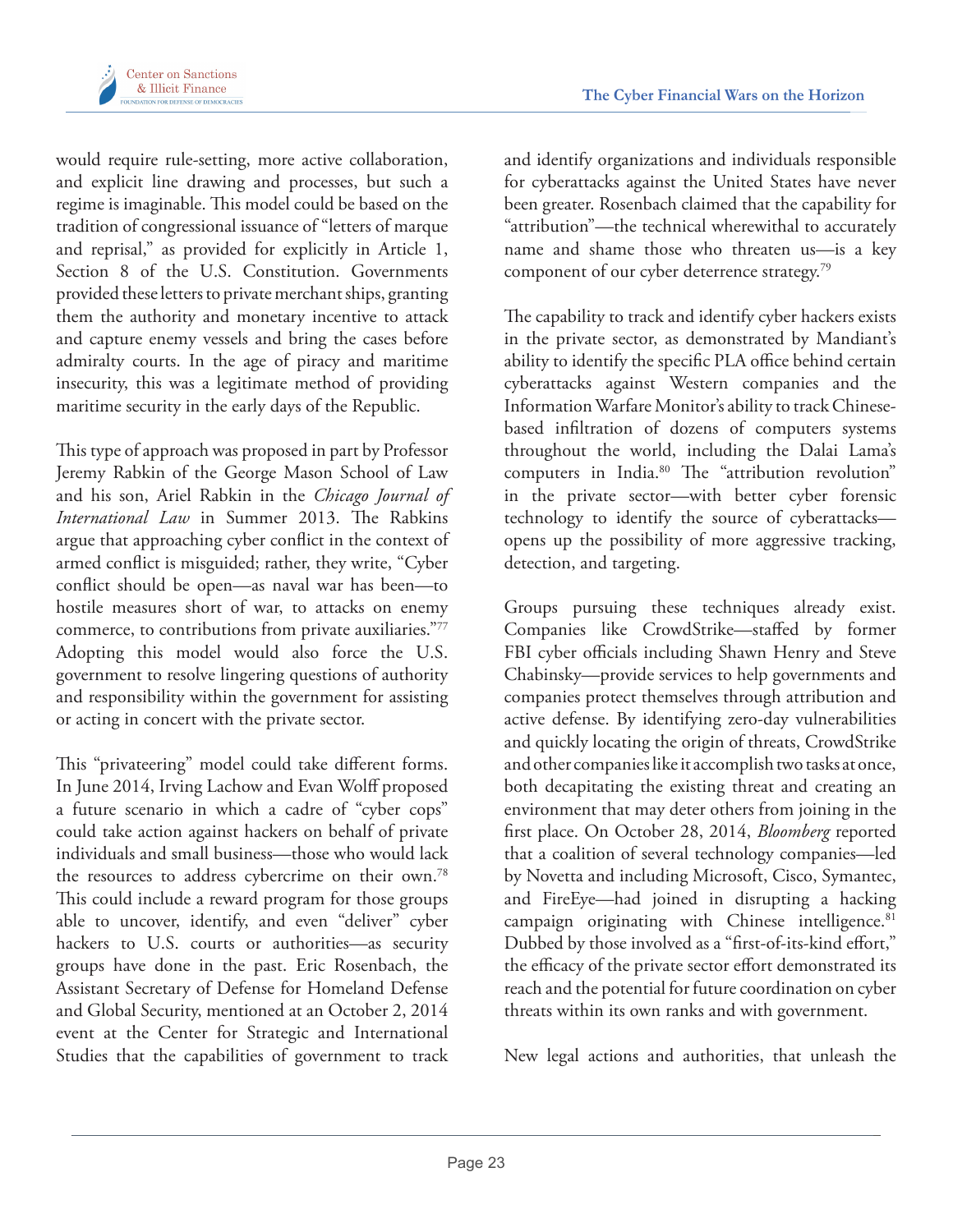

power of cyber forensic teams and private litigants and plaintiff's lawyers against those attacking U.S. systems, should be considered as well. *Qui tam* actions that allow private litigants to benefit from the identification of prosecutions should be designed to reward those building cases against cyber hackers and state-sponsors. This would incentivize further those able to attribute attacks and would deputize the private sector and lawyers to investigate significant cases.

Victims of attacks should be given the right to sue the perpetrators and those benefitting directly from any cyber infiltrations, just as victims of terrorism are provided the right to sue terrorists, state-sponsors, and terrorist financiers and facilitators. Thus, shareholders and companies could be given the right to sue those who have perpetrated, sponsored, or benefited directly and knowingly from cyberattacks. This would have the benefit of unleashing the power of the plaintiff's bar—focusing less attention on those attacked by the breaches and instead on those sponsoring or benefiting from the attacks.

Greater attribution and awareness of attacks could also lead to foreign litigation, World Trade Organizationrelated suits, and other forms of trade, intellectual property, and fraud causes of action in foreign and international courts. All of this would be in furtherance of allowing companies and those affected by cyberattacks the ability to use the court system and judgments to defend themselves.

Moreover, the U.S. Department of Justice, Department of Homeland Security, and Treasury Department could create and issue special cyber warrants—another type of "letter of marque and reprisal"—to allow U.S. private sector actors to track and even "hack back" or disrupt cyberattacks in certain instances to defend their systems. This would require a real-time capability to respond to targets of opportunity and evaluation of the negative externalities of any such action—especially those that

affected friendly states or systems. The issuance of the warrants by the government would allow for legal, diplomatic, and systemic considerations before any preemptive or counter-attacks were approved.

The government today is in a position to enable the private sector—and even private individuals—to pursue economic warfare on its behalf vis-à-vis a new model of cyber-privateering. Individuals would be given the resources necessary to bring suits against those who threaten their assets abroad and domestically. The burden of financial integrity would move from topdown federal control to a democratized, flattened system to match the more distributed and amorphous cyber threat environment.

The U.S. government has been growing more comfortable enabling hackers working with private industry—known as "cyber-privateers"—to identify weaknesses in existing cybersecurity and build it back stronger. According to an October 2014 article from the *Financial Times*, banks say that regulators—such as the Bank of England and the Federal Reserve—have been pushing them to identify threats and testing their cyber resilience with a program of "ethical hacking" with events like "Def Con," known as "the Olympics of Hacking," where computer hackers gather annually to compete, share their knowledge, and meet like-minded hackers.<sup>82</sup> The Securities Industry and Financial Markets Association (SIFMA) has been trying to foster better collaboration between the government and industry for some time, organizing simulated cyberattacks dubbed "Quantum Dawn" that involve authorities, regulators, and banks.<sup>83</sup> Harnessing the dynamism of the private sector for purposes of cyber information sharing could provide just the lift stagnant Washington lawmakers need.

The idea of coopting hackers and enlisting them has taken hold in the private sector. Seventeen-year-old George Hotz became the world's first hacker to crack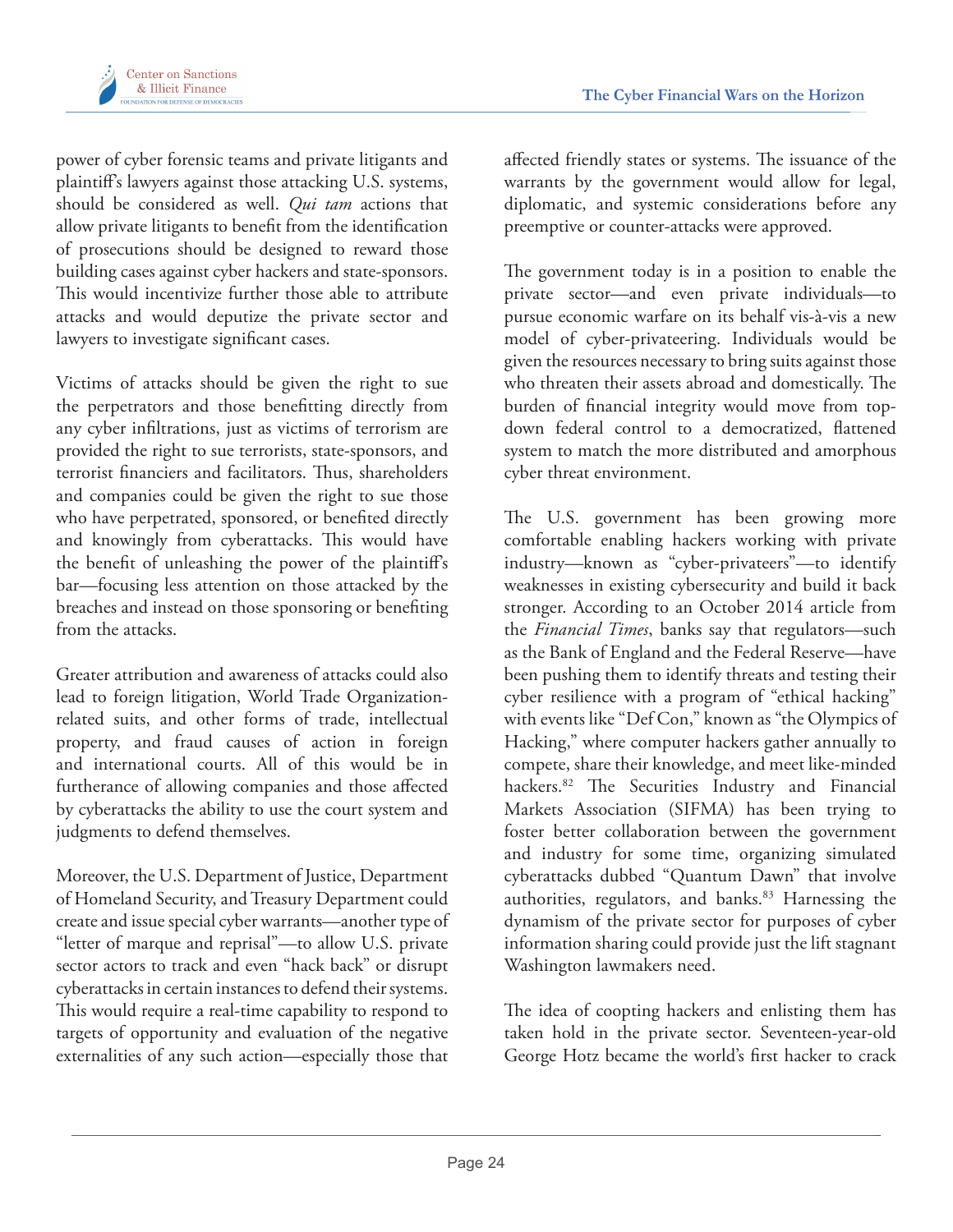

AT&T's lock on the iPhone in 2007, the company ignored him while it scrambled to fix the bugs his work exposed. He later reverse-engineered Sony Playstation 3, and Sony summarily sued him and settled only after he agreed never to hack a Sony product again. Last year, Hotz dismantled the defenses of Google Chrome's operating system. By contrast, the company paid him a \$150,000 reward for helping fix the flaws he had uncovered. Two months later, Chris Evans, a Google security engineer, followed up via email with Hotz, making him an offer to join Google's elite team of fulltime hackers paid to hunt security vulnerabilities in software across the Internet.<sup>84</sup>

Indeed, the U.S. government and other governments around the world have grown more comfortable with enlisting the private sector in the security space enlisting hundreds of thousands of private contractors to provide a range of defense- and security-related services over the past two decades. Former NSA General Counsel Stewart Baker—an advocate for limited "hacking back"—believes that government officials today are far likelier to enable companies burdened by cyberattacks than they are to prosecute them for considering actively defending themselves against adversaries.<sup>85</sup> Cyber experts are considering implementing a warning mechanism called a "beacon" that could be attached to stolen data, allowing sleuths to determine the origins of an attack.<sup>86</sup> In the cybersecurity context, there should be consideration for a new framework that allows for private actors to take on more of their own defense, within bounds and with clears lines of authority and responsibility.

This approach would need to be matched by new international arrangements and alliances that set standards of international conduct, principles of state control and responsibility, and allow for closer coordination to address problems of attack attribution and response coordination. The U.S. government has attempted to spur international cooperation in

the cyber domain and discussions of limits on the use of cyber weapons, including reported briefings to Chinese government officials regarding U.S. capabilities and willingness to restrain U.S. cyber activities. But these efforts have not been reciprocated and the international system remains bereft of broader international standards and processes—especially in the cyber financial context.

International efforts could build on Estonia's Cyber-Defense League, intended to build multilateral and private sector capabilities to detect and react to cyberattacks. This could be replicated more broadly in a new NATO mission, especially given concerns over repeated use of cyber tools and attacks by Russian actors. Bilateral and multilateral working groups or investigations—combining key private sector actors and cyber forensic experts—could coordinate responses to sophisticated infiltrations and attacks—assuming the idea of broader cooperation and coordination among trusted actors *ab initio*. This could include a role for Interpol, perhaps creating a new "silver notice" for international attention and action against cybercriminals and sponsors.

Even the United States and China could try to collaborate on specific investigations of attacks that affect both the U.S. and Chinese financial systems. By starting with a particular investigation affecting both countries, the United States could test whether the Chinese could be enlisted to address systemic concerns about attacks on the international financial system, upon which the Chinese rely as much as the United States.

More broadly, a new collection of relevant state and private actors could be assembled to help establish international cyber norms—in particular to address questions of attribution and response. This could allow for the establishment of norms around the use of cyber warrants by the private sector and development of laws and strictures to address cyber hacking, espionage, and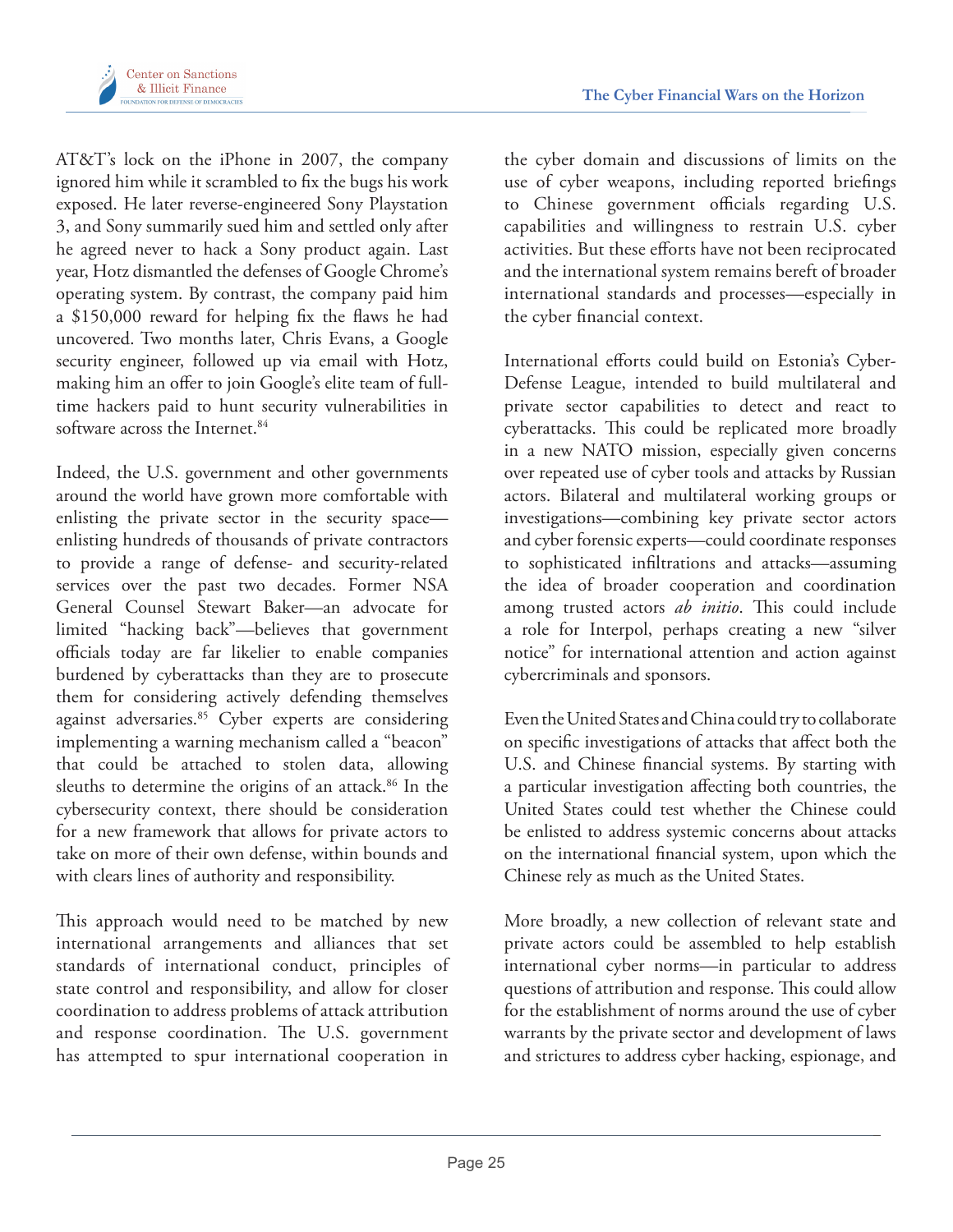

crimes without squelching innovation.

This could take directly from the model of the Financial Action Task Force (FATF), which is the international body comprised of thirty-six jurisdictions that set international standards on anti-money laundering and countering the financing of terrorism and proliferation financing. The FATF, along with regional-style FATF bodies, elaborate these standards and practices and, along with the IMF and World Bank, assess countries on their implementation and effectiveness. The FATF also provides a forum to address new issues—like the emergence of digital currencies—and to engage the private sector directly.

Underlying the international development of norms, there needs to be recognition that the Internet and the cyber domain require careful tending. The cyber domain can be and is misused by nefarious actors, and the trust and legitimacy of this world can be quickly undermined and broken if the attacks increase in severity and disrupt key national systems.

In addition, this new framework might allow for doctrinal innovation in the cyber field—to include exploring new forms of a cyber deterrence strategy that take lessons from financial warfare deterrence models. In the context of a cyber arms race, there may be ultimately no way to match the cyber intrusive efforts of multiple, sophisticated actors—especially when collaborating or enabled by state-sponsors. Although the "attribution revolution" has afforded cyber sleuths—from government and the private sector—unprecedented abilities to pin responsibility on aggressors, fearing no retaliation, these actors are unlikely to change their behavior.

By using proxies for plausible deniability, nation states are increasingly emboldened to go after symbols of economic prosperity. North Korea's attack on Sony Pictures Entertainment on November 24, 2014 is a demonstration that a cyber event need not disrupt key

national security systems to prove strategically relevant and induce an official government response from the U.S. But lack of clarity in what sort of "retaliation" the U.S. has planned for a country already under the burden of economic sanctions and with little technological infrastructure to speak of, may do little to deter state or non-state actors from launching similar attacks.

Perhaps in widening the scope of those actors that may be targeted with economic sanctions, legal censure, international opprobrium, or even cyber retaliation or attacks, there may begin to emerge a new form of deterrence affecting not just the hackers, but the entire spectrum of those actors willing to support, finance, or benefit from cyberattacks. This may also begin to force "responsible" state actors to curb their cyber hacking activity to avoid damaging attacks on their own systems and unwanted scrutiny in a variety of fora and from a range of non-state or private actors. A doctrine of cyber deterrence may emerge in the context of the cyber-privateering model delineated above.

Unlike in the financial context, where the U.S. Treasury and government worry about the "magnificent glass house" of the international financial system, there is little coordination and consideration of the systemic risks to the global cyber and digital domains. Other active actors in the domain—including the Chinese, Russian, and Iranian governments—have demonstrated little concern at this stage for managing the health or sustainability of either the financial or cyber systems. Yet, these actors do rely on these systems for their economic well-being and are more and more entangled in the global, commercial, and cyber systems that allow their economies and countries to function. As these actors begin to predominate in cyberspace and perhaps sponsor or direct attacks against key international financial actors, there needs to be a broader policy and international debate about how the key states and private sector actors protect the integrity of both the financial and cyber systems. Indeed, there may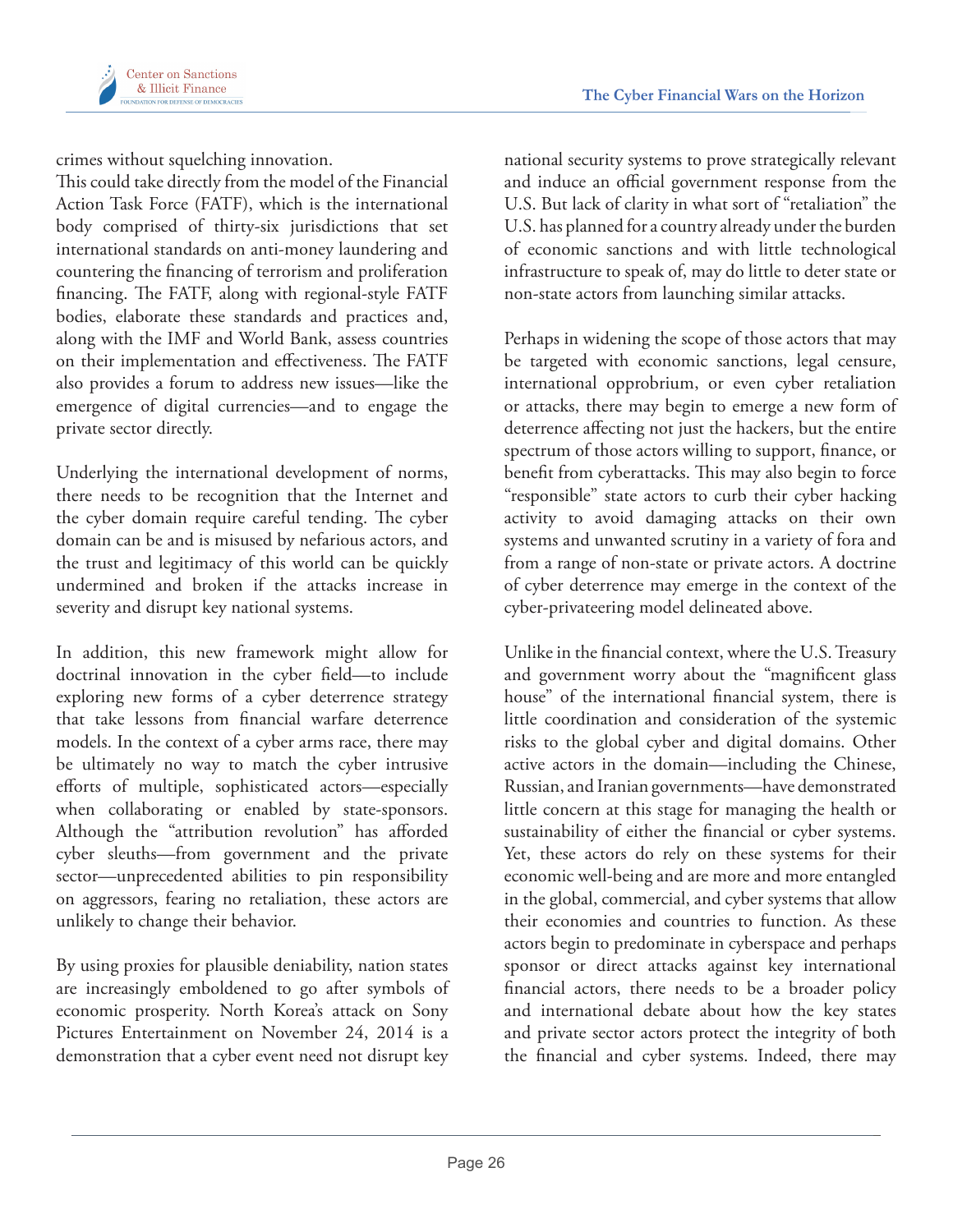

be new models of both deterrence and international cooperation that emerge among the responsible state actors that rely most heavily on the uninterrupted functioning of the cyber and financial systems.

A new model of collective and local cyber defense may be necessary to address the increasing threats and risks, especially to the financial community. Banks now sit at the heart of the cyber storm—targeted by all actors in cyberspace. They are looking for more support from government and more freedom to collaborate within their sector. Given the current legal and policy constructs, these measures are likely to be reactive and represent marginal improvements to the current system.

Absent a more revolutionary approach to publicprivate collaboration and cyber defense, the financial community will remain at risk. The banks will spend hundreds of millions to harden and defend key systems, while sophisticated actors, including nation states, will up the ante in the cyber arms race. In so doing, the underpinnings of the financial system will remain at risk. Now is the time to address the convergence of cyber and financial warfare before a systemic breakdown and disaster occur. In so doing, we may innovate a new and more enduring model for ensuring global cybersecurity.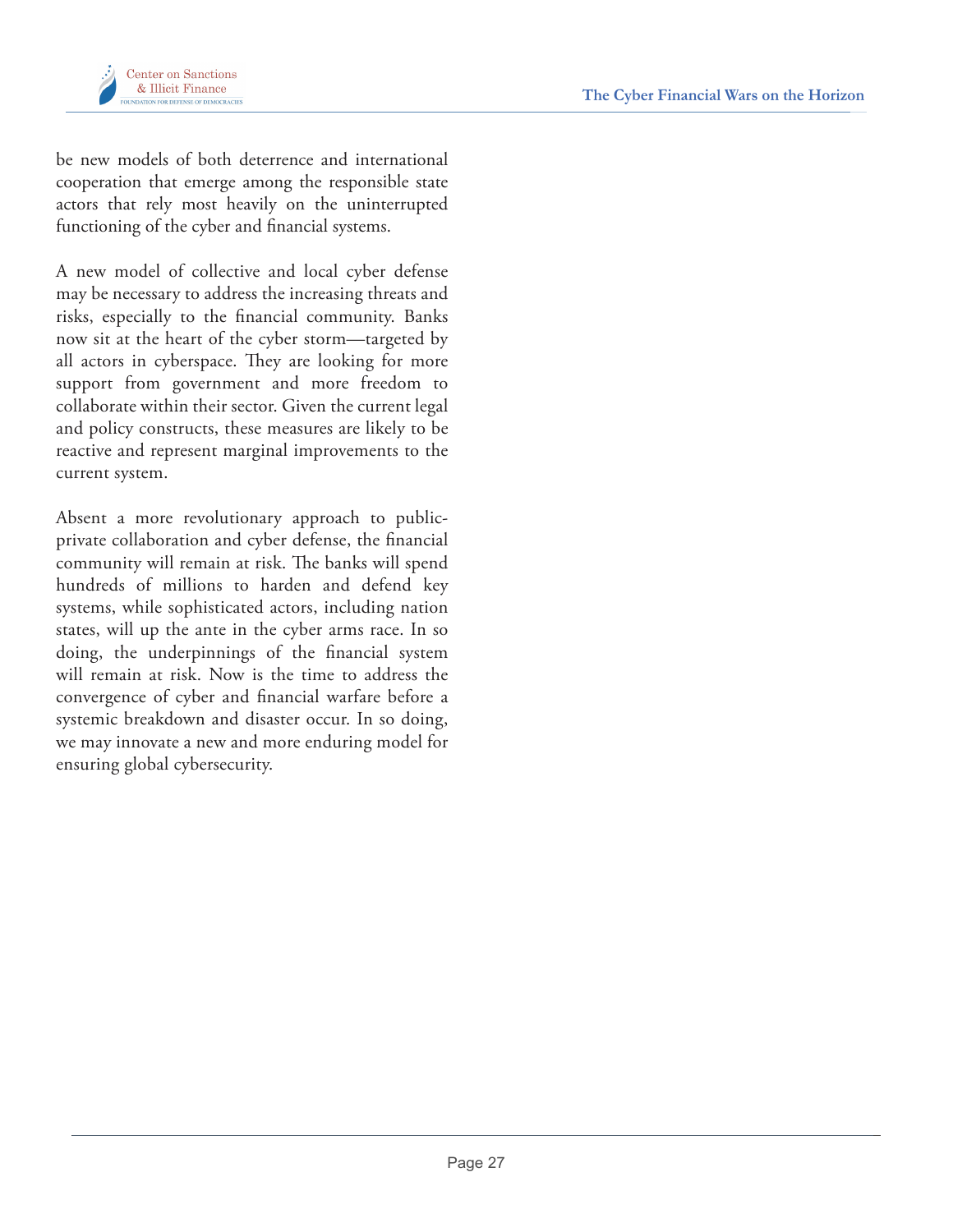

### **Endnotes**

1. Kara Scannell & Tom Braithwaite, "Fidelity Hack Points to JPMorgan Link," *Financial Times*, October 9, 2014. (http://www.ft.com/intl/cms/s/0/2564f64e-4f2e-11e4-9c88- 00144feab7de.html#axzz3GJX0s0Ma)

2. Emily Glazer & Danny Yadron, "J.P. Morgan Says About 76 Million Households Affected By Cyber Breach," *The Wall Street Journal*, October 3, 2014. (http://online.wsj.com/articles/j-pmorgan-says-about-76-million-households-affected-by-cyberbreach-1412283372)

3. In a *Financial Times* interviews, Frank Abagnale—inspiration for *Catch Me If You Can* and anti-fraud specialist—is dubious that the hackers would not have taken additional data. "The Benefits of Being a Real Fraudster," *Financial Times*, October 9, 2014. (http://www.ft.com/intl/cms/s/2/1e7ad07c-4ae4-11e4- 839a-00144feab7de.html#axzz3GJX0s0Ma)

4. "Obama Had Security Fears on JPMorgan Data Breach," *DealBook*, accessed October 16, 2014. (http://dealbook.nytimes. com/2014/10/08/cyberattack-on-jpmorgan-raises-alarms-atwhite-house-and-on-wall-street/)

5. Joel Brenner, "Nations Everywhere Are Exploiting the Lack of Cybersecurity," *The Washington Post*, October 24, 2014. (http:// www.washingtonpost.com/opinions/joel-brenner-nationseverywhere-are-exploiting-the-lack-of-cybersecurity/2014/10/24/ 1e6e4b70-5b85-11e4-b812-38518ae74c67\_story.html)

6. "Finextra: MasterCard Unveils Tool to Tackle Cyber Threat," *Finextra*, October 2, 2014. (http://ww.finextra.com/news/ fullstory.aspx?newsitemid=26532&topic=sibos)

7. Charles Blauner, Global Head of Information Security for Citi Bank and the Chair of the Financial Services Sector Coordinating Council, "The Cyber Wars Escalate," *SIBOS Conference*, September 30, 2014.

8. Barry Vengerik et al., "Hacking the Street? FIN4 Likely Playing the Market," *FireEye*, 2014. (https://www2.fireeye.com/ fin4.html)

9. Mike Rogers, "Stopping the Next Cyberassault," *The Wall Street Journal*, December 25, 2014. (http://www.wsj.com/articles/ mike-rogers-stopping-the-next-cyberassault-1419543945)

10. Juan Zarate, *Treasury's War: The Unleashing of a New Era of Financial Warfare* (PublicAffairs, 2013).

11. Ibid.

12. Kara Scannell, "NY Bank Regulator Targets Cyber Threat," *Financial Times*, October 6, 2014. (http://www.ft.com/ intl/cms/s/0/5a981338-4cdf-11e4-a0d7-00144feab7de. html#axzz3GJX0s0Ma)

13. Trudy Rubin, "It's Time to Get Serious about Cyber Attack Risk," *Sydney Morning Herald*, December 29, 2010. (http://www. smh.com.au/federal-politics/political-opinion/its-time-to-getserious-about-cyber-attack-risk-20101228-1998p.html)

14. David E. Sanger & Eric Schmitt, "Cyberattacks Are Up, National Security Chief Says," *The New York Times*, July 26, 2012. (http://www.nytimes.com/2012/07/27/us/cyberattacksare-up-national-security-chief-says.html)

15. "Net Losses: Esatimating the Global Cost of Cybercrime," *Center for Strategic and International Studies* June 2014. (http:// csis.org/event/2014-mcafee-report-global-cost-cybercrime)

16. Ellen Nakashima & Ashkan Soltani, "FBI Warns Industry of Chinese Cyber Campaign," *The Washington Post*, October 15, 2014. (http://www.washingtonpost.com/ world/national-security/fbi-warns-industry-of-chinesecyber-campaign/2014/10/15/0349a00a-54b0-11e4-ba4bf6333e2c0453\_story.html)

17. Ibid.

18. "Double-Edged Sword: Australia Economic Partnerships Under Attack from China," *FireEye Blog*, October 13, 2014. (http://www.fireeye.com/blog/technical/2014/10/double-edgedsword-australia.html)

19. James Andrew Lewis, "The Key to Keeping Cyberspace Safe? An International Accord," *The Washington Post*, October 7, 2014. (http://www.washingtonpost.com/postlive/key-to-keepingcyberspace-safe-international-accord/2014/10/07/ae50a35e-4812-11e4-b72e-d60a9229cc10\_story.html)

20. "Hashcat's GPU-Accelerated Gauss Encryption Cracker—," *Securelist*, December 28, 2012. (https://securelist.com/blog/ events/34884/hashcats-gpu-accelerated-gauss-encryptioncracker-4/)

21. Kim Zetter, "Researchers Seek Help Cracking Gauss Mystery Payload," *WIRED*, August 14, 2012. (http://www.wired. com/2012/08/gauss-mystery-payload/)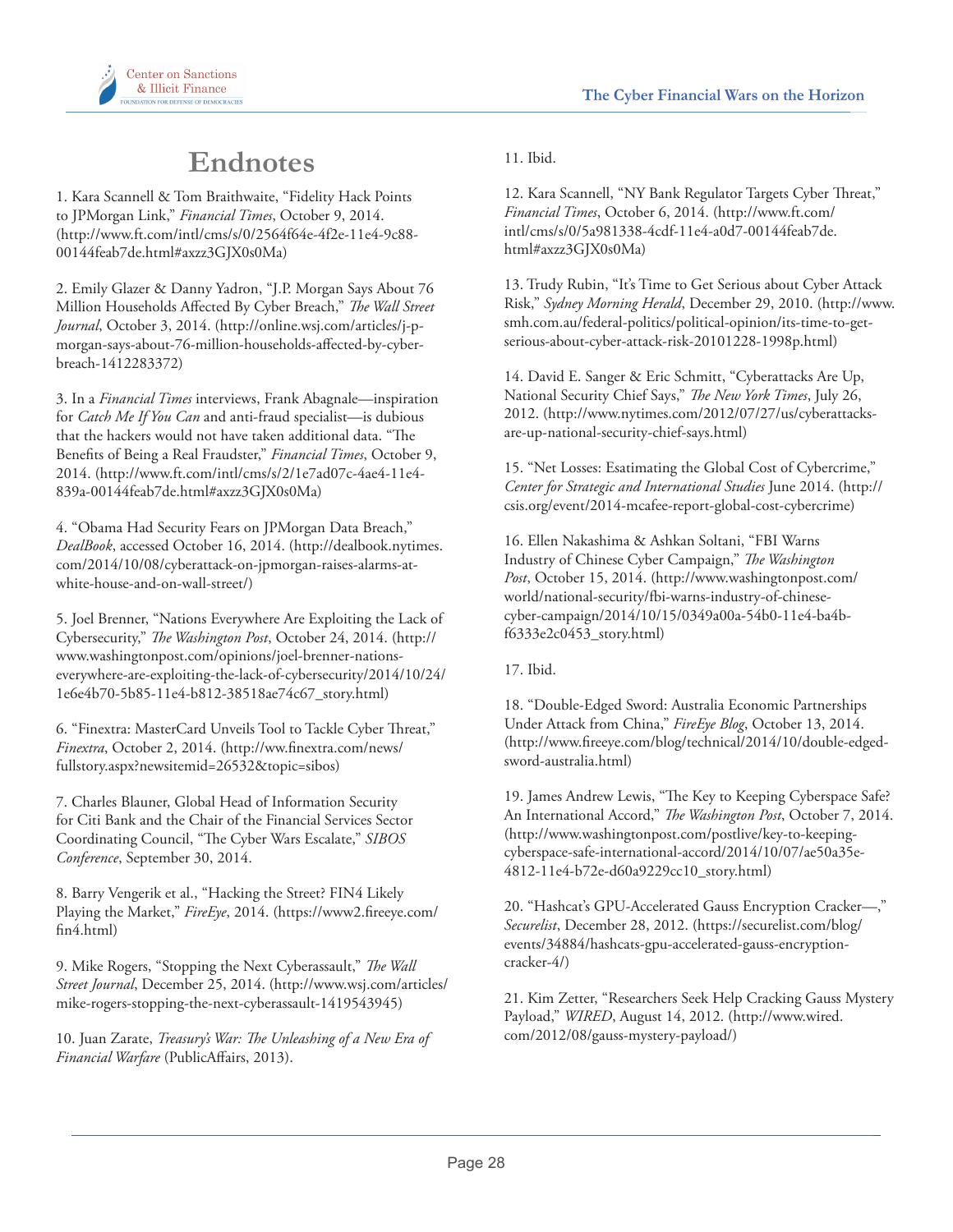

22. Katherine Maher, "Did the Bounds of Cyber War Just Expand to Banks and Neutral States?" *The Atlantic*, August 17, 2012. (http://www.theatlantic.com/international/ archive/2012/08/did-the-bounds-of-cyber-war-just-expand-tobanks-and-neutral-states/261230/)

23. David Nordell, "Is the New 'Gauss' Malware a Counterterror Finance Intelligence Tool?" *The Terror Finance Blog*, August 12 2012. (http://www.terrorfinanceblog.com/2012/08/is-thenew-gauss-malware-a-counter-terror-finance-intelligence-tool. html)

24. "Deconstructing the Al-Qassam Cyber Fighters Assault on US Banks," *Recorded Future*, January 2, 2013. (https://www. recordedfuture.com/deconstructing-the-al-qassam-cyber-fightersassault-on-us-banks)

25. E. Scott Reckard, "Banks Fail to Repel Cyber Threat," *Los Angeles Times*, September 27, 2012. (http://articles.latimes. com/2012/sep/27/business/la-fi-bank-attacks-20120927)

26. Harald Malmgren and Mark Stys, *Computerized Global Trading 24/6: a Roller Coaster Ride Ahead?: An Article from: The International Economy*, n.d.

27. Rob Lati, "The Real Story of Trading Software Espionage," *Wall Street & Technology*, July 10, 2009. (http://www. wallstreetandtech.com/trading-technology/the-real-story-oftrading-software-espio/218401501)

28. U.S. Commodity Futures Trading Commission & U.S. Securities & Exchange Commission, "Findings Regarding the Market Events of May 6, 2010," September 30, 2010, page 13. (http://www.cftc.gov/ucm/groups/public/@otherif/documents/ ifdocs/staff-findings050610.pdf)

29. "2.2 Global Risks Arising from the Accelerated Interplay Between Geopolitics and Economics," *World Economic Forum*, accessed January 30, 2015. (http://reports.weforum.org/globalrisks-2015/part-2-risks-in-focus/2-2-global-risks-arising-fromthe-accelerated-interplay-between-geopolitics-and-economics/)

30. Martin Arnold, "Banks Face Rising Threat from Cyber Crime," *Financial Times*, October 6, 2014. (http://www. ft.com/intl/cms/s/0/5fd20f60-4d67-11e4-8f75-00144feab7de. html#axzz3FOFcGxgh)

31. "Net Losses: Esatimating the Global Cost of Cybercrime," *Center for Strategic and International Studies* June 2014. (http:// csis.org/event/2014-mcafee-report-global-cost-cybercrime)

32. New York State Department of Financial Services, Press Release, "Governor Cuomo Announces New Cyber Security Assessments For Banks," May 6, 2014. (http://www.dfs.ny.gov/ about/press2014/pr1405061.htm)

33. Michael Riley, "How Russian Hackers Stole the Nasdaq," *BusinessWeek*, July 17, 2014. (http://www.businessweek.com/ articles/2014-07-17/how-russian-hackers-stole-the-nasdaq)

34. "Mandiant," *Mandiant*, accessed October 28, 2014. (http:// www.mandiant.com)

35. "US and China Accuse Each Other of Cyber Warfare," *RT*, February 19, 2013. (http://rt.com/usa/cyber-china-war-unit-604)

36. Nicole Perlroth & David Gelles, "Russian Hackers Amass Over a Billion Internet Passwords," *The New York Times*, August 5, 2014. (http://www.nytimes.com/2014/08/06/technology/ russian-gang-said-to-amass-more-than-a-billion-stolen-internetcredentials.html)

37. Candid Wueest, "The State of Financial Trojans in 2013," *Security Response Blog*, December 17, 2013. (http://www. symantec.com/connect/blogs/state-financial-trojans-2013)

38. Ibid.

39. "2015 Internet Security Threat Report," *Symantec*, accessed October 20, 2014. (http://www.symantec.com/security\_ response/publications/threatreport.jsp)

40. Ibid.

41. "2013 Norton Report,"Symantec, accessed October 20, 2014. (http://www.symantec.com/about/news/resources/press\_ kits/detail.jsp?pkid=norton-report-2013)

42. Nermin Hajdarbegovic, "Silk Road 2.0 Hit by 'Sophisticated' DDoS Attack," *CoinDesk*, September 15, 2014. (http://www. coindesk.com/silk-road-2-0-shrugs-sophisticated-ddos-attack/)

43. Ibid.

44. "FBI Investigating Russian Cyber Attacks on US Banks," *The American Interest,* August 28, 2014. (http://www.the-americaninterest.com/blog/2014/08/28/fbi-investigating-russian-cyberattacks-on-us-banks/)

45. Candid Wueest, "The State of Financial Trojans in 2013," *Security Response Blog*, December 17, 2013. (http://www. symantec.com/connect/blogs/state-financial-trojans-2013)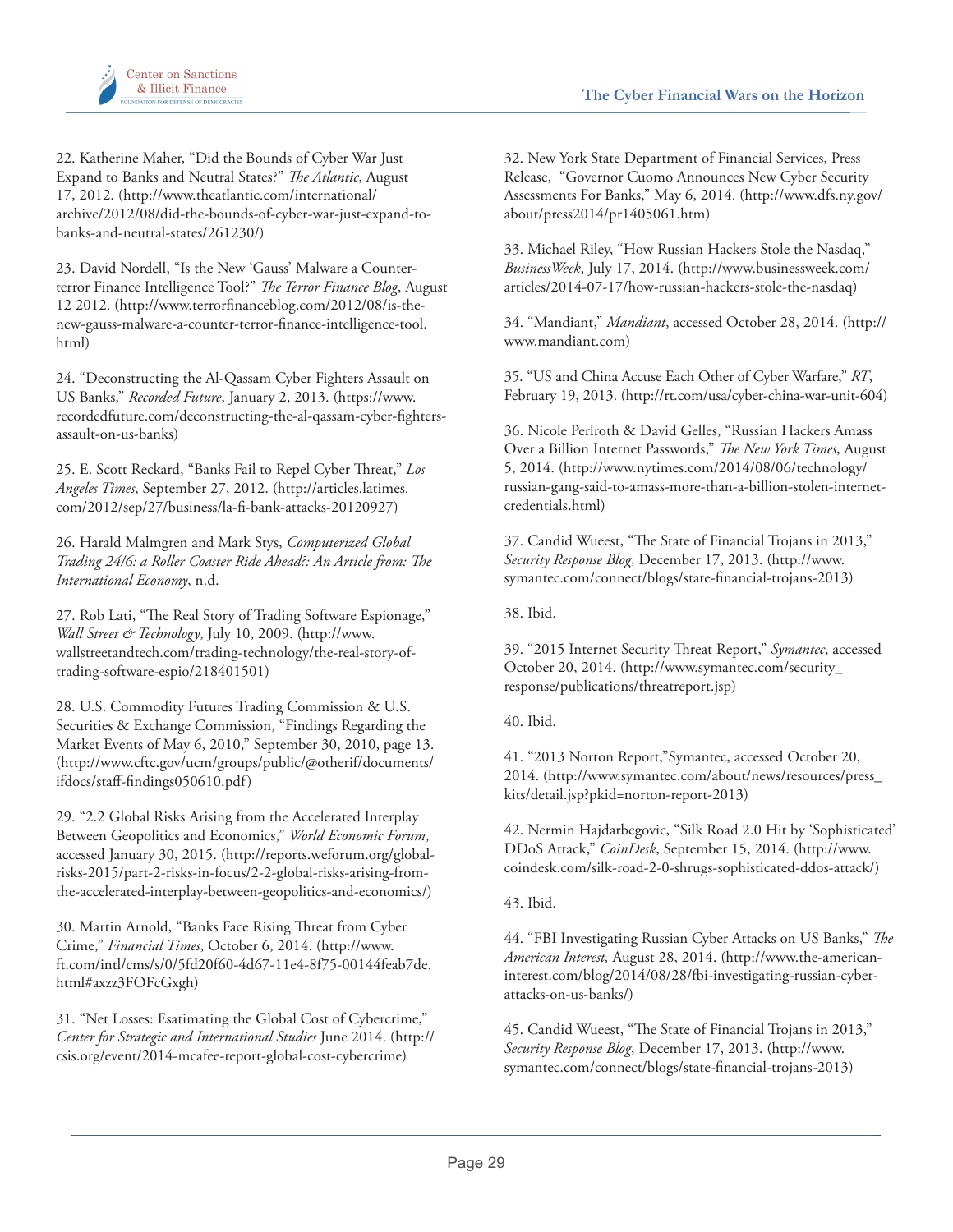

46. Christian Lowe, "Kremlin Loyalist Says Launched Estonia Cyber-attack," *Reuters*, March 12, 2009. (http://www. reuters.com/article/2009/03/12/us-russia-estonia-cyberspaceidUSTRE52B4D820090312)

47. Sam Jones, "Ukraine PM's Office Hit by Cyber Attack Linked to Russia," *Financial Times*, August 7, 2014. (http://www. ft.com/intl/cms/s/0/2352681e-1e55-11e4-9513-00144feabdc0. html#axzz3DtMfpRac)

48. "FBI Investigating Russian Cyber Attacks on US Banks," *The American Interest,* August 28, 2014. (http://www.the-americaninterest.com/blog/2014/08/28/fbi-investigating-russian-cyberattacks-on-us-banks/)

49. Ibid.

50. "Defending the Digital Frontier," *The Economist*, July 12, 2014. (http://www.economist.com/news/specialreport/21606416-companies-markets-and-countries-areincreasingly-under-attack-cyber-criminals)

51. "Global Economic Crime 2014 Survey," *PwC Website*, accessed October 20, 2014. (http://www.pwc.com/gx/en/ economic-crime-survey/index.jhtml)

52. Ibid.

53. "Retailers Spend Less on Cybersecurity Than Other Industries, and It Shows," *Homeland Security News Wire*, September 5, 2014. (http://www.homelandsecuritynewswire. com/dr20140905-retailers-spend-less-on-cybersecurity-thanother-industries-and-it-shows)

54. "Retail Spends Less on Cybersecurity Than Banking, Healthcare," *The Wall Street Journal CIO Journal*, September 2, 2014. (http://mobile.blogs.wsj.com/cio/2014/09/02/retailspends-less-on-cybersecurity-than-banking-healthcare/)

55. Danny Yadron, "Companies Wrestle With the Cost of Cybersecurity," *The Wall Street Journal*, February 26, 2014. (http://online.wsj.com/articles/SB100014240527023048347045 79403421539734550)

56. "Global Economic Crime 2014 Survey," *PwC Website*, accessed October 20, 2014. (http://www.pwc.com/gx/en/ economic-crime-survey/index.jhtml)

57. Danny Yadron, "Companies Wrestle With the Cost of Cybersecurity," *The Wall Street Journal*, February 26, 2014. (http://online.wsj.com/articles/SB100014240527023048347045 79403421539734550)

58. Robert Hackett, "JPMorgan's Dimon: There Will Be Wins, Losses in Battle Against Cyber Threats," October 17, 2014. (http://fortune.com/2014/10/17/jpmorgan-jamie-dimon-databreach/)

59. Hannah Kuchler, "US Financial Industry Launches Platform to Thwart Cyber Attacks," *Financial Times*, September 24, 2014. (http://www.ft.com/intl/cms/s/0/080092b2-437a-11e4-8a43- 00144feabdc0.html?siteedition=intl#axzz3FOFcGxgh)

60. Joseph Demarest, "Taking Down Botnets," *Testimony before the Senate Judiciary Committee, Subcommittee on Crime and Terrorism,* July 15, 2014. (http://www.fbi.gov/news/testimony/ taking-down-botnets)

61. Chloe Albanesius, "Microsoft, FBI Take Down 'Citadel' Botnet Targeting Bank Info," *PCMAG*, June 6, 2013. (http:// www.pcmag.com/article2/0%2c2817%2c2420046%2c00.asp)

62. Richard Domingues Boscovich, "Microsoft Partners with Financial Services Industry on Fight Against Cybercrime," *Microsoft on the Issues*, September 29, 2014. (http://blogs. microsoft.com/on-the-issues/2014/09/29/microsoft-partnersfinancial-services-industry-fight-cybercrime/)

63. Hannah Kuchler, "US Financial Industry Launches Platform to Thwart Cyber Attacks," *Financial Times*, September 24, 2014. (http://www.ft.com/intl/cms/s/0/080092b2-437a-11e4-8a43- 00144feabdc0.html?siteedition=intl#axzz3FOFcGxgh)

64. The Depository Trust & Clearing Corporation, Press Release, "FS-ISAC and DTCC Announce Soltra, a Strategic Partnership to Improve Cyber Security Capabilities and Resilience of Critical Infrastructure Organizations Worldwide," September 24, 2014. (http://www.dtcc.com/news/2014/september/24/fs-isac-anddtcc-announce-soltra.aspx)

65. Lily Hay Newman, "In State of the Union, Obama Promotes Cybersecurity Measures 'Especially' to Protect Kids," *Slate,* January 20, 2015. (http://www.slate.com/blogs/future\_ tense/2015/01/20/in state of the union obama promotes cybersecurity\_measures\_especially\_to.html)

66. Noted in: "Tomorrow's Workforce: How Can America Remain Competitive?" *Event at The Wilson Center,*  October 16, 2014. (http://www.wilsoncenter.org/event/ tomorrow%E2%80%99s-workforce-how-can-america-remaincompetitive)

67. "About," *The Global Cyber Security Capacity Centre at The Oxford Martin School Website*, accessed October 28, 2014.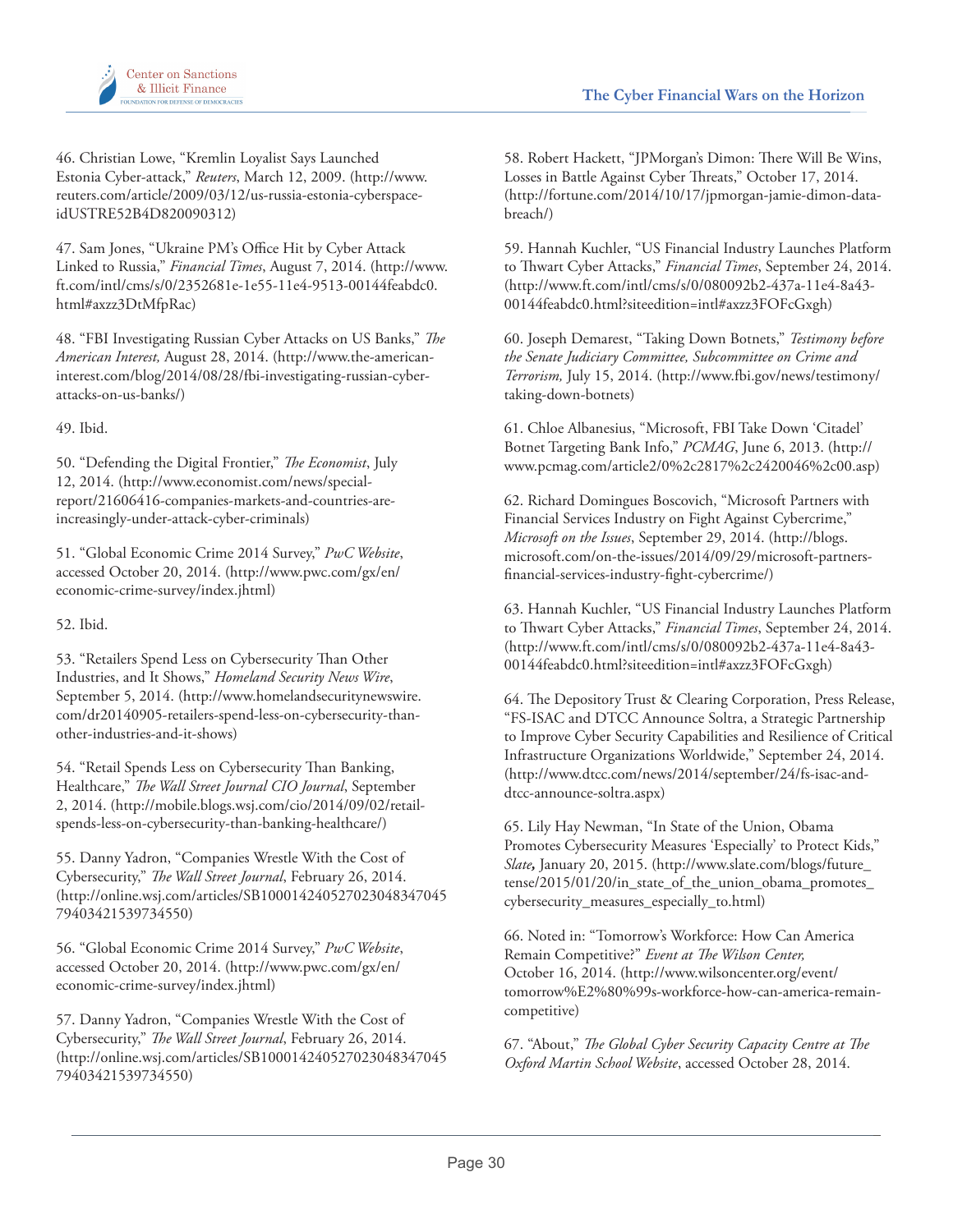

(http://www.oxfordmartin.ox.ac.uk/research/programmes/ cybersecurity/)

68. British Bankers' Association, Press Release, "Banks Team up with Government to Combat Cyber Criminals and Fraudsters," September 23, 2014. ( https://www.bba.org.uk/news/pressreleases/banks-team-up-with-government-to-combat-cybercriminals-and-fraudsters/#.VE-nx\_nF8uc)

69. Martin Arnold, "Banks Launch Fresh Drive Against Cyber Crime," *Financial Times*, September 23, 2014. (http://www. ft.com/intl/cms/s/0/15630060-433f-11e4-be3f-00144feabdc0. html#axzz3EF608RSt)

70. Ibid.

71. Dakin Campbell & Michael J. Moore, "Cyber Attacks Require Coordinated Defense, Executives Say," *Bloomberg*, October 11, 2014. (http://www.bloomberg.com/news/ articles/2014-10-11/cyber-attacks-require-coordinated-defenseexecutives-say)

72. Cory Bennett, "Regulators Urge Banks to Share Cyber Threat Info," *The Hill*, November 3, 2014. (http://thehill.com/policy/ cybersecurity/222730-regulators-urge-banks-to-share-cyberthreat-info)

73. Jordan Robertson, "It's the Government's Job to Respond to Cyber Attacks: Bloomberg Poll," *Bloomberg*, January 21, 2015. (http://www.bloomberg.com/news/articles/2015-01-21/cyberattack-retaliation-seen-as-government-s-job-in-global-poll)

74. Shane Harris, "Google's Secret NSA Alliance: The Terrifying Deals Between Silicon Valley and the Security State," *Salon. com*, November 16, 2014. (http://www.salon.com/2014/11/16/ googles\_secret\_nsa\_alliance\_the\_terrifying\_deals\_between\_ silicon\_valley\_and\_the\_security\_state/)

75. Ellen Nakashima, "Banks Seek NSA Help Amid Attacks on Their Computer Systems," *The Washington Post*, January 11, 2013. (http://www.washingtonpost.com/world/nationalsecurity/banks-seek-nsa-help-amid-attacks-on-their-computersystems/2013/01/10/4aebc1e2-5b31-11e2-beee-6e38f5215402\_ story.html)

76. "Wall Street Confronts Cyber Threats," *Markets Media*, July 24, 2014. (http://marketsmedia.com/wall-street-faces-cyberthreats/)

77. Jeremy Rabkin & Ariel Rabkin, Navigating Conflicts in Cyberspace: Legal Lessons from the History of War at Sea,

*Chicago Journal of International Law, 14*(1), September 15, 2014, pages 197-258. (Accessed via http://papers.ssrn.com)

78. Thomas E. Ricks, "When Your Computer Gets Hacked, Why Can't You Call the Police to Deal with It?" *Foreign Policy*, June 26, 2014. (http://ricks.foreignpolicy.com/ posts/2014/06/26/when\_your\_computer\_gets\_hacked\_why\_ cant\_you\_call\_the\_police\_to\_deal\_with\_it)

79. Noted in: "Cyber Leaders: A Discussion with the Honorable Eric Rosenbach," *Event at The Center for Strategic and International Studies*," October 2, 2014. (http://csis.org/event/ cyber-leaders)

80. Tania Branigan, "Cyber-Spies Based in China Target Indian Government and Dalai Lama," *The Guardian* (U.K.), April 6, 2010. (http://www.theguardian.com/technology/2010/apr/06/ cyber-spies-china-target-india)

81. Chris Strohm & Michael Riley, "China-Linked Hacking Foiled by Private-Sector Sleuthing," *Bloomberg*, October 28, 2014. (http://www.bloomberg.com/news/2014-10-28/chinalinked-hacking-foiled-by-private-sector-sleuthing.html)

82. Hannah Kuchler, "Def Con: The 'Olympics of Hacking'," *Financial Times*, August 15, 2014. (http://www.ft.com/ intl/cms/s/2/e7243fec-22e2-11e4-9dc4-00144feabdc0. html#axzz3FOFcGxgh)

83. "Cybersecurity Exercise: Quantum Dawn 2," *SIFMA Website*, accessed October 28, 2014. (http://www.sifma.org/services/bcp/ cybersecurity-exercise--quantum-dawn-2/)

84. "Famous iPhone Jailbreaker Geohot Is Now Working At Google As A Project Zero Hacker," *Redmond Pie*, July 18, 2014. (http://www.redmondpie.com/famous-iphone-jailbreakergeohot-is-now-working-at-google-as-a-project-zero-hacker/)

85. Craig Timberg, Ellen Nakashima and Danielle Douglas-Gabriel, "Cyberattacks Trigger Talk of 'Hacking Back'," *The Washington Post*, October 9, 2014. (http://www.washingtonpost. com/business/technology/cyberattacks-trigger-talk-of-hackingback/2014/10/09/6f0b7a24-4f02-11e4-8c24-487e92bc997b\_ story.html)

86. Ibid.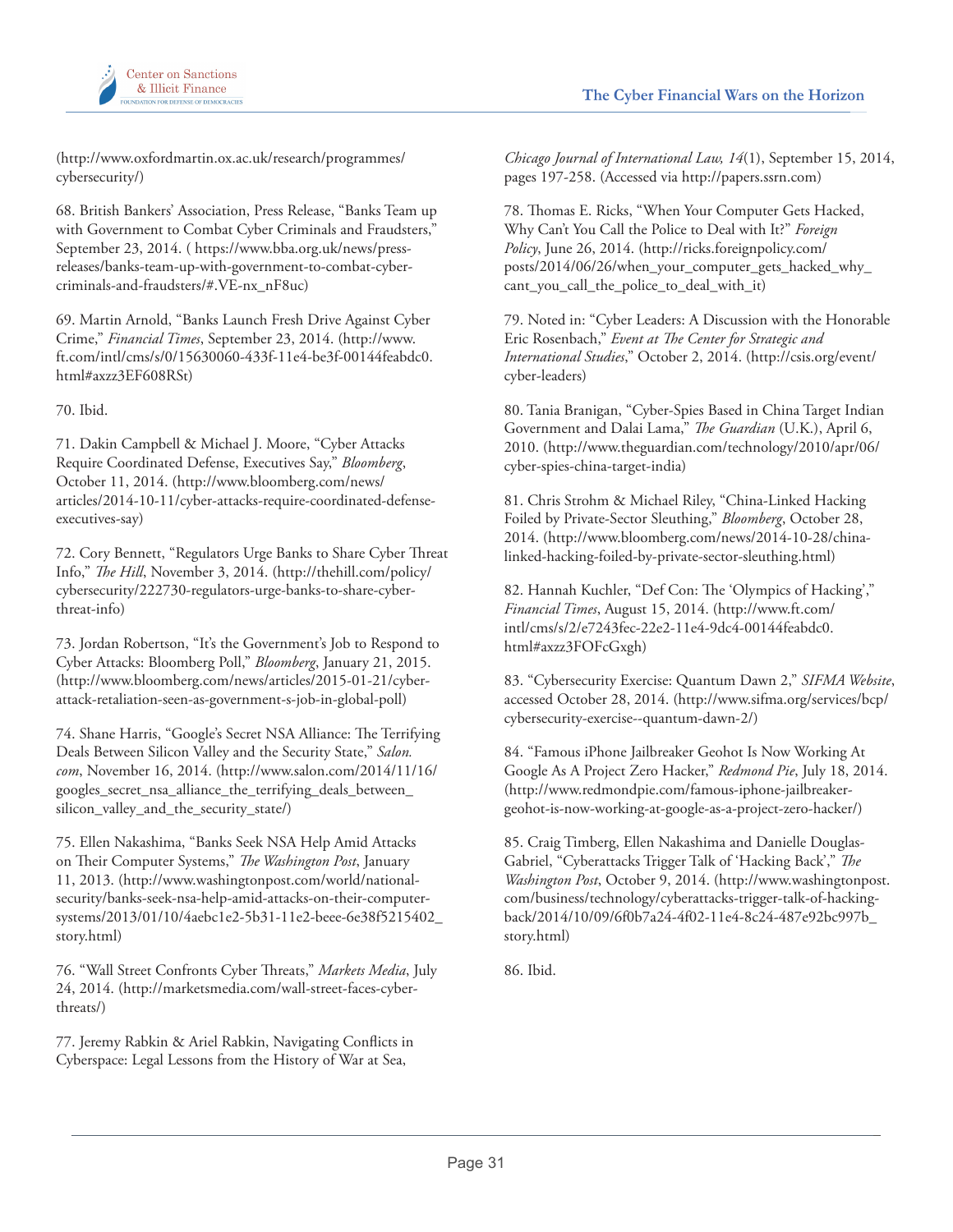

### **Acknowledgments**

This report was derived from Chapter 16 of my book *Treasury's War: The Unleashing of a New Era of Financial Warfare* (PublicAffairs, 2013) and is included in "[Cyber-Enabled Economic Warfare: An Evolving Challenge,](http://https://s3.amazonaws.com/media.hudson.org/files/publications/2015.08CyberEnabledEconomicWarfareAnEvolvingChallenge.pdf)" edited by Dr. Samantha Ravich and published by the Hudson Institute. I am grateful to Samantha for including me in her study and for her vision in leading a project on the future challenges and opportunities associated with cyber-enabled economic warfare.

I would like to thank Daniel Paltiel, from the Center for Strategic and International Studies (CSIS), who provided invaluable research and insights and without whom this piece could not have been written. I would also like to thank Denise Zheng and Jim Lewis from CSIS for their scholarship and review of this article. I am grateful to Stewart Baker for offering his guidance and support—and for crafting the Foreword to this piece—and to Mark Dubowitz, Annie Fixler, Chip Poncy, and my colleagues at FDD's Center on Sanctions and Illicit Finance for their encouragement and constant support.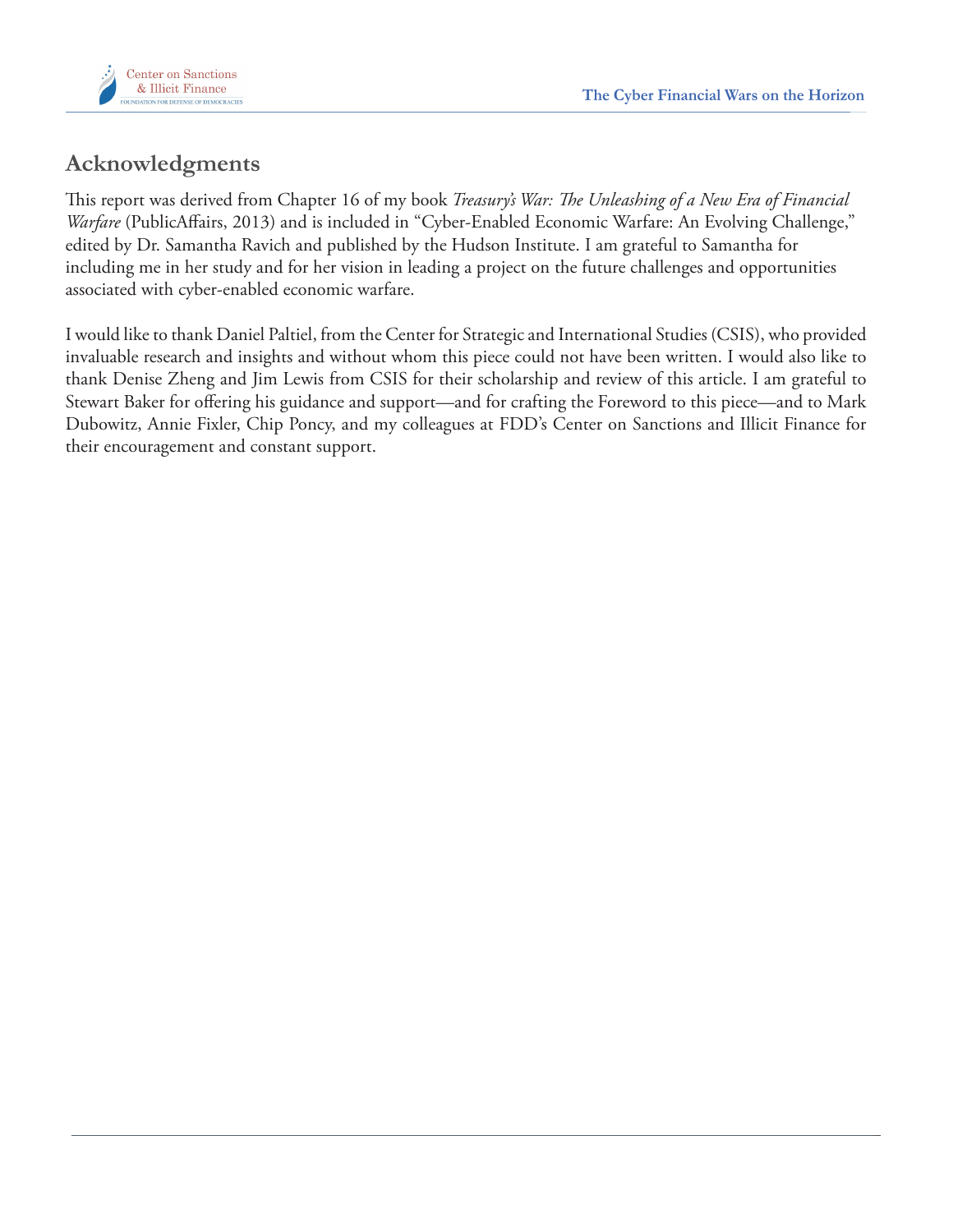

#### **About The Author**

**Juan C. Zarate** serves as Chairman and Senior Counselor of the Center on Sanctions and Illicit Finance (CSIF) at the Foundation for Defense of Democracies. Mr. Zarate is the Chairman and Co-Founder of the Financial Integrity Network, the Senior National Security Analyst for CBS News, a Visiting Lecturer of Law at the Harvard Law School, and a Senior Adviser at the Center for Strategic and International Studies (CSIS).

Mr. Zarate served as the Deputy Assistant to the President and Deputy National Security Advisor for Combating Terrorism from 2005 to 2009, and was responsible for developing and implementing the U.S. Government's counterterrorism strategy and policies related to transnational security threats. Mr. Zarate was the first ever Assistant Secretary of the Treasury for Terrorist Financing and Financial Crimes where he led domestic and international efforts to attack terrorist financing, the innovative use of Treasury's national securityrelated powers, and the global hunt for Saddam Hussein's assets. Mr. Zarate is a former federal prosecutor who served on terrorism prosecution teams prior to 9/11, including the investigation of the USS Cole attack.

Mr. Zarate sits on several boards, including for the Director of the National Counterterrorism Center (NCTC), HSBC's Financial System Vulnerabilities Committee, the Coinbase Board of Advisors, and the Vatican's Financial Information Authority (AIF).

He is the author of *Treasury's War: The Unleashing of a New Era of Financial Warfare* (2013), *Forging Democracy* (1994), and a variety of articles in *The New York Times*, *Washington Post*, *Wall Street Journal*, *LA Times*, *the Washington Quarterly* and other publications.

Mr. Zarate has his own weekly national security program on CBSNews.com called "Flash Points."

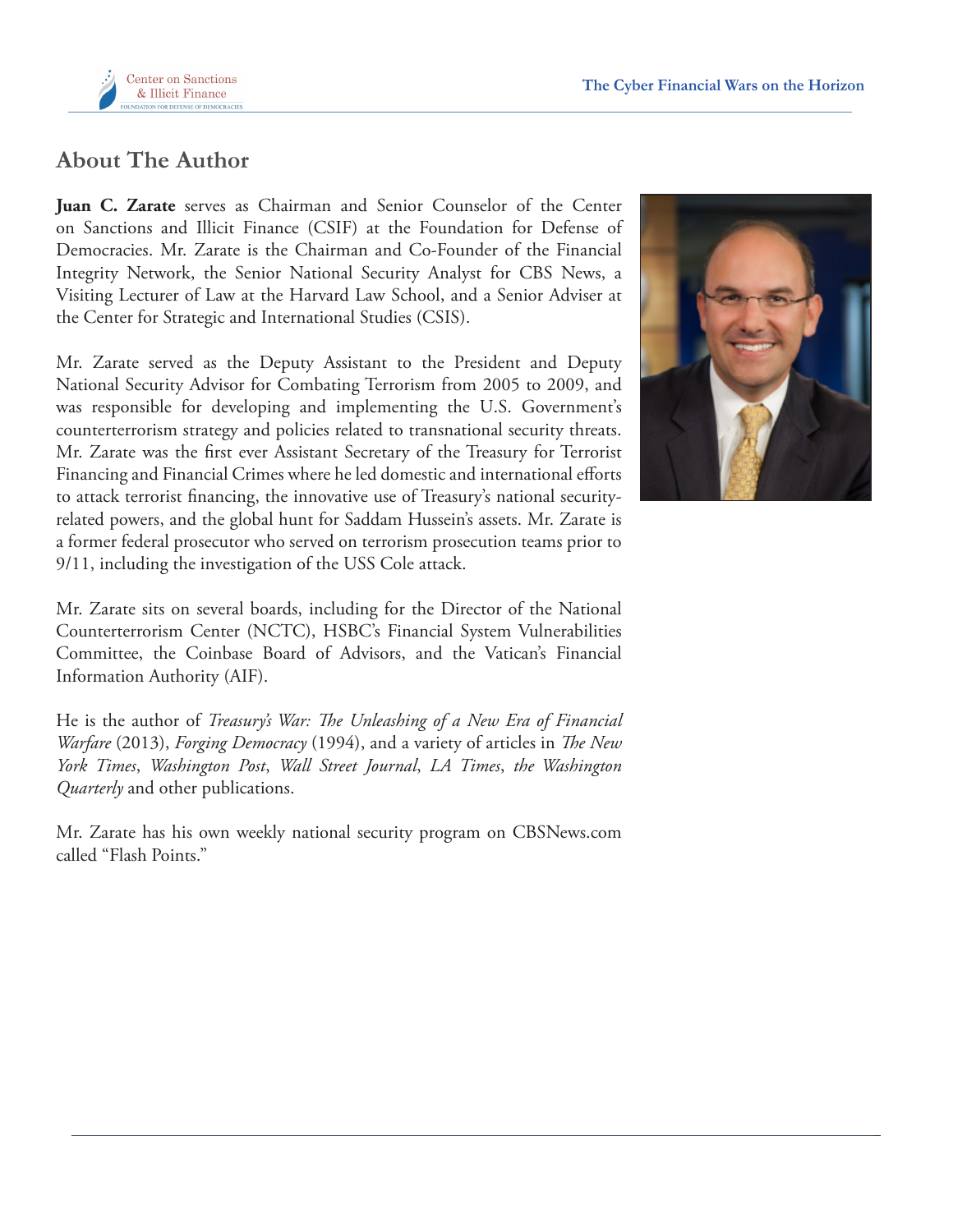

### **About the Foundation for Defense of Democracies (FDD)**

The Foundation for Defense of Democracies is a non-profit, non-partisan policy institute dedicated exclusively to promoting pluralism, defending democratic values, and fighting the ideologies that drive terrorism. Founded shortly after the attacks of 9/11, FDD combines policy research, democracy and counterterrorism education, strategic communications, and investigative journalism in support of its mission.

FDD focuses its efforts where opinions are formed and decisions are made, providing cutting-edge research, investigative journalism and public education - transforming ideas into action and policy.

FDD holds events throughout the year, including the Leading Thinkers series, briefings on Capitol Hill, expert roundtables for public officials, diplomats and military officers, book releases, and panel discussions and debates within the policy community.

#### **About FDD's Center on Sanctions and Illicit Finance (CSIF)**

The Foundation for Defense of Democracies' Center on Sanctions and Illicit Finance (CSIF) expands upon FDD's success as a leading think tank on the use of financial and economic measures in national security. The Center's purpose is to provide policy and subject matter expertise in areas of illicit finance, financial power, and economic pressure to the global policy community.

CSIF seeks to illuminate the critical intersection between the full range of illicit finance activities and national security, including money laundering, terrorist financing, sanctions evasion, proliferation financing, cyber crime and economic espionage, and corruption and kleptocracy. This includes understanding how America can best use and preserve its financial and economic power to promote its interests and the integrity of the financial system. The Center also examines how America's adversaries may be leveraging economic tools and power.

CSIF focuses on global illicit finance, including the financing of terrorism, weapons and nuclear proliferation, corruption, and environmental crime. It has a particular emphasis on Iran, Saudi Arabia, Kuwait, Qatar, Turkey, Russia, and other autocratic states as well as drug cartels and terrorist groups including Hamas, Hezbollah, al-Qaeda, and the Islamic State.



For more information, please visit<www.defenddemocracy.org>.